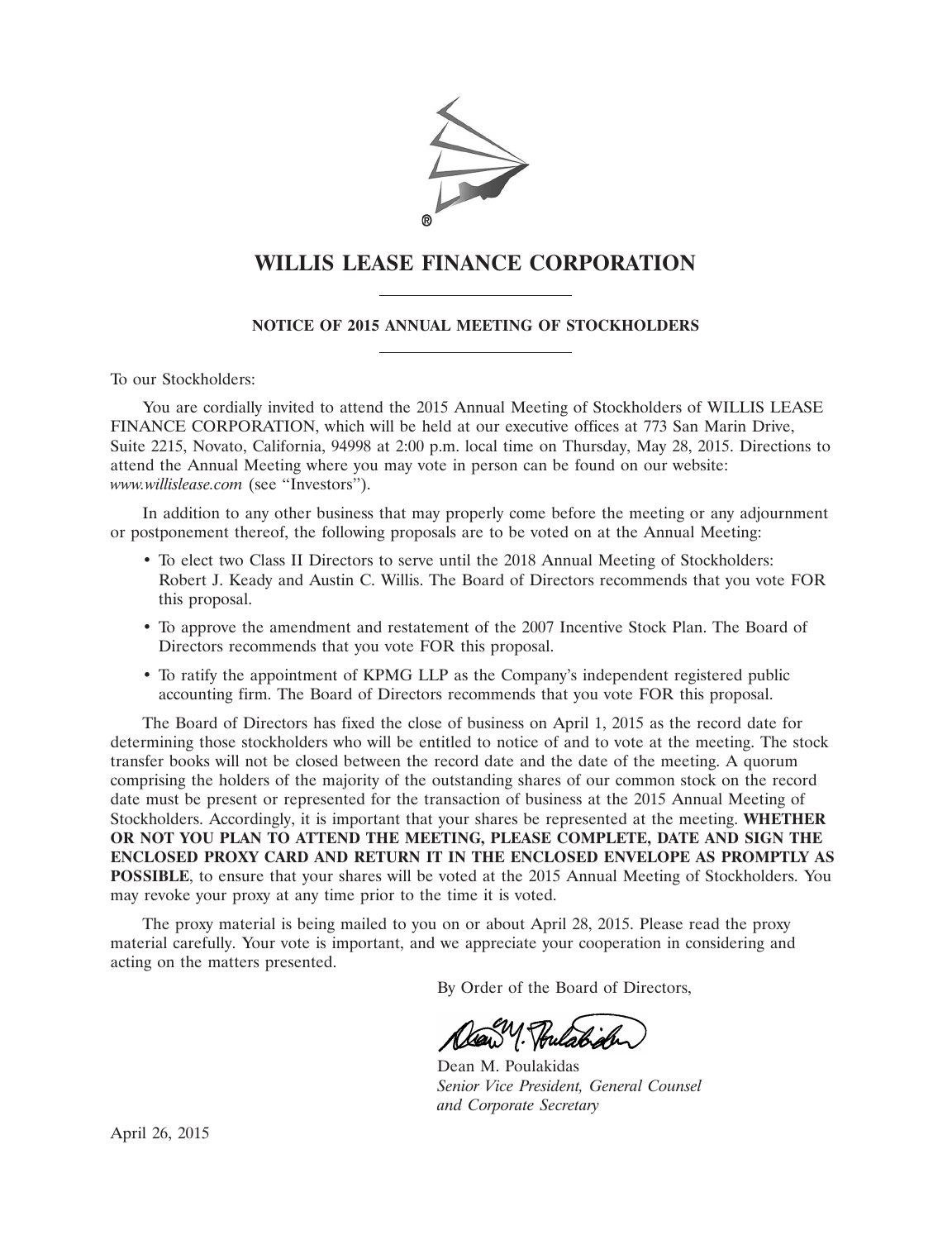# **WILLIS LEASE FINANCE CORPORATION PROXY STATEMENT TABLE OF CONTENTS**

|                                                                 | Page           |
|-----------------------------------------------------------------|----------------|
|                                                                 |                |
| INFORMATION ABOUT THE BOARD OF DIRECTORS AND THE COMMITTEES OF  |                |
|                                                                 | $\overline{2}$ |
| PROPOSAL 1: ELECTION OF TWO CLASS II DIRECTORS                  | 8              |
| PROPOSAL 2: APPROVAL OF AMENDMENT AND RESTATEMENT OF THE 2007   |                |
|                                                                 | 8              |
| EXECUTIVE OFFICERS OF WILLIS LEASE FINANCE CORPORATION          | 16             |
| SECURITY OWNERSHIP OF CERTAIN BENEFICIAL OWNERS AND MANAGEMENT  | 17             |
| SECTION 16(a) BENEFICIAL OWNERSHIP REPORTING COMPLIANCE         | 19             |
| COMPENSATION OF EXECUTIVE OFFICERS-COMPENSATION DISCUSSION AND  |                |
|                                                                 | 19             |
|                                                                 | 25             |
| COMPENSATION COMMITTEE INTERLOCKS AND INSIDER PARTICIPATION     | 26             |
|                                                                 | 26             |
|                                                                 | 34             |
| PROPOSAL 3: ADVISORY VOTE ON RATIFICATION OF THE APPOINTMENT OF |                |
| KPMG LLP AS THE COMPANY'S INDEPENDENT REGISTERED PUBLIC         |                |
|                                                                 | 35             |
|                                                                 | 35             |
|                                                                 | 36             |
| STOCKHOLDERS SHARING THE SAME LAST NAME AND ADDRESS             | 37             |
|                                                                 | 37             |
| ANNEX A—WILLIS LEASE FINANCE CORPORATION 2007 INCENTIVE PLAN.   | $A-1$          |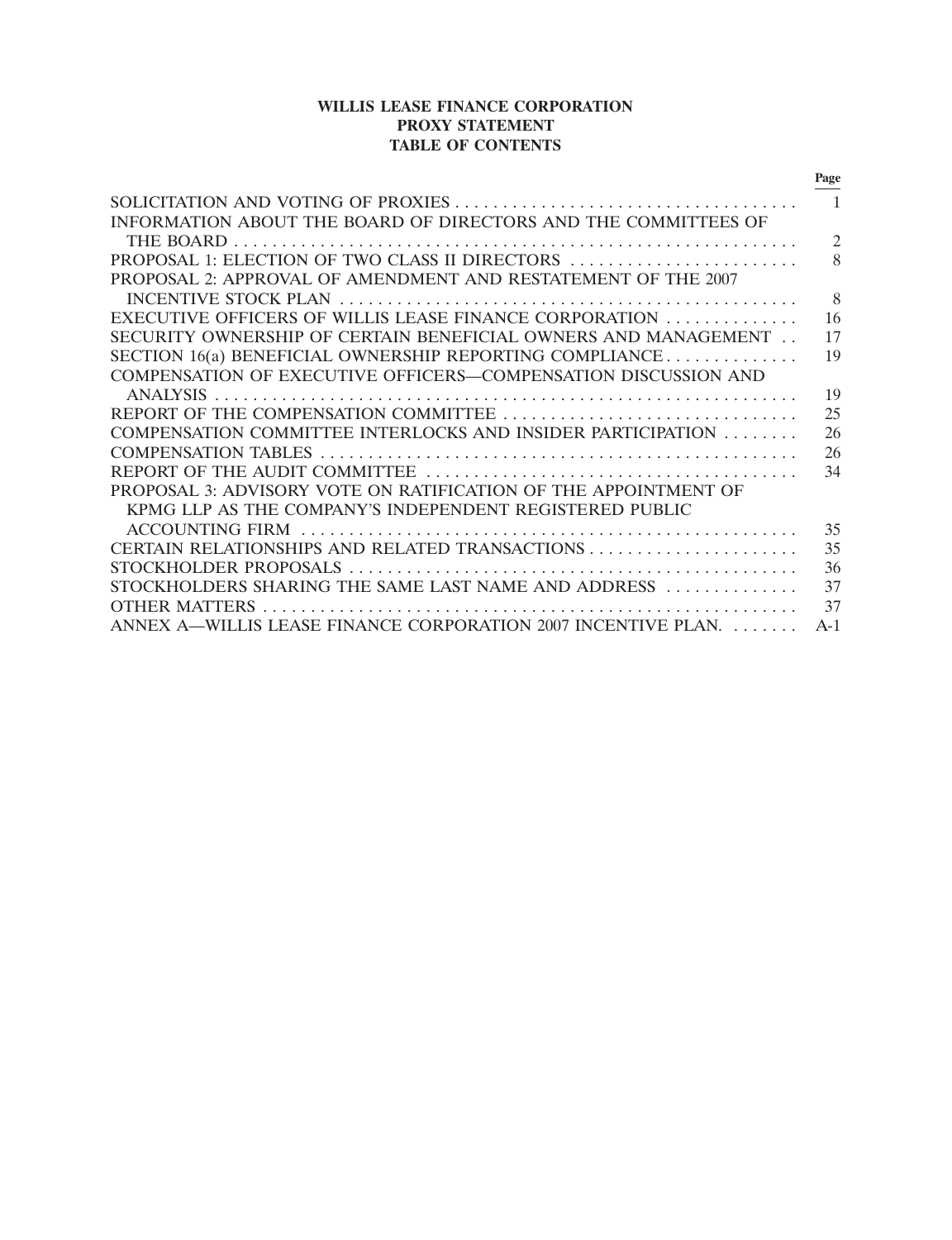**You should read this entire proxy statement carefully prior to returning your proxy**

# **PROXY STATEMENT FOR 2015 ANNUAL MEETING OF STOCKHOLDERS OF WILLIS LEASE FINANCE CORPORATION To Be Held on May 28, 2015**

#### **SOLICITATION AND VOTING OF PROXIES**

# **General**

This proxy statement is furnished in connection with the solicitation by the Board of Directors (also referred to as the ''Board'', ''Directors'', or individually, ''Director'') of WILLIS LEASE FINANCE CORPORATION ("we," "us," "our," "Willis Lease" or the "Company") for proxies to be voted at the 2015 Annual Meeting of Stockholders, which will be held at 2:00 p.m. local time on Thursday, May 28, 2015 at our executive offices, located at 773 San Marin Drive, Suite 2215, Novato, California 94998, or at any adjournments or postponements thereof, for the purposes set forth in the accompanying Notice of 2015 Annual Meeting of Stockholders.

This proxy statement is being mailed to stockholders on or about April 28, 2015. Our 2014 Annual Report is being mailed to stockholders concurrently with this proxy statement. You should not regard the 2014 Annual Report as proxy soliciting material or as a communication by means of which any solicitation of proxies is to be made.

# **Important Notice Regarding the Availability of Proxy Materials for the Annual Meeting to be held on May 28, 2015: The Proxy Statement and the 2014 Annual Report are also available at https://materials.proxyvote.com/970646.**

#### **Voting**

The close of business on April 1, 2015 is the record date for determining whether you, in your capacity as a stockholder, are entitled to notice of and to vote at the 2015 Annual Meeting of Stockholders. As of that date, we had 8,309,373 shares of common stock, \$0.01 par value, issued and outstanding. All of the shares of our common stock outstanding on the record date are entitled to vote at the 2015 Annual Meeting of Stockholders. If you are entitled to vote at the meeting, you will have one vote for each share of common stock you hold with regard to each matter to be voted upon.

The required quorum for the meeting is a majority of the outstanding shares of common stock eligible to be voted on the matters to be considered at the meeting.

Shares of our common stock represented by proxies which are properly executed and returned to us on the accompanying proxy card will be voted at the 2015 Annual Meeting of Stockholders in accordance with the instructions you mark on the proxy card. If you do not mark any instructions on the proxy card, your shares represented by the proxy card will be voted for the election of the Board's nominees as Class II Directors, and in favor of Proposals 2 and 3. In the election for Directors (Proposal 1), the nominees for Class II Directors receiving the highest number of affirmative votes will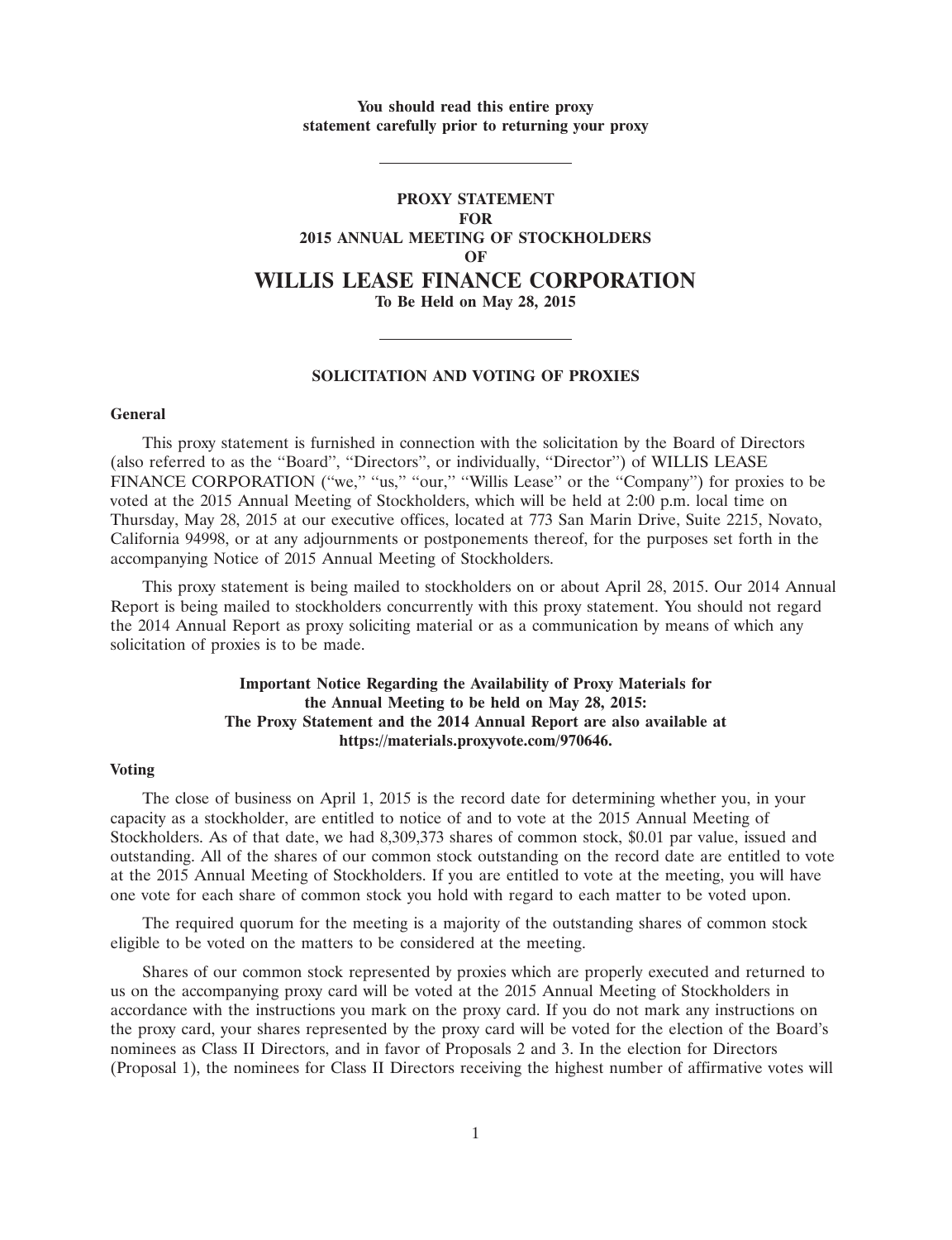be elected. The affirmative vote of a majority of the shares voted in person or by proxy at the 2015 Annual Meeting is required for the adoption of Proposals 2 and 3.

If a properly signed proxy or ballot indicates that you abstain from voting or that your shares are not to be voted on a particular proposal, your shares will not be counted as having been voted on that proposal, although your shares will be counted as being in attendance at the meeting for purposes of determining the presence of a quorum. Broker non-votes (*i.e.*, shares held by brokers or nominees, as to which instructions have not been received from beneficial owners or persons entitled to vote, that the broker or nominee does not have discretionary power to vote on a particular matter) are counted towards a quorum, but are not counted for purposes of the proposals in determining whether a matter has been approved by a majority of the shares represented in person or by proxy and entitled to vote.

Our management does not know of any matters to be presented at the 2015 Annual Meeting of Stockholders other than those set forth in this proxy statement and in the Notice accompanying this proxy statement. If other matters should properly come before the meeting, the proxy holders will vote on such matters in accordance with their best judgment.

# **Revocability of Proxies**

If you give a proxy in the form accompanying this proxy statement, you have the right to revoke it at any time before it is voted at the meeting. You may revoke your proxy by:

- filing an instrument of revocation with our Corporate Secretary;
- presenting at or prior to the meeting a duly executed proxy bearing a later date; or
- attending the meeting and electing to vote in person.

#### **Solicitation**

This solicitation is made by our Board of Directors on our behalf. The entire cost of preparing, assembling and mailing the Notice of 2015 Annual Meeting of Stockholders, this proxy statement and the enclosed proxy card, and of soliciting proxies, will be paid by us. Proxies will be solicited principally through the use of the mail, but we may solicit proxies personally or by telephone, electronic mail or special letter by our officers and our regular employees for no additional compensation. We have retained American Stock Transfer & Trust and Broadridge Financial Solutions, Inc. to aid in the solicitation at an estimated cost to us of approximately \$14,800 plus out-of-pocket expenses.

# **INFORMATION ABOUT THE BOARD OF DIRECTORS AND THE COMMITTEES OF THE BOARD**

# **Board of Directors**

Our Bylaws authorize us to have five Directors. At the present time, the Board consists of five Directors who are divided into three classes, one Director in Class I and two Directors in each of Class II and Class III. One class is elected each year for a three-year term. Hans Joerg Hunziker, Robert T. Morris and Robert J. Keady are independent Directors, as defined in the NASDAQ listing standard. W. William Coon, Jr., previously a Class I Director, resigned from the Board as of February 23, 2015.

Our business, property and affairs are managed under the direction of the Board. Directors are kept informed of our business through discussions with our Chairman and Chief Executive Officer and our other officers, by reviewing materials provided to them and by participating in meetings of the Board and its committees. The Board held a total of five meetings during the fiscal year ended December 31, 2014. Each incumbent Director attended at least 75% of the aggregate of (i) the total number of meetings of the Board, and (ii) the total number of meetings held by all Committees of the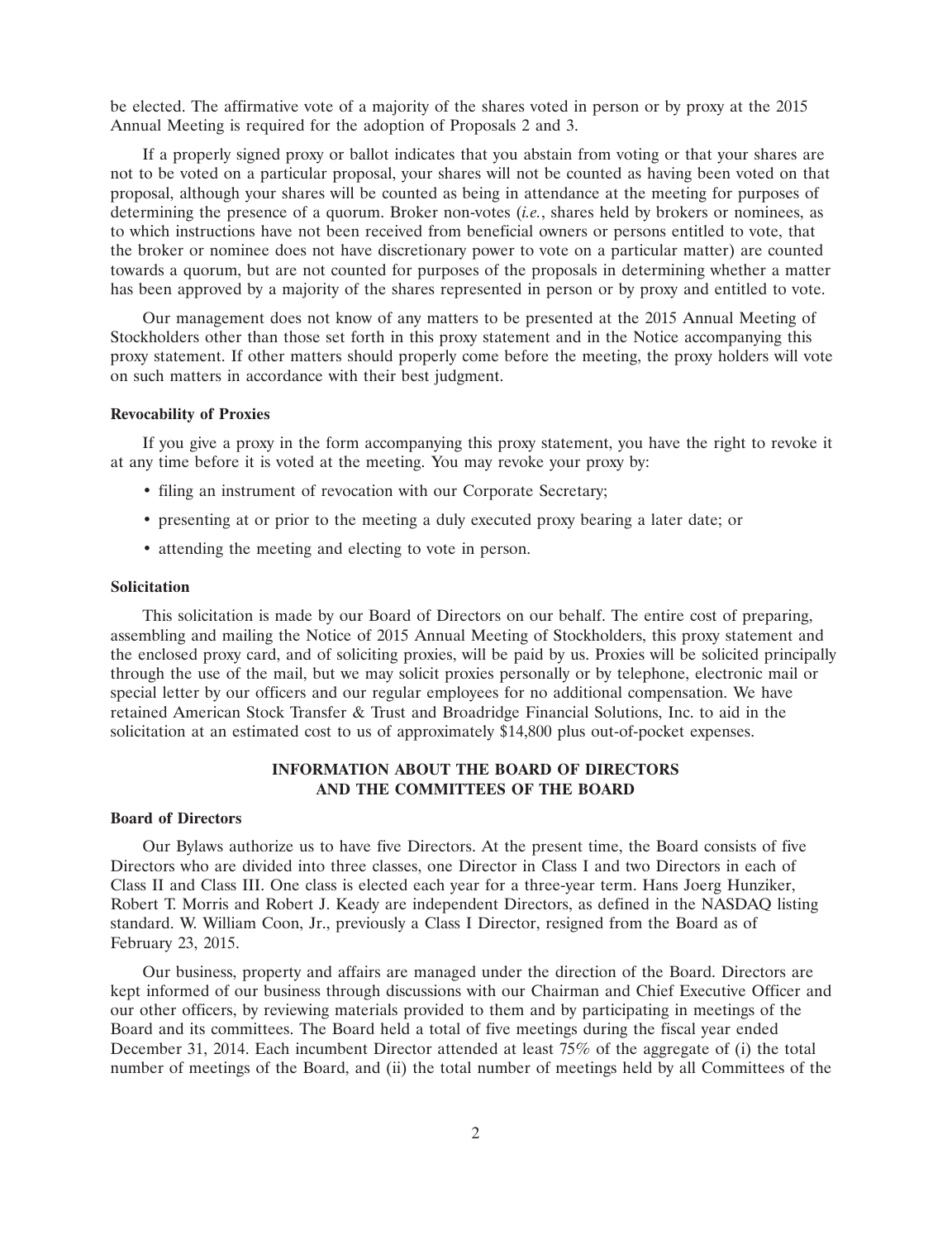Board on which he served; other than Mr. Austin Willis, who was unable to attend four of the five Board meetings during 2014 as a result of scheduling conflicts with his military commitment (described in more detail under ''Principal Occupations, Background and Qualifications of Director Nominees and Continuing Directors'') and the other Board meeting due to a sudden short-term illness.

#### **Communications with the Board**

You may communicate with the Board of Directors by sending a letter to: Board of Directors, Willis Lease Finance Corporation, c/o Office of the Corporate Secretary, 773 San Marin Drive, Suite 2215, Novato, California 94998. Our Office of the Corporate Secretary will receive your correspondence and forward it to the Board of Directors or to any individual Director or Directors to whom your communication is directed, unless the communication is unduly hostile, threatening, illegal, does not reasonably relate to us or our business, or is similarly inappropriate. The Office of the Corporate Secretary has the authority to discard any inappropriate communications or to take other appropriate actions with respect to any such inappropriate communications.

#### **Attendance at the Annual Meeting of Stockholders**

Director Charles F. Willis, IV and Robert T. Morris attended the 2014 Annual Meeting of Stockholders. Our other Directors did not attend, and we have no policy requiring Board members to attend our annual meeting.

# **Committees of the Board**

The Board of Directors has an Audit Committee and a Compensation Committee, both currently comprised solely of independent Directors, as defined by the NASDAQ listing standards.

The Board does not have a nominating committee or committee performing the functions of such a committee. The Board has determined that the function of a nominating committee is adequately fulfilled by the independent Directors. It has not established such a committee and therefore has no nominating committee charter. The full Board of Directors participates in the consideration of any Director nominee.

Although we have not formally set any specific minimum qualifications that Director nominees must possess, we look for candidates with appropriate experience in aviation and leasing, a strong professional background, and a general understanding of marketing, finance and other disciplines related to the success of a company in our industry. And although not part of any formal policy, our goal is a balanced and diverse Board, with members whose skills, background and experience are complementary and, together, cover the spectrum of areas that impact our business. Our Directors are generally nominated by our management or other Directors, and each nominee is evaluated based on the above qualifications and in the context of the Board as a whole. While we do not normally engage professional search firms or other third parties in connection with our Board nomination process, we may do so in the future.

As we do not have a history of stockholder nominations of Directors, we do not have a formal policy regarding stockholder nominees to the Board. Under our Bylaws, stockholders wishing to nominate a candidate for Director must give notice to our Corporate Secretary no later than the close of business on the 90th day prior to the first anniversary of our preceding year's annual meeting. If the annual meeting is more than 30 days before or 60 days after such anniversary date, the notice must be delivered no later than the 90th day prior to such annual meeting or the 10th day following the day on which we publicly announce the annual meeting date. The notice should set forth: (i) the name, age, business address and residence address of the nominee; (ii) the principal occupation or employment of the nominee; (iii) the class and number of our shares beneficially owned by the nominee; (iv) a description of all arrangements or understandings between the stockholder and the nominee and any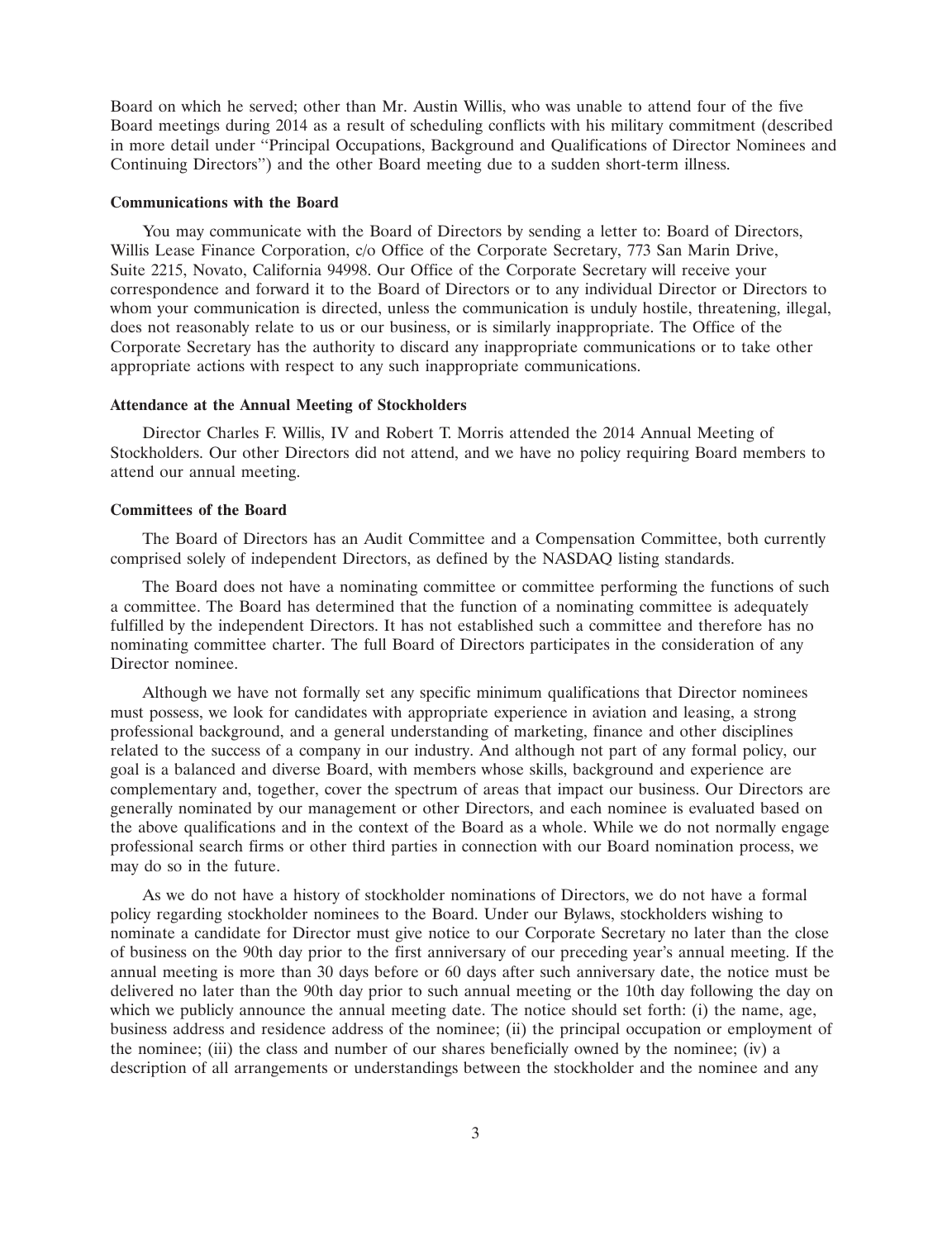other person(s) pursuant to which the nomination is made by the stockholder; and (v) any other information relating to the nominee that is required to be disclosed in proxy statements for the election of Directors pursuant to Regulation 14A under the Securities Exchange Act of 1934. Nominees proposed by stockholders will be evaluated in the same manner as those proposed by management or existing Directors.

The Audit Committee oversees our accounting function, internal controls and financial reporting process on behalf of the Board. The NASDAQ's listing rules require that our Audit Committee be composed of at least three independent Directors. The Audit Committee meets with our financial management and our independent registered public accounting firm to review our financial statements and filings, the audit and matters arising from them, and financial reporting procedures, including any significant judgments made in preparation of the financial statements. The Audit Committee currently consists of Directors Robert T. Morris (Chair), Hans Joerg Hunziker and Robert J. Keady. All members of the Audit Committee are able to read and understand financial statements. Mr. Morris also qualifies as an audit committee financial expert, as defined by the SEC, and is financially sophisticated as required by the NASDAQ listing standards. The Committee held four meetings during the 2014 fiscal year. The Audit Committee's charter is available on the Company's web site (*www.willislease.com*).

The Compensation Committee reviews and approves our compensation arrangements for executive officers and administers the 2007 Stock Incentive Plan. The Compensation Committee currently consists of Directors Hans Joerg Hunziker (Chair), Robert T. Morris and Robert J. Keady. Robert J. Keady was appointed to the Compensation Committee February 23, 2015 upon the resignation of W. William Coon, Jr. who served as a member of the Compensation Committee until that date. The Compensation Committee held four meetings during the 2014 fiscal year. For additional details, see ''Compensation of Executive Officers—Compensation Discussion and Analysis'' elsewhere in this proxy statement. The Compensation Committee's charter is available on the Company's web site (*www.willislease.com*).

The Board of Directors may also establish a committee of independent Directors, as defined by the NASDAQ listing standards, to address specific issues from time to time.

#### **Board Leadership Structure**

Our Company is led by Charles F. Willis, IV, the founder of the Company, who serves as our Chairman and Chief Executive Officer. This approach is commonly utilized by public companies in the United States and we believe it has been effective for our Company as well. Serving in both these roles since the Company was founded has allowed Mr. Willis to be seen by participants in the aviation industry and by our customers, business partners, investors and the other stakeholders as providing strong leadership for our Company and in our industry. The Board believes that his combined role is the optimal structure for us and our stockholders because it enables decisive leadership, ensures clear accountability and enhances our ability to consistently communicate our message and strategy to all of our stakeholders. Moreover, Mr. Willis possesses detailed and in-depth knowledge of the issues, opportunities and challenges facing us and our business and, therefore, is best positioned to develop agendas that focus the Board's time and attention on the most critical matters, while minimizing the potential for confusion or duplication of efforts. We recognize that different board leadership structures may be appropriate for companies in different situations and believe that no one structure is suitable for all companies. We believe that our current Board leadership structure is optimal for us because it demonstrates to our employees, suppliers, customers and other stakeholders that Willis Lease is under strong leadership, with a single person setting the tone and having primary responsibility for managing our operations.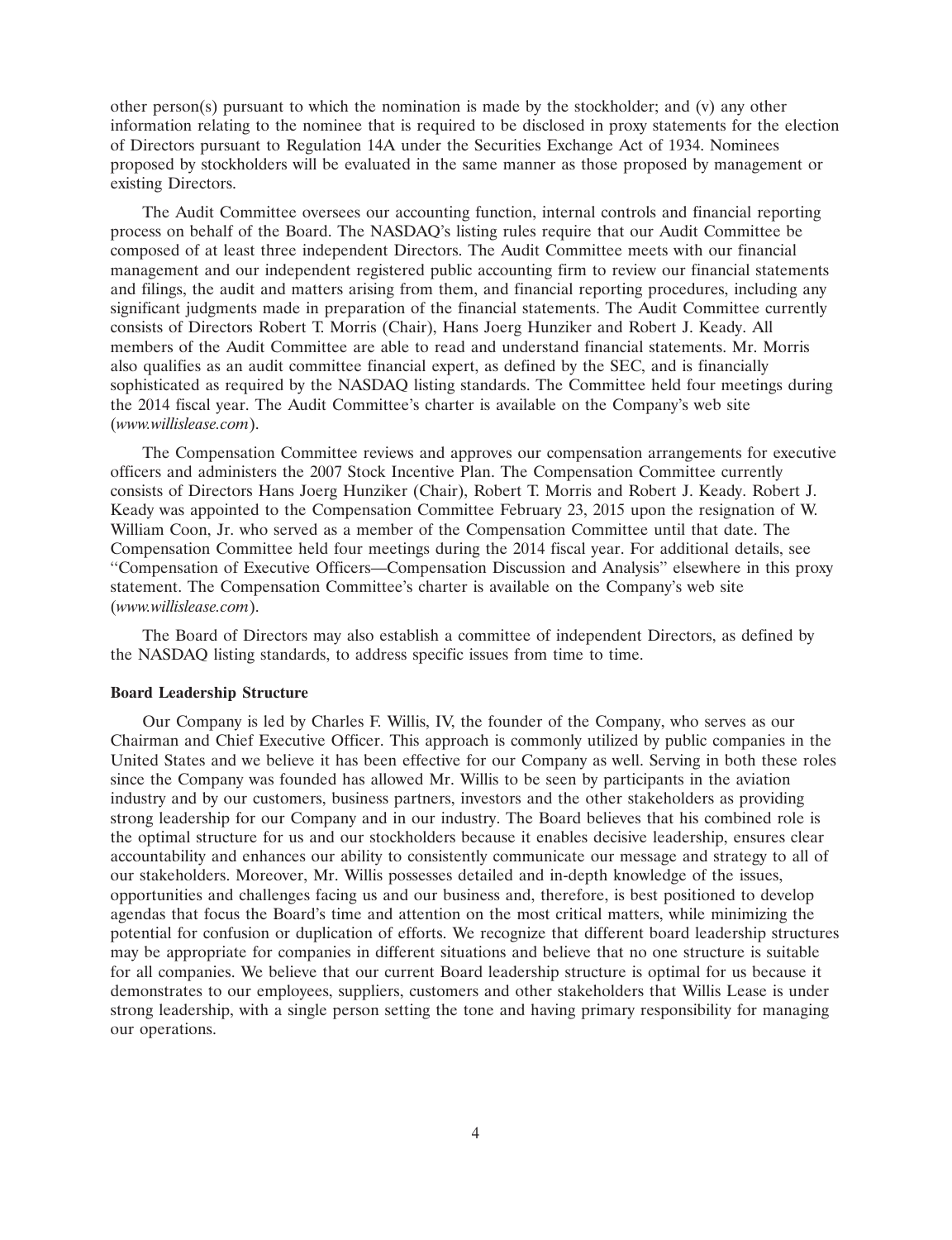We have not appointed an independent Board chairman or lead independent Director, as we believe that the members of our Board and the two standing Board Committees consisting of independent Directors provide an appropriate level of oversight. In this regard, the Audit Committee oversees the accounting and financial reporting processes, as well as risk, legal and compliance matters. The Compensation Committee oversees the compensation of our Chairman and Chief Executive Officer, and upon the recommendation of the Chief Executive Officer, the compensation of the other Named Executive Officers. Each of these Committees is led by a chairperson other than the Chairman and Chief Executive Officer and, as discussed in more detail in this proxy, the entire Board of Directors is actively involved in overseeing our risk management. The entire Board, or, as appropriate, the independent Directors, monitors matters such as the composition of the Board and its committees, Board performance and ''best practices'' in corporate governance. Our independent Directors also conduct meetings in executive session. These meetings are typically held in conjunction with Board meetings. In 2014 three Board meetings included an independent Directors' session. This allows Directors to speak candidly on any matters of interest without the Chief Executive Officer or other managers present. We believe this framework strikes a sound balance with appropriate oversight and that appointing an independent Board chairman would not improve the performance of the Board in a material way.

# **The Board's Role in Risk Oversight**

It is management's responsibility to manage risk and bring to the Board's attention the most material risks to the Company. Our Board, including through the Audit Committee and Compensation Committee, each of which are comprised solely of independent Directors, regularly reviews various areas of significant risk to the Company, and advises and directs management on the scope and implementation of policies, strategic initiatives and other actions designed to mitigate various types of risks. Specific examples of risks primarily overseen by the full Board include competition risks, industry risks, economic risks, liquidity risks, business operations risks and risks related to acquisitions and dispositions. Our Audit Committee regularly reviews with management and the independent auditors significant financial risk exposures and the processes management has implemented to monitor, control and report such exposures. Specific examples of risks primarily overseen by the Audit Committee include risks related to the preparation of Willis Lease's financial statements, disclosure controls and procedures, internal controls and procedures required by the Sarbanes-Oxley Act and the Dodd-Frank Act, accounting, financial and auditing risks, treasury risks (insurance, credit and debt), risks posed by significant litigation matters, risks associated with proposed affiliate transactions, and compliance with the Company's Code of Ethics and other applicable laws and regulations. The Compensation Committee reviews and evaluates risks related to the attraction and retention of talent, risks associated with management succession planning, and risks related to the design of compensation programs established by the Compensation Committee for our executive officers. The Compensation Committee has determined in its reasonable business judgment that our compensation policies and practices for all employees, including executive officers, do not create risks that are reasonably likely to have a material adverse effect on the Company.

#### **Director Compensation**

For details regarding Director compensation, see ''Compensation of Executive Officers— Compensation Discussion and Analysis—Director Compensation'' elsewhere in this proxy statement.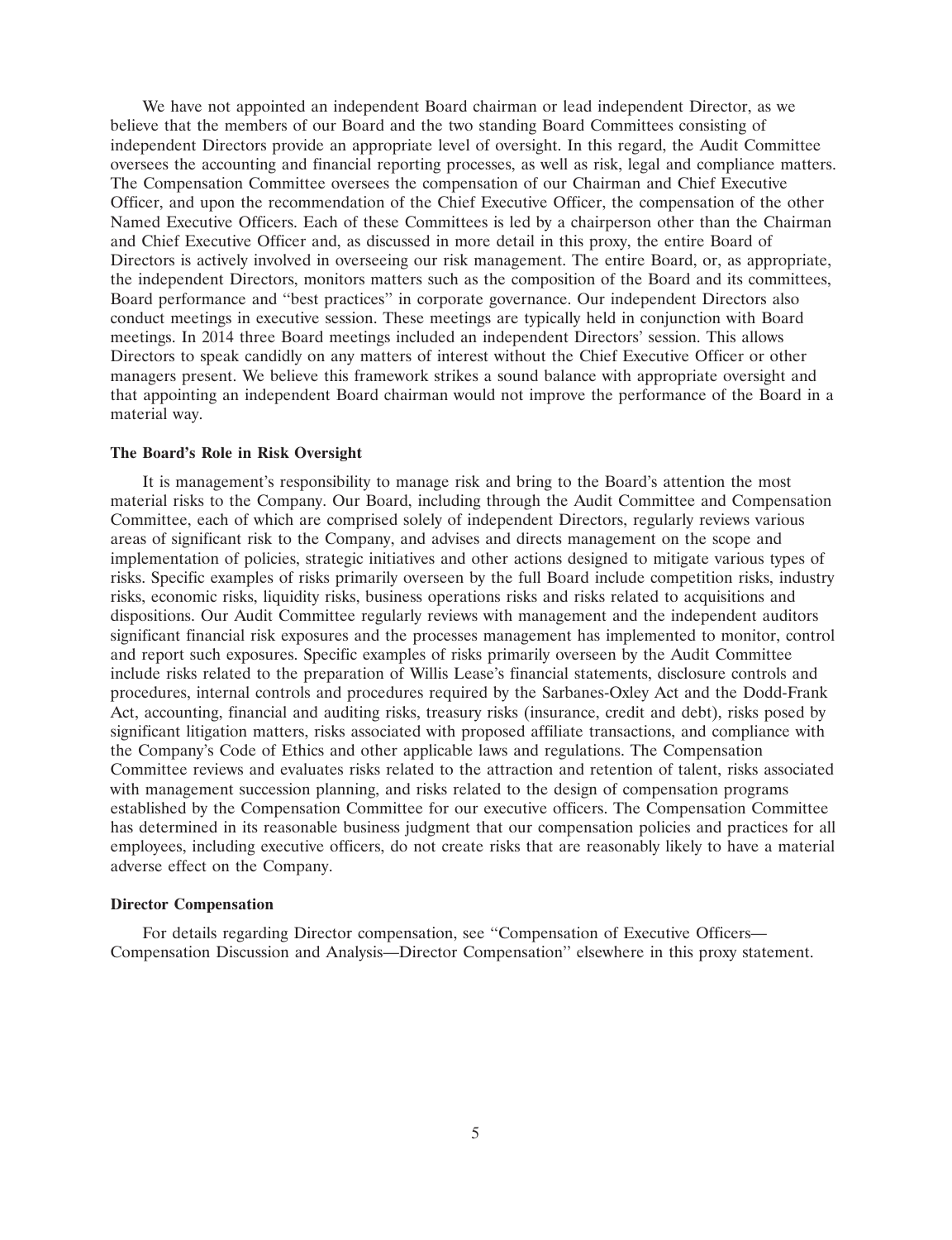|                                                                                                                                | <b>Director</b><br><b>Since</b> | $Age*$ |
|--------------------------------------------------------------------------------------------------------------------------------|---------------------------------|--------|
| Class I Director Whose Term Expires at the 2017 Annual Meeting:                                                                | 2006                            | 66     |
| Class II Directors Whose Term Expires at the 2018 Annual Meeting<br>(provided they are re-elected at the 2015 Annual Meeting): |                                 |        |
|                                                                                                                                | 2008                            | 34     |
|                                                                                                                                | 2015                            | 64     |
| Class III Directors Whose Term Expires at the 2016 Annual Meeting:                                                             |                                 |        |
|                                                                                                                                | 1985                            | 66     |
|                                                                                                                                | 2006                            | 65     |

Age as of April 15, 2015.

#### **Principal Occupations, Background and Qualifications of Director Nominees and Continuing Directors**

*Charles F. Willis, IV* is the founder of Willis Lease, has served as Chief Executive Officer and a Director since our incorporation in 1985, served as President until July 2011 (when Donald A. Nunemaker was promoted to that position), and has served as Chairman of the Board of Directors since 1996. Mr. Willis has over 40 years of experience in the aviation industry. From 1975 to 1985, Mr. Willis served as president of Willis Lease's predecessor, Charles F. Willis Company, which purchased, financed and sold a variety of large commercial transport aircraft and provided consulting services to the aviation industry. During 1974, Mr. Willis operated a small business not involved in the aviation industry. From 1972 through 1973, Mr. Willis was Assistant Vice President of Sales at Seaboard World Airlines, a freight carrier. From 1965 through 1972, he held various positions at Alaska Airlines, including positions in the flight operations, sales and marketing departments. As our founder and Chief Executive Officer, Mr. Willis brings to the Board significant senior leadership, sales and marketing, industry, technical and global experience, and a deep institutional knowledge of the Company, its operations and customer relations.

*Hans Joerg Hunziker* previously served as one of our Directors from November 2000 until July 1, 2003. He was elected a Class II Director at the 2006 Annual Meeting. Since 2002, Mr. Hunziker has been the owner and CEO of HLF Aviation GmbH (formerly known as Hunziker Lease & Finance), a company he founded in Switzerland which offers independent business consulting services to the aviation industry. From 1998 to 2002, he was the President and Chief Executive Officer of Flightlease AG Ltd., a public company involved in aircraft leasing as a subsidiary of SAirGroup whose headquarters are in Zurich, Switzerland. From 1998 to 2001, he was also co-CEO of GATX Flightlease Management GmbH, an asset management and commercial aircraft leasing company. From 1996 to 1998, he was the Chief Financial Officer of SAirServices Ltd., a group of companies including aircraft maintenance and overhaul, ground handling services, information technology and real estate, and Managing Director of SAirServices Invest Ltd. From 1991 to 1996, he was Chief Financial Officer of Swissair Associated Companies Ltd., a group of 150 companies, primarily in the hotel, catering (Gate Gourmet) and trading business. Mr. Hunziker holds a master's degree in Economics and Business Administration from the University of Zurich. He also received the equivalent of a doctoral degree from the University of Zurich, after successful completion of his thesis on Strategic Planning in the Airline Industry. In addition to previously serving as a Director of Willis Lease, he was Chairman of the Board of Flightlease Holdings (Guernsey) Limited (and a Director of several of its subsidiaries in Guernsey and Bermuda), as well as Chairman of the Board of Flightlease (Netherlands) B.V., SRTechnics Group AG, SRTechnics Switzerland AG, Swisscargo AG and SAirServices Invest AG. He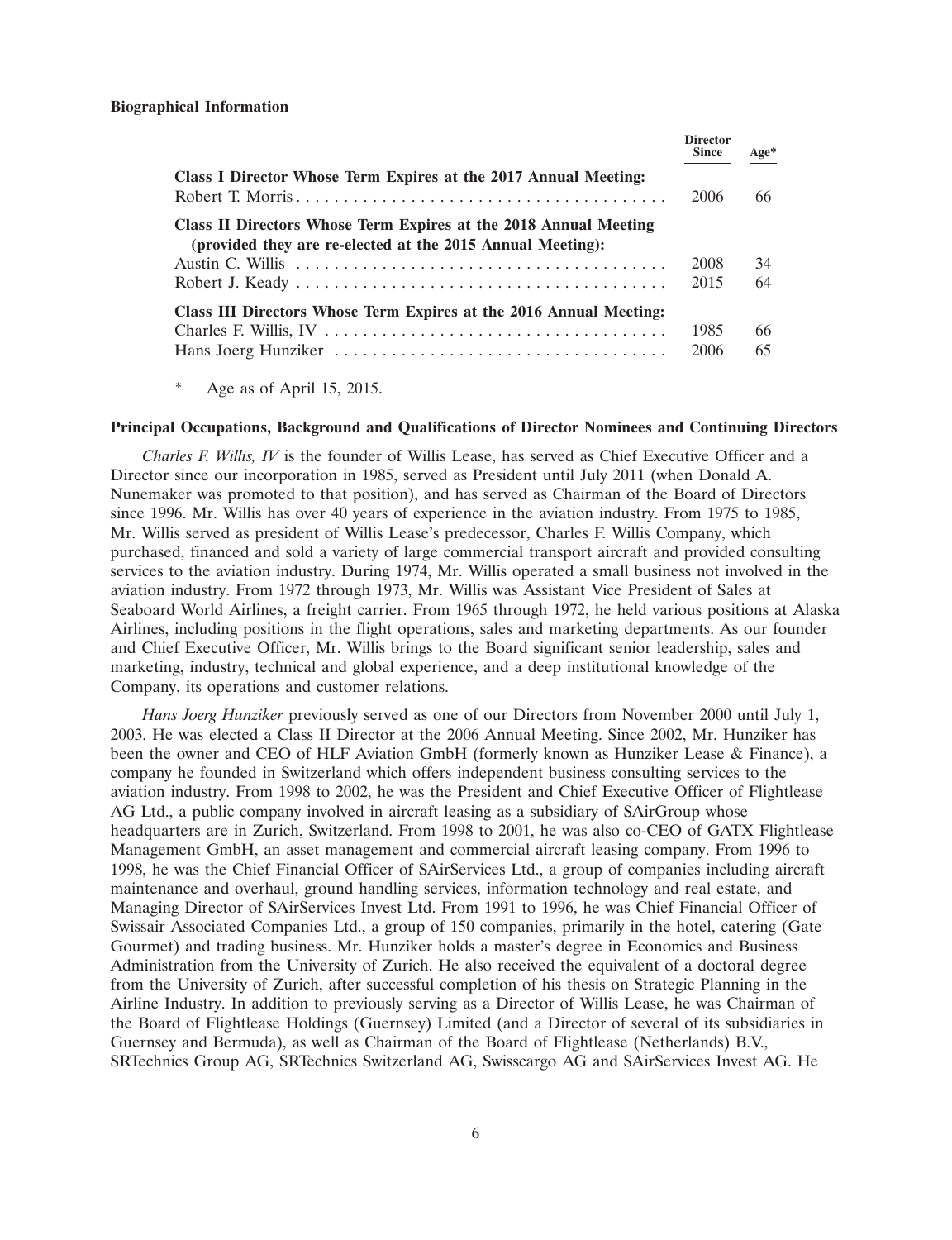was a member of the Board of Directors of Jetbird AG from 2006-2009, and was also previously a member of the Board of Directors of each of FlightTechnics LLC, Delaware, Swissport Brazil Ltd., Polygon Insurance Company Ltd. and Gotland Shipping AG. Mr. Hunziker brings to the Board a high level of financial sophistication, broad international exposure and significant experience in commercial aviation and the aviation equipment leasing industry.

*Robert J. Keady* was elected to the Board in February 2015. Mr. Keady founded and currently serves as the President of Eastern Aviation Consulting Group, LLC, a company that provides consulting services for several aerospace and aviation firms. Prior to Eastern Aviation Consulting Group, LLC, Mr. Keady spent 33 years at Pratt & Whitney Commercial Engines, where he served as Vice President, Business Development & Marketing, as well as other numerous senior management positions. Mr. Keady is currently a Senior Advisor to Mitsubishi Aircraft Corporation and a member of the Board of Advisors of ASE Holdings, an industry leader in engine test cells, wind tunnels and aero labs. Mr. Keady received his BA in Sociology from the University of Notre Dame and a Master of Science in Management from Purdue University.

*Robert T. Morris* was elected to the Board in October, 2006. He is currently President of Robert Morris & Company, a company he founded in 1992. Mr. Morris joined Union Bank of California Leasing in 2004 to establish an innovative equipment leasing group, and served as its President through March 2007. Prior to joining Union Bank of California Leasing, he was a consultant to more than 25 commercial banks for their equipment leasing operations over a 12 year period. He has also worked for Bank of San Francisco, Bank of Montreal and GATX Leasing Corporation. Mr. Morris holds a master's degree from the American Graduate School of International Management and a Bachelor of Arts Degree from the University of Denver with majors in Economics, Political Science and History. Mr. Morris brings to the Board considerable expertise in the aviation equipment leasing industry with a focus on finance and risk evaluation.

*Austin C. Willis* was elected to the Board in December 2008. Mr. Willis was the founder of J.T. Power LLC, a privately held company engaged in the business of selling commercial jet turbine engine parts and leasing commercial aircraft. In 2013, the Company purchased certain assets and hired employees from J.T. Power, as part of our launching of Willis Aeronautical Services, Inc. Mr. Willis served as J.T. Power's president from its founding in 2004 until 2012, when day-to-day management as president of J.T. Power was transitioned to another individual with Mr. Willis continuing as Chief Executive Officer. This transition was implemented to facilitate Mr. Willis' enlistment in the U.S. armed forces in 2012. He has completed his basic training and is undergoing the selection process to determine his duties in the immediate future. The Board is fully supportive of Mr. Willis' decision to enter into military service and his efforts to continue fulfilling his duties as a member of the Board while undergoing his military training. In addition to his duties with J.T. Power and the U.S. armed forces, since 2006 Mr. Willis has also owned and served as Chief Executive Officer of Aviation Management LLC, an aviation consulting firm. Mr. Willis holds a bachelor's degree from the London School of Economics and Political Science, where he studied finance and industrial relations. He is the son of Charles F. Willis, IV. Mr. Willis brings to the Board familiarity with the aviation industry generally with a focus on the after-market disposition of the aircraft engines and parts which comprise the Company's engine portfolio.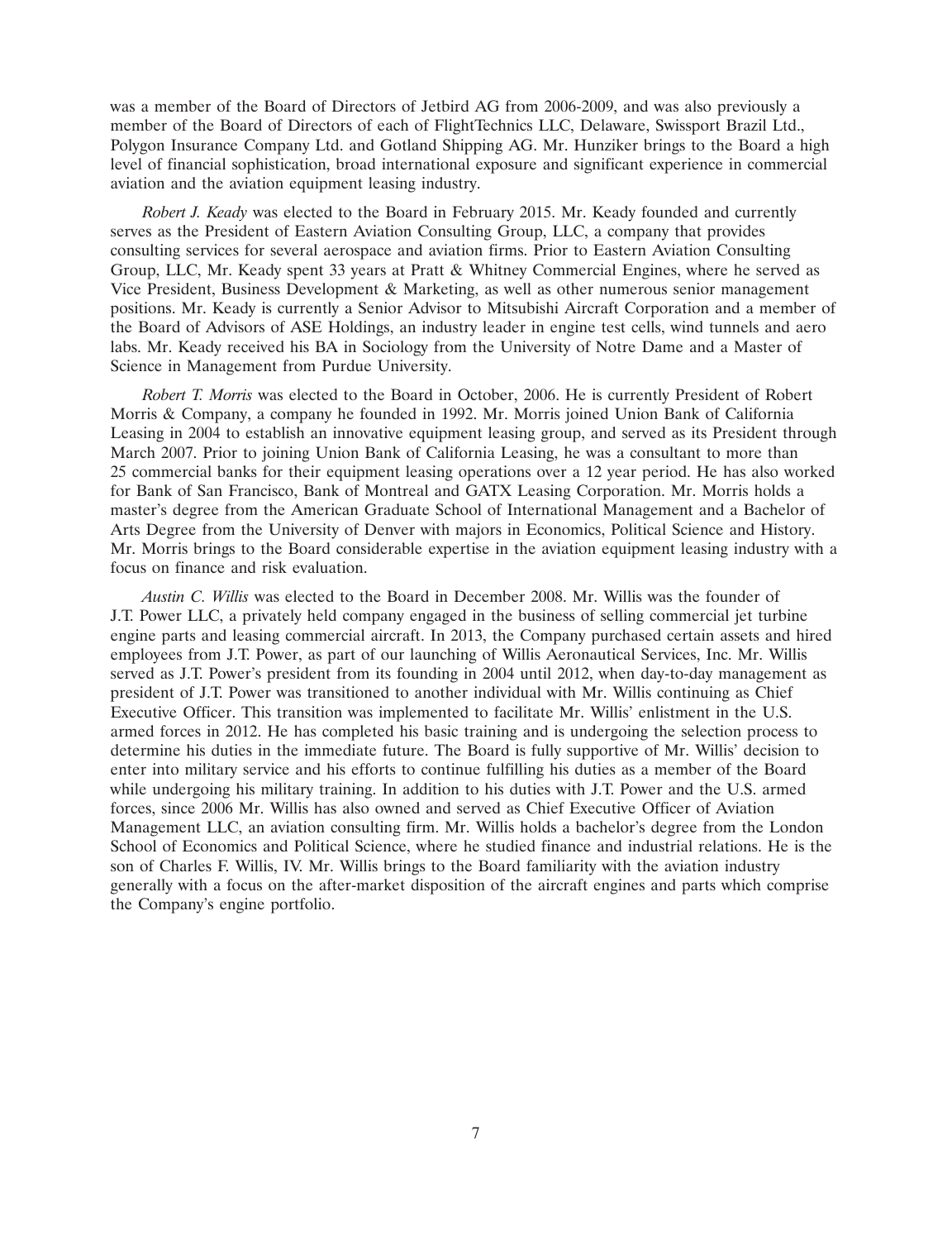# **PROPOSAL 1 ELECTION OF TWO CLASS II DIRECTORS**

Our Board is divided into three classes, each class having a three-year term that expires in successive years. At the 2015 Annual Meeting of Stockholders, two Directors will be elected in Class II, to serve a three-year term expiring at the 2018 Annual Meeting of Stockholders or until succeeded by another qualified Director who has been duly elected.

The nominees for Director in Class II are Robert J. Keady and Austin C. Willis.

The proxy holders intend to vote all proxies received by them for the foregoing nominees, unless instructions to the contrary are marked on the proxy. In the event that any nominee is unable or declines to serve as a Director at the time of the 2015 Annual Meeting of Stockholders, the proxies will be voted for any nominee who shall be designated by the present Board to fill the vacancy. As of the date of this proxy statement, the Board is not aware of any nominee who is unable or will decline to serve as a Director.

# **THE BOARD OF DIRECTORS UNANIMOUSLY RECOMMENDS A VOTE ''FOR'' THE ELECTION OF THE NOMINEES AS CLASS II DIRECTORS.**

# **PROPOSAL 2**

# **APPROVAL OF AMENDMENT AND RESTATEMENT OF THE 2007 INCENTIVE STOCK PLAN**

#### **General**

We are asking stockholders to approve the Willis Lease 2007 Incentive Plan (the "Incentive Plan"), as an amendment and restatement of the Company's 2007 Incentive Stock Plan (the ''2007 Plan'').

We last added shares to our stock plan in 2007. As of April 17, 2015, 13,096 shares of Common Stock remained available for future grants of equity awards under the 2007 Plan. Our Board believes that we currently have an insufficient number of shares available for additional future stock-settled awards, which we rely on to link employee and executive compensation to stockholder returns and attract and retain key individuals. Accordingly, our Board approved the Incentive Plan on April 21, 2015 to increase the shares available for future awards and make certain other changes. The primary changes in the Incentive Plan are to (i) increase the number of shares of Common Stock available for grant by 800,000 shares of Common Stock, (ii) increase the maximum annual grant with respect to performance-based stock awards from 100,000 shares of Common Stock to 200,000 shares of Common Stock, (iii) incorporate the provisions of the Performance-Based Compensation Policy providing for cash awards into the Incentive Plan, (iv) extend the plan term for five years from the date the stockholders approve the Incentive Plan and (v) specifically prohibit repricing of options and stock appreciation rights. If the amendment is approved, we expect the pool of requested shares to last approximately three to four years based on our recent three-year average usage of equity.

The purpose of the 2007 Plan has been to promote the interests of the Company by providing eligible persons with the opportunity to acquire a proprietary interest or otherwise increase their proprietary interest in the Company as an incentive for them to remain in the service of the Company.

A copy of the Incentive Plan is attached to this Proxy Statement as Annex A and is incorporated herein by reference. The following description is a summary and does not purport to be a complete description and is qualified in its entirety by reference to the text of the Incentive Plan set forth in Annex A. See Annex A for more detailed information.

# **Purpose of Adopting the Incentive Plan**

Adoption of the amendment and restatement of the 2007 Plan as the Incentive Plan will provide the Company with the continued ability to provide equity-based and cash-based compensation to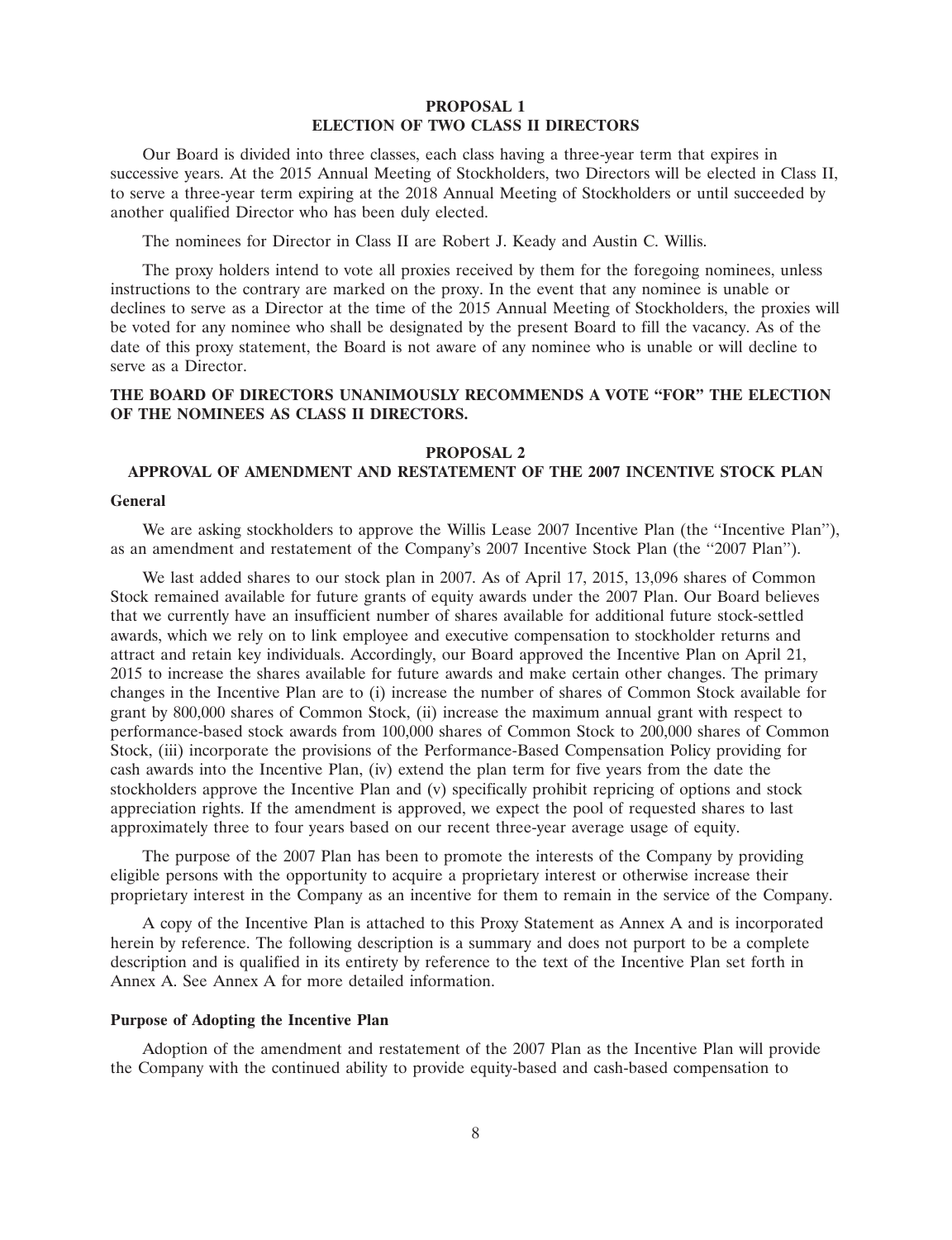eligible employees, directors and consultants, thereby aligning their interests with those of the stockholders to increase the Company's value over the long-term.

One of the requirements of Section  $162(m)$  of the Internal Revenue Code is that stockholders must approve the types of performance criteria pursuant to which incentive compensation is intended to qualify as ''performance-based compensation.'' Approval of Proposal 2 is intended to constitute stockholder approval of the material terms of the Incentive Plan and the performance criteria set forth therein for purposes of Section 162(m) of the Internal Revenue Code.

If stockholders approve the amendment and restatement of the 2007 Plan as the Incentive Plan, the Company will use the Incentive Plan to compensate eligible employees, directors and consultants. If the required votes to approve the Incentive Plan are not obtained, the Incentive Plan will not become effective and the Company will continue to make grants of awards to the extent available pursuant to the terms of the 2007 Plan as currently in effect and subject to applicable law.

#### **Summary of the Key Terms of the Incentive Plan**

**Eligibility.** All employees, directors and consultants of the Company or of any parent or any subsidiary of the Company are eligible to receive awards under the Incentive Plan (each employee, director or consultant who receives such an award, a ''Participant''). As of April 1, 2015, there were approximately 97 employees, 3 independent directors and 9 consultants who were eligible to participate in the 2007 Plan. Participants receive grants of awards at the discretion of the Board or Compensation Committee as compensation for their services to the Company.

**Types of Awards.** The types of awards that are available for grant under the Incentive Plan are:

- incentive stock options;
- non-qualified stock options;
- restricted stock bonuses;
- restricted stock purchase rights;
- stock appreciation rights;
- phantom stock units;
- restricted stock units;
- performance share bonuses;
- performance share units;
- stapled stock appreciation rights; and
- cash incentives.

**Administration of the Incentive Plan.** The Board shall continue to administer the Incentive Plan unless and until the Board delegates administration to a committee (the ''Committee''). The Board has the power and authority to, among other things: (i) designate eligible participants in the Incentive Plan, (ii) determine the type(s), number, terms and conditions of awards, as well as the timing and manner of grant, (iii) interpret the Incentive Plan, and establish, amend and revoke rules and regulations to administer the Incentive Plan, (iv) amend the Incentive Plan or any award granted pursuant thereto and (v) exercise such powers and perform such acts as the Board deems necessary, desirable or expedient to promote the best interests of the Company that are not in conflict with the provisions of the Incentive Plan. If the Board delegates administration to the Committee, the Committee may exercise, in connection with the administration of the Incentive Plan, any of the powers and authority granted to the Board under the Incentive Plan. The Committee may delegate to a subcommittee any of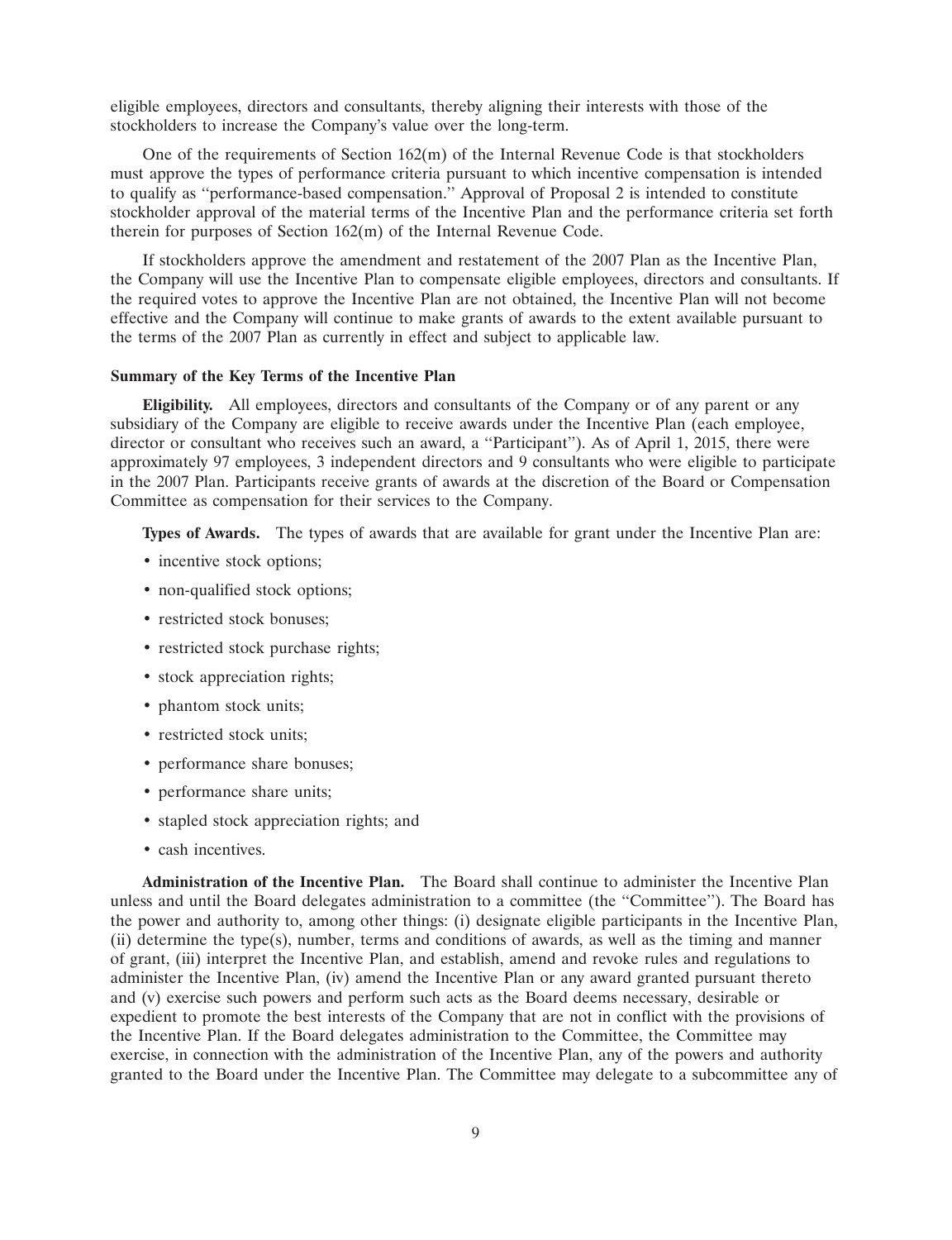the administrative powers the Committee is authorized to exercise, subject to such resolutions as may be adopted from time to time by the Board (references in this summary to the Board shall thereafter be to the Committee or the subcommittee, as applicable). The Board may revoke the delegation to the Committee at any time and assume the administration of the Incentive Plan.

**Stock Subject to the Incentive Plan.** The maximum aggregate number of shares of our Common Stock that may be issued pursuant to stock awards under the Incentive Plan would be increased by eight hundred thousand to two million eight hundred thousand shares (the ''Share Reserve''). Any stock award will reduce the Share Reserve by one share. To the extent that a distribution pursuant to a stock award is made in cash, the Share Reserve will be reduced by the number of shares of Common Stock subject to the redeemed or exercised portion of such stock award. Shares of Common Stock covered by stock awards that expire, are cancelled, terminate, or are reacquired by us prior to vesting will revert to or be added to the Share Reserve and become available for issuance under the Incentive Plan. Shares of Common Stock tendered in payment of an option exercise price, delivered or withheld by the Company to satisfy any tax withholding obligation, or covered by a stock-settled stock appreciation right or other awards that were not issued upon the settlement of the award will not again be available for issuance under the Plan.

**Other Share Limits.** The maximum aggregate number of shares of Common Stock that may be issued pursuant to incentive stock options under the Incentive Plan is two million eight hundred shares. No employee shall be eligible to be granted incentive stock options, non-qualified stock options, or stock appreciation rights or awards intending to qualify as performance-based awards under section 162(m) of the Internal Revenue Code covering more than two hundred thousand shares of Common Stock during any fiscal year.

**Fair Market Value.** Generally, fair market value of the Company's Common Stock will be the closing sales price of the Company's Common Stock on any established stock exchange (including the Nasdaq Stock Market) or on the Nasdaq SmallCap Market (if applicable) on the date of determination. On April 1, 2015, the fair market value per share of the Company's Common Stock determined on this basis was \$18.88.

**Terms and Conditions of Options.** The Incentive Plan provides that options must have an exercise price that is at least equal to 100% of the fair market value of our Common Stock on the date the option is granted. To the extent permitted in his or her option agreement and to the extent permitted by law, an option holder may exercise an option by payment of the exercise price in a number of different ways, including: (i) in cash or by check at the time the option is exercised, or (ii) in the discretion of the Board: (1) by delivery to the Company of other Common Stock, (2) pursuant to a ''same day sale'' program to the extent permitted by law, (3) by any other form of consideration permitted by law, or (4) by some combination of the foregoing. Unless there is a provision to the contrary in the individual optionholder's stock award agreement, payment for Common Stock pursuant to an option may only be made in the form of cash, check or pursuant to a ''same day sale'' program. The vesting of options generally will be determined by the Board.

If an optionholder's continuous service terminates for any reason other than disability, death or misconduct he or she will generally have three months from the date of such termination to exercise his or her options (to the extent that the optionholder was entitled to exercise such options as of the date of such termination), unless his or her option agreement provides otherwise. If an optionholder's continuous service terminates as a result of disability or death, he or she will generally have twelve months in the case of disability and eighteen months in the case of death for his or her estate to exercise his or her options (to the extent that the optionholder was entitled to exercise such options as of the date of such termination), unless his or her option agreement provides otherwise. If an optionholder's continuous service is terminated for misconduct, his or her option will immediately terminate, unless his or her option agreement provides otherwise. However, in no event may the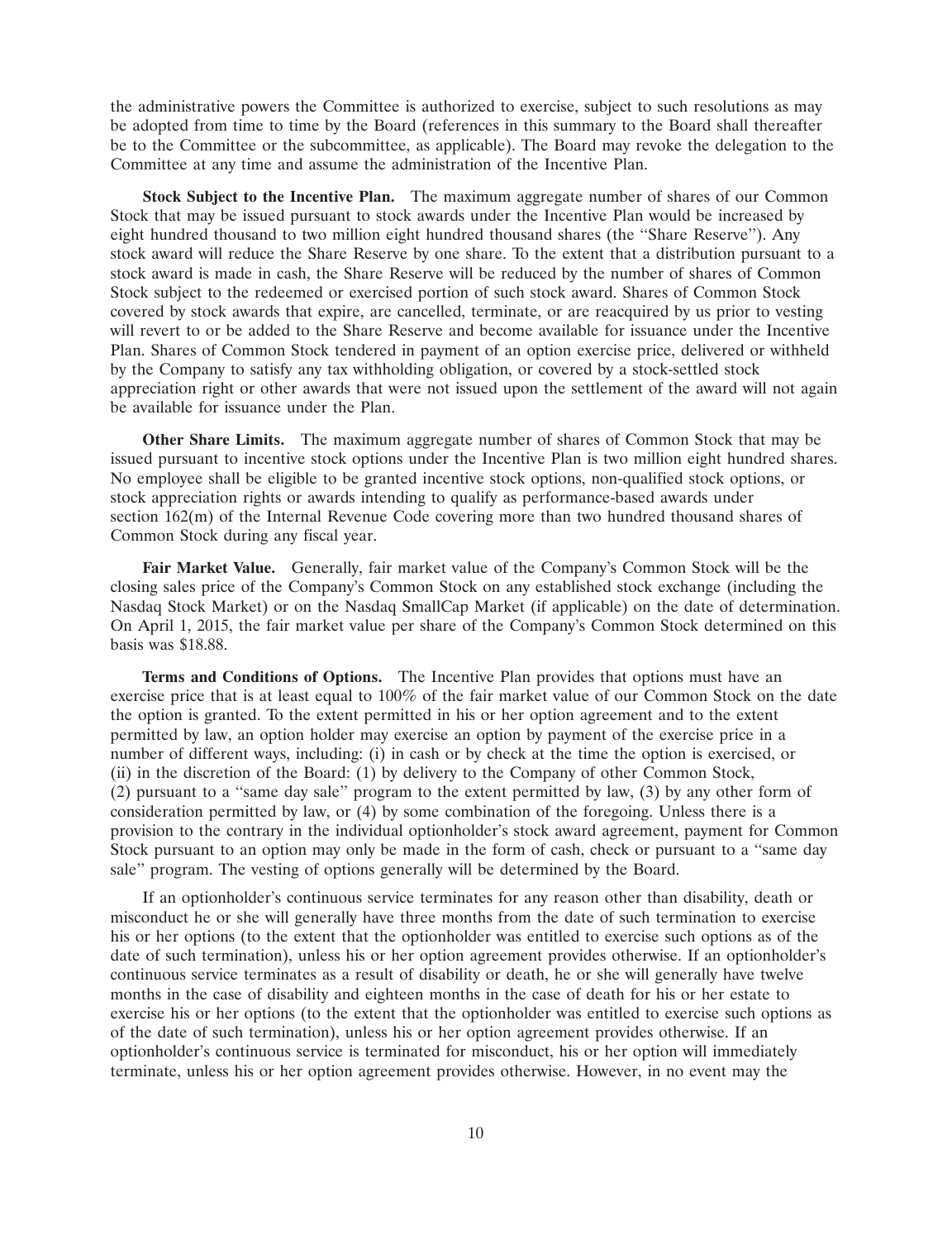optionholder exercise an option past the expiration of its term as set forth in the option agreement. The term of each option granted under the Incentive Plan will generally be ten years from the date of grant.

**Automatic Awards to Non-Employee Directors.** The Incentive Plan provides that in addition to any other awards that non-employee directors may be granted, non-employee directors will automatically be granted restricted stock bonuses as follows:

- Initial award of 5,000 shares of restricted stock. Such shares will vest over a four year period.
- Annual award of restricted stock will be equal in value to fifty percent of the Director's annual fee. The shares will vest on the first anniversary of grant.

**Terms and Conditions of Restricted Stock Bonuses and Performance Share Bonuses.** Restricted stock bonuses and performance share bonuses are grants of shares of Common Stock not requiring the payment of any monetary consideration by a Participant (except as may be required by the General Corporation Law of the State of Delaware). The vesting of restricted stock bonuses may be based on a Participant's continuous service or the achievement of performance criteria. The vesting of performance share bonuses will always be based on the achievement of performance criteria. Restricted stock bonuses that vest based solely on a Participant's continuous service will not fully vest in less than two years. Restricted stock bonuses that vest based solely on a Participant's performance will not fully vest in less than one year. In the event a Participant's continuous service terminates, all unvested shares under these awards shall be reacquired by us at no cost to us.

**Terms and Conditions of Restricted Stock Purchase Rights.** Restricted stock purchase rights entitle a Participant to purchase shares of Common Stock that are subject to restrictions determined by the Board. The purchase price is determined by the Board and will not be less than 100% of the fair market value per share of Common Stock on the date the stock award is made or at the time the purchase is consummated. The purchase price of Common Stock acquired pursuant to a restricted stock purchase right will be paid by a Participant either in cash or by check at the time of purchase, or at the discretion of the Board, according to a deferred payment or other similar arrangement to the extent permitted by law. The Board shall determine the criteria under which shares of Common Stock under a restricted stock purchase right agreement may vest.

**Terms and Conditions of Stock Appreciation Rights.** The Board may grant stock appreciation rights independently of or in connection with an option grant. The base price per share of a stock appreciation right will be at least 100% of the fair market value per share of underlying Common Stock on the date of grant. Each stock appreciation right entitles a Participant upon redemption to an amount equal to (a) the excess of (1) the fair market value on the redemption date of one share of Common Stock over (2) the base price, times (b) the number of shares of Common Stock covered by the stock appreciation right being redeemed. To the extent a stock appreciation right is granted concurrently with an option grant, the redemption of the stock appreciation right will proportionately reduce the number of shares of Common Stock subject to the concurrently granted option. Stock appreciation rights may be paid in shares of Common Stock, cash or a combination thereof in the Board's discretion.

**Terms and Conditions of Phantom Stock Units.** A phantom stock unit is the right to receive the value of one share of Common Stock, redeemable upon terms and conditions set by the Board. Distributions upon redemption of phantom stock units may be in shares of Common Stock valued at fair market value on the date of redemption or in cash, or a combination of both, as determined by the Board in its sole discretion.

**Terms and Conditions of Restricted Stock Units and Performance Share Units.** The Board also may award restricted stock units and performance share units, both of which entitle a Participant to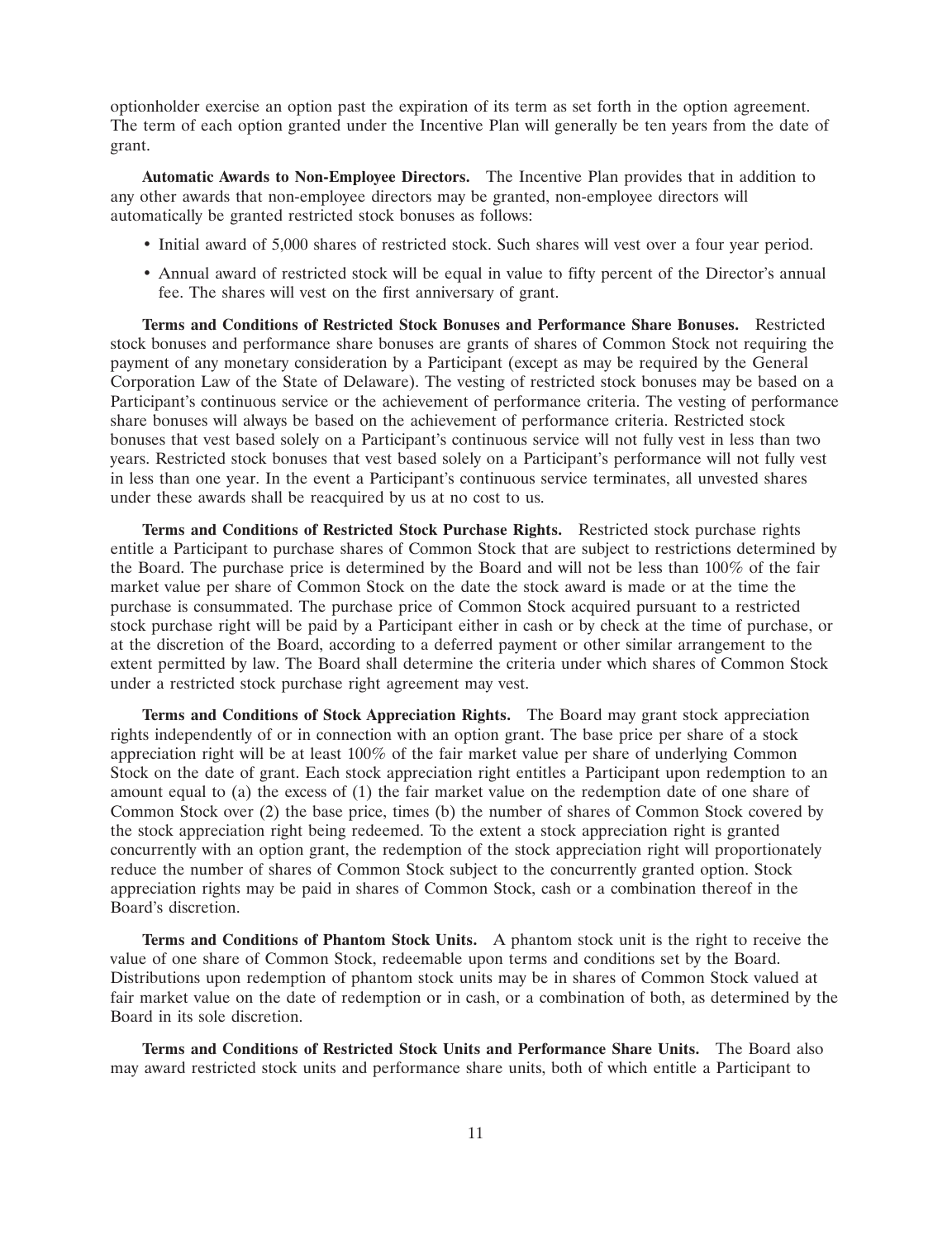receive the value of one share of Common Stock per unit at the time the unit vests. Holders of restricted stock units or performance share units are not entitled to dividend equivalents unless provided by the Board at the time of grant. The Board has discretion to provide that a Participant pay for restricted stock units or performance share units with cash or other consideration permissible by law. The vesting of restricted stock units may be based on a Participant's continuous service or the achievement of performance criteria. The vesting of performance share units will be based on the achievement of performance criteria. Restricted stock units may vest based solely on either a Participant's continuous service or performance criteria. Restricted stock units that vest based solely on the achievement of performance criteria will not vest fully in less than one year. In the event a Participant's continuous service terminates, the unvested portion of any restricted stock unit or performance share unit will expire immediately. To the extent permitted by the Board in a restricted stock unit or performance share unit agreement, a Participant may elect to defer receipt of the value of the shares of Common Stock otherwise deliverable upon the vesting of such restricted stock units or performance share units if such election complies with the procedures established by applicable law.

**Terms and Conditions of Cash Awards.** The Board also may grant cash awards and the vesting of such cash awards may be based on the achievement of performance criteria.

**Performance Criteria.** Performance criteria under the Incentive Plan with respect to awards intending to qualify as performance-based awards under 162(m) of the Internal Revenue Code include (i) earnings, (ii) net income, (iii) operating income, (iv) operating profit, (v) cash flow, (vi) stockholder returns, (vii) return measures, (viii) earnings before or after either (or any combination of) interest, taxes, depreciation or amortization, (ix) gross revenues, (x) common stock share price, (xi) reductions in expense levels in each case, where applicable, determined either on a Company-wide basis or in respect of any one or more business units, (xii) market share, (xiii) annual net income to common stock, (xiv) earnings per share, (xv) annual cash flow provided by operations, (xvi) changes in annual revenues, (xvii) strategic business criteria, consisting of one or more objectives based on meeting specified revenue, market penetration, geographic business expansion goals, objectively identified project milestones, cost targets and goals relating to acquisitions or divestitures, (xviii) sales, (xix) costs, (xx) results of customer satisfaction surveys, (xxi) service reliability, (xxii) operating and maintenance cost management, and/or (xxiii) achievement of business or operational goals such as market share and/or business development.

**Acceleration of Awards.** The Board shall have the power to accelerate exercisability and/or vesting of any award granted pursuant to the Incentive Plan upon a Change of Control (as defined below) or upon the death, disability or termination of continuous service of a Participant, notwithstanding any provision in any award agreement to the contrary.

**Adjustment.** The maximum number of shares of Common Stock subject to the Incentive Plan, the maximum number of shares of Common Stock that can be granted to an employee during any fiscal year pursuant to incentive stock options, non-qualified stock options, or stock appreciation rights, and the number of securities or other property and exercise or base price of securities or other property subject to outstanding stock awards, will be appropriately and proportionally adjusted by the Board on account of mergers, consolidations, reorganizations, recapitalizations, reincorporations, stock splits, spin-offs, stock dividends, extraordinary dividends and distributions, liquidating dividends, combinations or exchanges of shares, changes in corporate structure or other transactions in which the Company does not receive any consideration (except that conversion of convertible securities of the Company shall not be treated as a transaction in which the Company does not receive any consideration). Subject to any required action by the stockholders, the Board shall make such adjustments and the Board's determinations with respect to any adjustment will be final, binding and conclusive.

**Effect of Change of Control.** In the event of a Change of Control (as defined below), other than a dissolution or liquidation of the Company, the Board or the board of directors of any surviving entity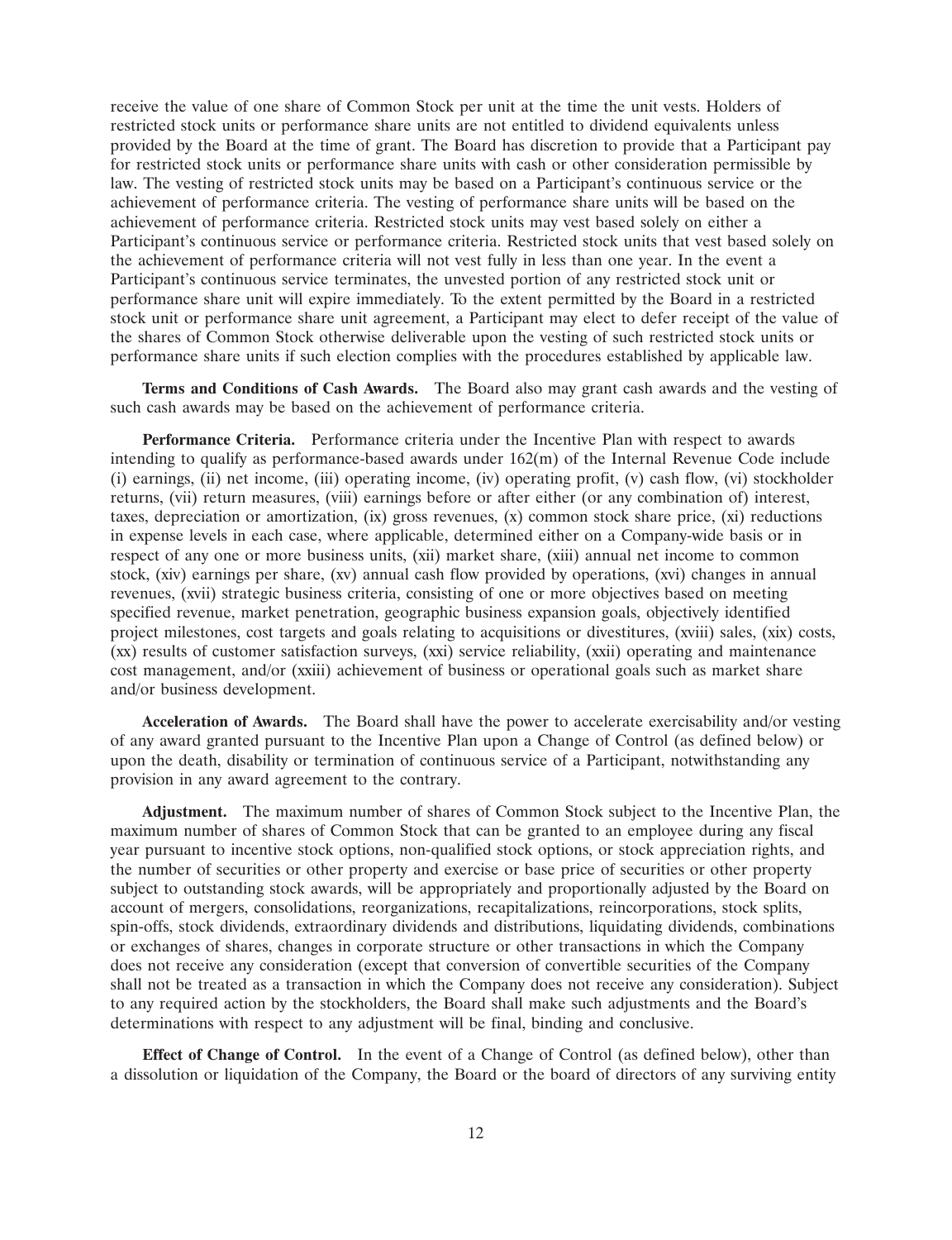or acquiring entity may provide or require that the surviving or acquiring entity (a) assume or continue all or any part of the awards outstanding under the Incentive Plan or (b) substitute substantially equivalent awards for those outstanding under the Incentive Plan. If the outstanding awards will not be so continued, assumed, or substituted, then with respect to stock awards held by Participants whose continuous service has not terminated, the Board in its discretion may (1) provide for payment of a cash amount in exchange for the cancellation of the stock awards, (2) continue the stock awards, or (3) terminate the stock awards upon the consummation of the Change of Control, but only if Participants have been permitted to exercise or redeem any portion of (including, at the discretion of the Board, any unvested portion of) any option, stock appreciation right, phantom stock unit, restricted stock unit or performance share unit at or prior to the Change of Control. In the event of a Change of Control involving dissolution or liquidation of the Company, all outstanding stock awards will terminate immediately prior to such dissolution or liquidation.

''Change of Control'' means the occurrence of any of the following: (a) the sale, exchange, lease or other disposition of all or substantially all of the assets of the Company to a person or group of related persons, as such terms are defined or described in Sections  $3(a)(9)$  and  $13(d)(3)$  of the Exchange Act, (b) a merger, consolidation or similar transaction involving the Company, (c) any person or group is or becomes the beneficial owner (as defined in Rule 13d-3 promulgated under the Exchange Act), directly or indirectly, of more than 50% of the total voting power of the voting stock of the Company, including by way of merger, consolidation or otherwise, (d) a change in the composition of the Board occurring within a two-year period, as a result of which fewer than a majority of the directors are either (i) Directors of the Company as of the date the Plan first becomes effective, or (ii) elected, or nominated for election, to the Board with the affirmative votes of at least a majority of those Directors whose election or nomination was not in connection with any transaction described above or in connection with an actual or threatened proxy contest relating to the election of Directors to the Company or (e) a dissolution or liquidation of the Company.

**Amendment and Termination of the Incentive Plan.** The Board may amend, suspend or terminate the Incentive Plan in any respect and at any time, subject to stockholder approval, if such approval is required by applicable law or stock exchange rules. Further, any amendment or termination of the Incentive Plan will not materially impair the rights of any Participant with respect to any stock awards already granted to such Participant without such Participant's consent.

**Effective Date; Term of the Incentive Plan.** The 2007 Plan became effective on May 24, 2007 immediately upon its approval by the Company's stockholders at the 2007 Annual Meeting of Stockholders. Unless earlier terminated by the Board, the 2007 Plan will terminate on May 23, 2017, the day before the tenth anniversary of the date that the 2007 Plan is adopted by the stockholders. If the amendment and restatement of the 2007 Plan as the Incentive Plan is approved by the stockholders at the 2015 Annual Meeting of Stockholders, unless earlier terminated by the Board, the Incentive Plan will terminate on May 28, 2020.

# **Tax Consequences of the Incentive Plan**

The following discussion of the federal income tax consequences of the Incentive Plan is intended to be a summary of applicable federal law as currently in effect. Foreign, state and local tax consequences may differ and laws may be amended or interpreted differently during the term of the Incentive Plan or of awards granted thereunder.

**Options:** An optionholder is not taxed when a non-qualified stock option is granted. On exercise, however, the optionholder recognizes ordinary income equal to the difference between the option's exercise price and the fair market value of the underlying Common Stock on the date of exercise. Any gain (or loss) on subsequent disposition of the shares of Common Stock acquired through exercise of an option is long-term capital gain (or loss) if the shares are held for at least one year following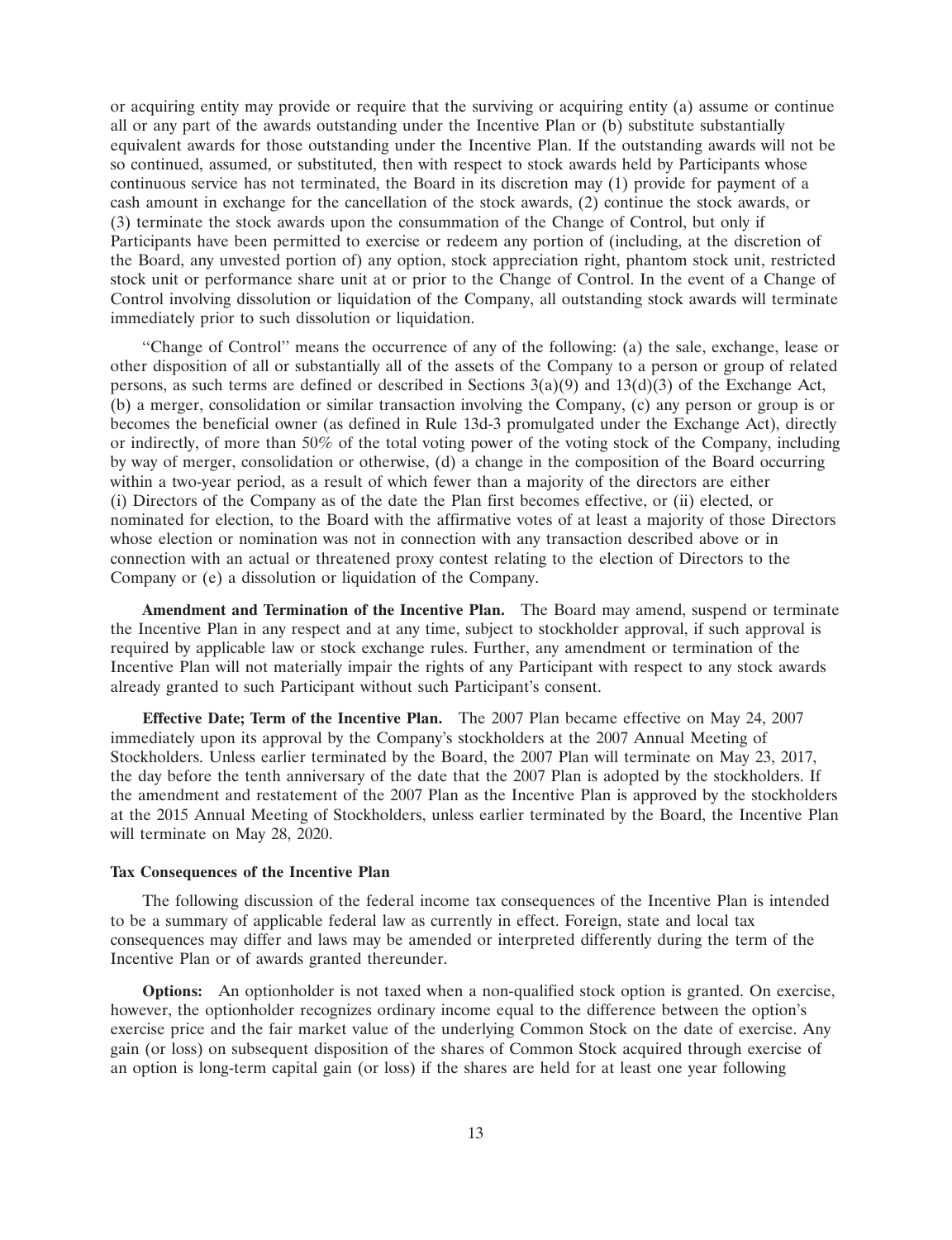exercise. When an incentive stock option is granted, an optionholder is not taxed on the grant of such option. Upon exercise, the optionholder does not recognize ordinary income and the Company is not entitled to an income tax deduction. The optionholder, however, must treat the excess of fair market value of the underlying Common Stock on the date of exercise over the option's exercise price as an item of adjustment for purposes of the alternative minimum tax. If the optionholder disposes of the underlying Common Stock after the optionholder has held the Common Stock for at least two years from the date of grant and one year after the incentive stock option was exercised, the amount the optionholder receives upon the disposition over the exercise price is treated as long-term capital gain for the optionholder. If the optionholder makes a ''disqualifying disposition'' of the underlying Common Stock by disposing of the Common Stock before it has been held for at least two years after the date of grant and one year after the date the incentive stock option was exercised, the optionholder recognizes ordinary income equal to the excess of the fair market value of the underlying Common Stock on the date of exercise over the option's exercise price. The Company generally is entitled to an income tax deduction equal to the ordinary income recognized by the optionholder for the Company's taxable year that ends with or within the taxable year in which the optionholder recognized such ordinary income.

**Stock Appreciation Rights and Phantom Stock Units:** The grant of a stock appreciation right or phantom stock unit generally is not a taxable event for a Participant or the Company. Upon redemption of the stock appreciation right or vesting of the phantom stock unit, the Participant generally will recognize ordinary income equal to the amount of cash and/or the fair market value (as of the date of receipt) of shares received. The Company will be entitled to a tax deduction in the same year and for the same amount of ordinary income recognized. If the stock appreciation right is settled in shares, the Participant's subsequent sale of the shares generally will give rise to capital gain or loss equal to the difference between the sale price and the ordinary income recognized when the Participant received the shares, and these capital gains (or losses) will be taxable as long-term capital gains if the recipient held the shares for more than one year.

**Restricted Stock Bonuses, Performance Share Bonuses, Restricted Stock Purchase Rights, Restricted Stock Units and Performance Share Units:** Recipients of restricted stock bonuses, performance shares bonuses, restricted stock purchase rights, restricted stock units and performance share units do not recognize income at the time of the grant of such awards (unless, in the case of the grant of restricted stock bonuses and performance share bonuses or the purchase of shares under a restricted stock purchase right, the recipient makes an election under Section 83(b) of the Internal Revenue Code to be taxed at the time of grant or exercise, as applicable). However, upon payment to Participants of shares of Common Stock with respect to stock units or upon the lapse of restrictions with respect to restricted stock, Participants generally recognize ordinary income in an amount equal to the fair market value of the stock or units at such time, and the Company will receive a corresponding deduction.

**Section 162(m) and Performance-Based Compensation:** As a public company, the Company is subject to the tax-deduction rule of Section  $162(m)$  of the Internal Revenue Code (applicable to compensation in excess of \$1 million paid to certain of the Company's executive officers during any year). The Incentive Plan includes a limitation on the number of shares that may be granted subject to awards made to an employee during any year to permit, but not require, the Company to qualify certain awards granted under the Incentive Plan as performance-based compensation under Section  $162(m)$ . The Section  $162(m)$  stock limit in the Plan is 200,000 shares for an employee per fiscal year. Under the Incentive Plan, there is a limit of four million dollars cash award for an employee during a year. Stock options issued under the Incentive Plan will generally qualify as performance-based compensation with an exercise price equal to at least the fair market value of the underlying stock on the date of grant, while stock awards with service based vesting will generally not qualify as performance-based compensation, and therefore compensation amounts arising in connection with stock units and stock awards with service based vesting may be subject to the Section  $162(m)$  tax deduction rule.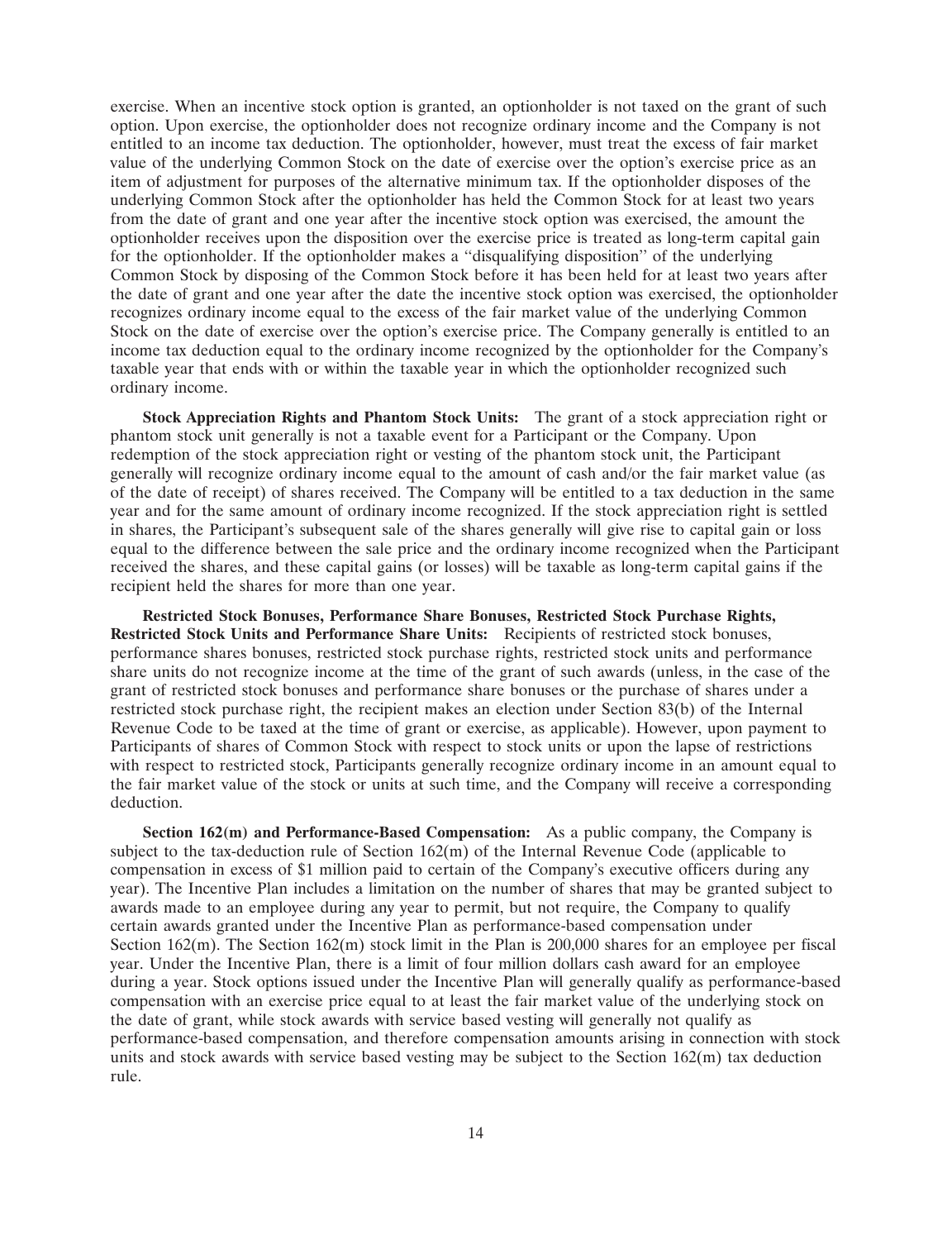Awards granted under the Incentive Plan may (but are not required to) be structured to qualify as performance-based compensation under Section 162(m) of the Internal Revenue Code. To qualify, stock options and other awards must be granted under the Incentive Plan by a committee consisting solely of two or more outside directors (as defined under Section 162 regulations) and satisfy the Incentive Plan's limit on the total number of shares that may be awarded to any one participant during any calendar year. For awards other than stock options and stock appreciation rights to qualify, the grant, issuance, vesting, or retention of the award must be contingent upon satisfying one or more of the performance criteria set forth in the Incentive Plan, as established and certified by a committee consisting solely of two or more outside directors. In addition, the material terms of the performance goals under which compensation may be paid must be disclosed to and approved by the stockholders. For purposes of Section 162(m) of the Internal Revenue Code, the material terms include (i) the individuals eligible to receive compensation, (ii) a description of the business criteria on which the performance goal is based, and (iii) the maximum amount of compensation that can be paid to an individual under the performance goal. With respect to the various types of awards under the Incentive Plan, each of these aspects is discussed above, and stockholder approval of the Incentive Plan is intended to constitute approval of each of these aspects of the Incentive Plan for purposes of the approval requirements of Section  $162(m)$ . The Company generally will be entitled to a deduction at the same time and in the same amount as a participant recognizes ordinary income, subject to the limitations imposed under Section 162(m) of the Internal Revenue Code.

#### **Incentive Plan Benefits**

No options or stock appreciation rights have been granted under the 2007 Plan. The effectiveness of the amendment and restatement of the 2007 Plan as the Incentive Plan is dependent on receiving stockholder approval. The granting of awards under the Incentive Plan to employees and consultants is generally discretionary, and we cannot now determine the number or type of award to be granted in the future to any particular person or group of employees except that the Board has approved an award of 125,000 restricted stock units to Mr. Charles F. Willis, IV as Chief Executive Officer contingent on the approval of the Incentive Plan by the stockholders. The granting of restricted stock bonuses to non-employee directors will be non-discretionary as described above in the section entitled ''Automatic Awards to Non-Employee Directors.'' In addition, non-employee directors are eligible for discretionary grants of awards.

#### **Amended Plan Benefits**

#### **2007 Incentive Plan**

The table below provides information regarding the determinable benefits to be awarded under the Incentive Plan to Mr. Charles F. Willis, IV as Chief Executive Officer and an estimate of the aggregate value of non-discretionary grants to four non-employee directors for five years, assuming the closing price of Company stock on the day of grant is \$18.88.

| <b>Name and Position</b>                       | Number of<br><b>Restricted Stock</b> |
|------------------------------------------------|--------------------------------------|
| Charles F. Willis, IV, Chief Executive Officer | 125,000                              |
|                                                | 79.450                               |

**THE BOARD OF DIRECTORS UNANIMOUSLY RECOMMENDS A VOTE ''FOR'' THE APPROVAL OF THE AMENDMENT AND RESTATEMENT OF THE WILLIS LEASE FINANCE CORPORATION 2007 INCENTIVE STOCK PLAN.**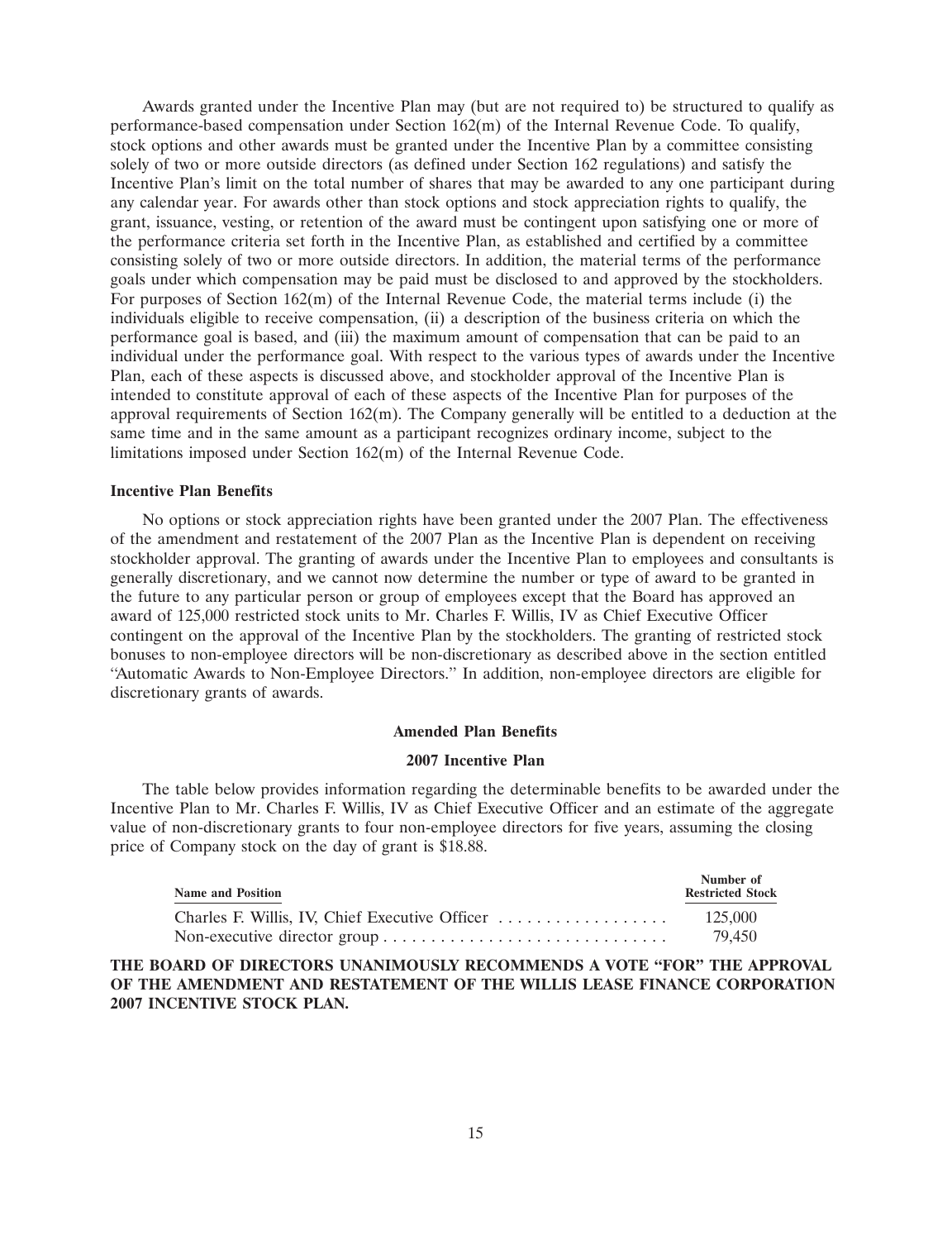#### **Equity Compensation Plan Information**

| <b>Plan Category</b>                               | Number of securities<br>to be issued upon<br>exercise of<br>outstanding options,<br>warrants and rights | Weighted-average<br>exercise price of<br>outstanding options,<br>warrants and rights | Number of securities<br>remaining available<br>for future issuance<br>under equity<br>compensation plan<br>(excluding securities<br>reflected in column<br>(a)) |
|----------------------------------------------------|---------------------------------------------------------------------------------------------------------|--------------------------------------------------------------------------------------|-----------------------------------------------------------------------------------------------------------------------------------------------------------------|
|                                                    | (a)                                                                                                     | (b)                                                                                  | (c)                                                                                                                                                             |
| Plans Not Approved by Stockholders:<br>None        | n/a                                                                                                     | n/a                                                                                  | n/a                                                                                                                                                             |
| Plans Approved by Stockholders:                    |                                                                                                         |                                                                                      |                                                                                                                                                                 |
| Employee Stock Purchase Plan                       |                                                                                                         | n/a                                                                                  | 30,286                                                                                                                                                          |
| 1996 Stock Option/Stock Issuance Plan <sup>*</sup> | 49,000                                                                                                  | \$9.20                                                                               |                                                                                                                                                                 |
| 2007 Stock Incentive Plan                          |                                                                                                         | n/a                                                                                  | 18,096                                                                                                                                                          |
|                                                    | 49,000                                                                                                  | \$9.20                                                                               | 48,382                                                                                                                                                          |

#### Plan expired

The 1996 Stock Option/Stock Issuance Plan and the 2007 Stock Incentive Plan were approved by security holders. The 2007 Stock Incentive Plan authorized 2,000,000 shares of common stock. 2,117,272 shares of restricted stock were granted under the 2007 Stock Incentive Plan by December 31, 2014. Of this amount, 135,368 shares of restricted stock were withheld or forfeited and returned to the pool of shares which could be granted under the 2007 Stock Incentive Plan resulting in a net number of 18,096 shares which were available as of December 31, 2014 for future issuance under the 2007 Incentive Plan.

# **EXECUTIVE OFFICERS OF WILLIS LEASE FINANCE CORPORATION**

Our executive officers as of December 31, 2014 were the individuals listed below. Ms. Webber ceased to be an executive officer as of February 1, 2015 but currently continues as an employee.

| Name                                                    | Age* | <b>Positions and Offices</b>                                                         |
|---------------------------------------------------------|------|--------------------------------------------------------------------------------------|
| Charles F. Willis, $IV^{**}$ 66 Chief Executive Officer |      |                                                                                      |
| Donald A. Nunemaker 67 President                        |      |                                                                                      |
|                                                         |      | Bradley S. Forsyth  49 Senior Vice President and Chief Financial Officer             |
|                                                         |      | Dean M. Poulakidas 46 Senior Vice President, General Counsel and Corporate Secretary |
|                                                         |      | Judith M. Webber  64 Senior Vice President, Technical Services                       |

Age as of April 15, 2015.

See business experience background under "Principal Occupations, Background and Qualifications of Director Nominees and Continuing Directors.''

*Donald A. Nunemaker* has been with us since July 1997 and currently serves as our President. Prior to his appointment as President, he served as General Manager—Leasing until July 2011, as Chief Operating Officer until September of 2006, and prior to that as Chief Administrative Officer until March 2001. Mr. Nunemaker also served on our Board of Directors from June to November 2000. Mr. Nunemaker is responsible for managing our day-to-day operation and has been extensively involved in the equipment leasing industry since 1973. From 1995 to 1996, Mr. Nunemaker was President and CEO of LeasePartners, Inc., a leasing company based in Burlingame, California, which was acquired in 1996 by Newcourt Credit Group. From 1990 to 1994, Mr. Nunemaker was Executive Vice President of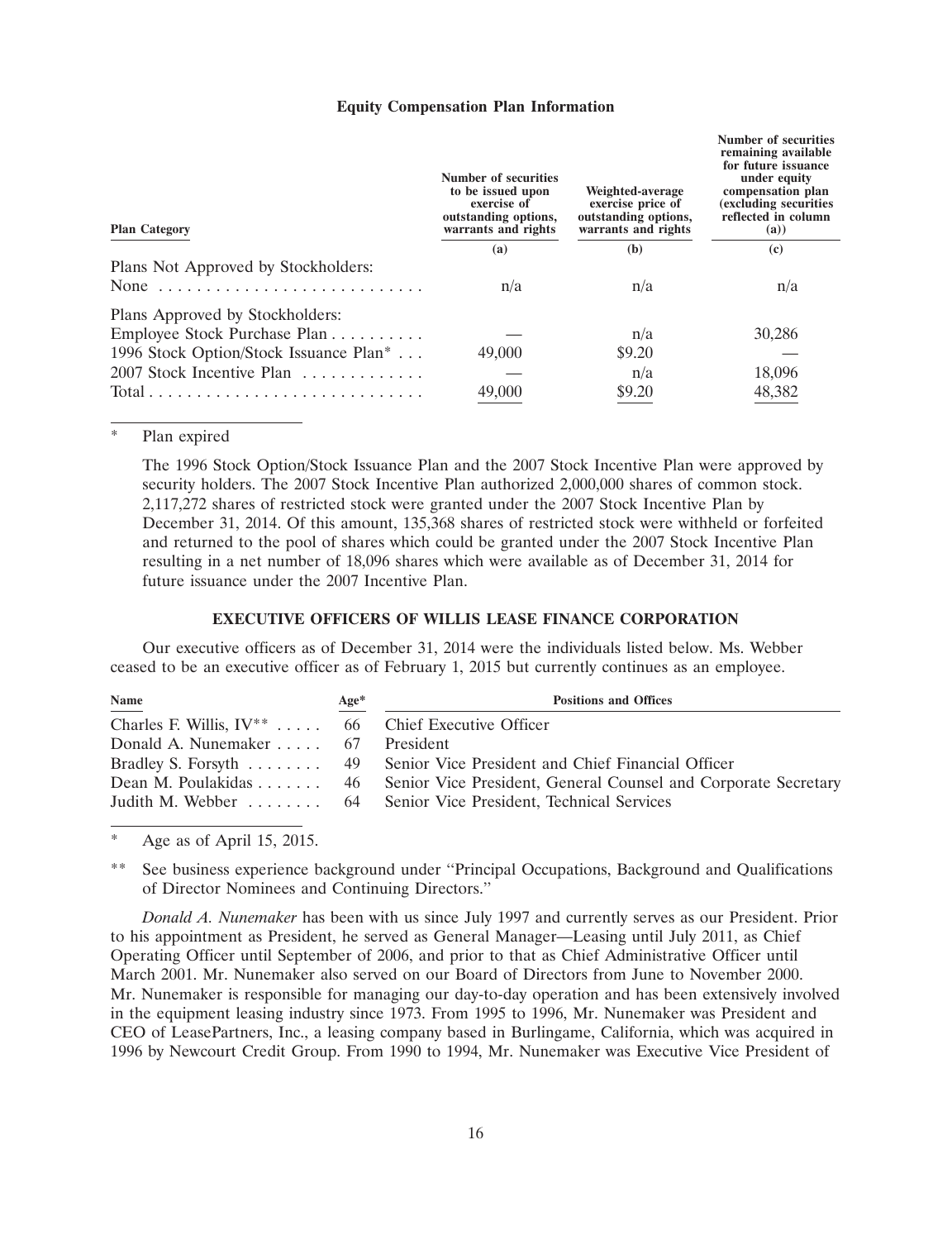Concord Asset Management, Inc., an aircraft and computer leasing subsidiary of Concord Leasing, Inc., which was owned by the HSBC Group. Before joining Concord in 1990, Mr. Nunemaker was President and CEO of Banc One Leasing Corporation of New Jersey. Prior to that he spent thirteen years with Chase Manhattan Leasing Company in a variety of senior line and staff positions. Mr. Nunemaker has a Master of Business Administration degree from Indiana University.

*Bradley S. Forsyth,* who currently serves as our Senior Vice President and Chief Financial Officer, joined us in January 2007, bringing more than 14 years of experience in the finance and aviation industries. Mr. Forsyth is responsible for the capital markets, finance, treasury, accounting, risk management and systems functions of the Company. Prior to joining Willis Lease, from 1994 to 2006 he served as Vice President of Finance for Standard Aero, an international aviation maintenance, repair and overhaul services provider, providing financial management support to nine business units with \$800 million in annual sales. Prior to that, he was with PriceWaterhouse (now PricewaterhouseCoopers) practicing in their audit and tax departments. He is a Chartered Accountant and graduated from the University of Manitoba with a Bachelor of Commerce degree.

*Dean M. Poulakidas* joined Willis Lease in September 2011 and currently serves as our Senior Vice President, General Counsel and Secretary. Prior to his appointment as General Counsel, he served as Senior Counsel until March 31, 2013. Formerly, Mr. Poulakidas was Vice President and Corporate Counsel with International Lease Finance Corporation (ILFC), where he managed a wide variety of aviation transactions working with airlines, manufacturers, purchasers, financiers, service providers and aviation authorities in many jurisdictions. Prior to ILFC, he was a corporate attorney at Pillsbury Madison & Sutro, where his transactional experience included international and domestic joint ventures, mergers and acquisitions. Mr. Poulakidas earned his undergraduate degree from the University of California at Los Angeles, his masters from Columbia University and his law degree from the University of California's Hastings College of Law in San Francisco.

*Judith M. Webber* was our Senior Vice President, Technical Services until February 1, 2015 when she continued her employment with us but stepped down from such role as part of the transition of such role to Anthony Spaulding. Ms. Webber has been with us since 1996. Immediately prior to joining us, she was Powerplant Technical Services Manager at Hawaiian Airlines for 9 years. Ms. Webber also worked for a number of years in the Canadian high arctic and northern Canada. Additionally Ms. Webber spent time working in the Caribbean as Chief Engineer for a local airline and also served for 2 years as an Airworthiness Inspector for Transport Canada. Ms. Webber currently has more than 46 years' experience in aircraft and engine maintenance, ranging from widebody aircraft and engines to small turbo props. She holds an FAA Airframe and Powerplant certificate and previously held both Transport Canada and British CAA Aircraft Maintenance Engineer licenses. Ms. Webber started her aviation career by serving as an Aircraft Propulsion Technician in the Royal Air Force.

# **SECURITY OWNERSHIP OF CERTAIN BENEFICIAL OWNERS AND MANAGEMENT**

The following table sets forth information regarding the beneficial ownership of our common stock as of April 10, 2015 by: (i) each person who is known to us to own beneficially more than five percent of the outstanding shares of our common stock; (ii) each Director; (iii) each officer listed in the Summary Compensation Table; and (iv) all Directors and Executive Officers as a group. Unless specified below, the mailing address for each individual, officer or director is c/o Willis Lease Finance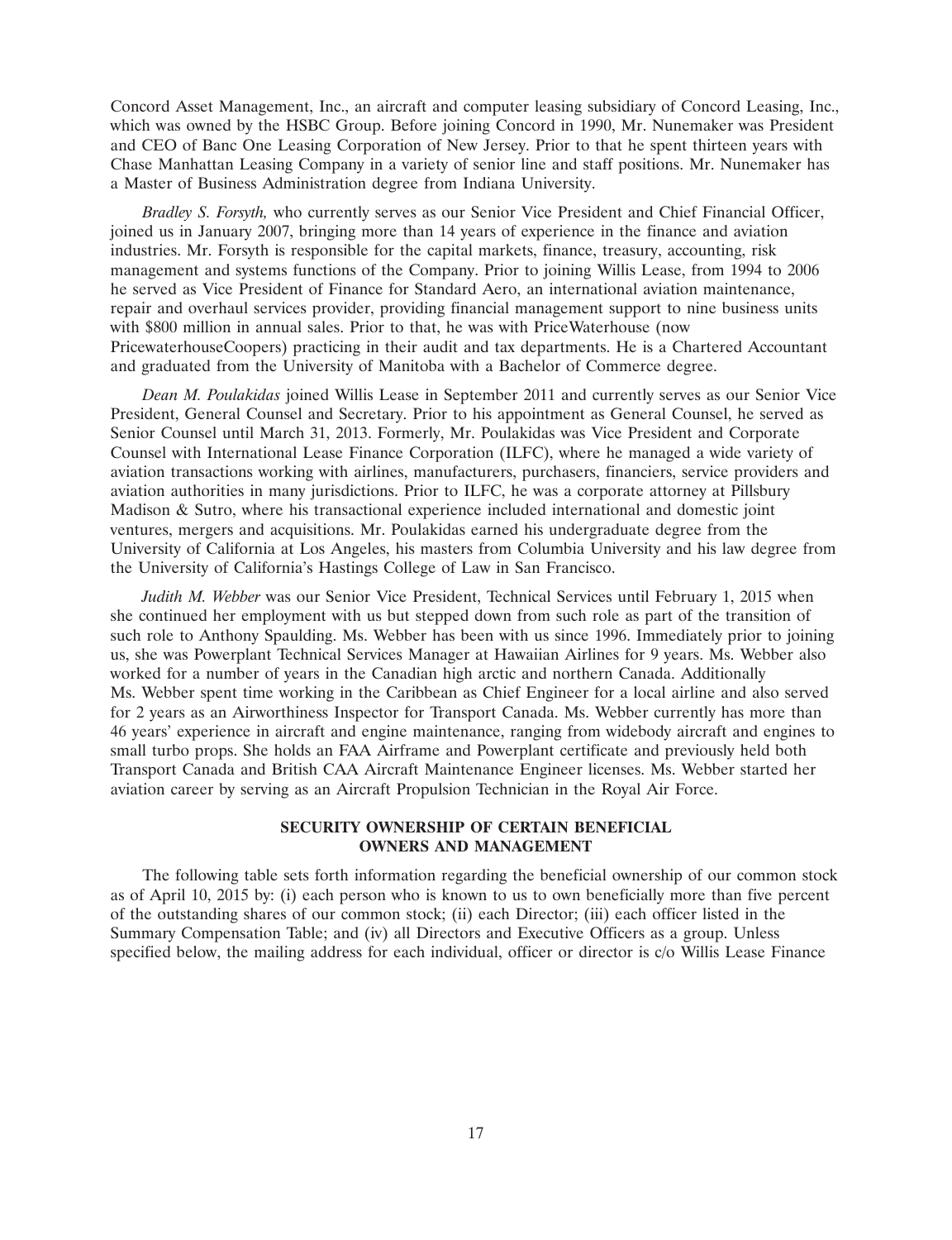Corporation, 773 San Marin Drive, Suite 2215, Novato, CA 94998. As of April 10, 2015 we had 8,259,658 shares of common stock, \$0.01 par value, issued and outstanding.

|                                                              | Common $stock(1)$          |                        |  |
|--------------------------------------------------------------|----------------------------|------------------------|--|
| Name and Address of Beneficial Owner                         | Number of<br><b>Shares</b> | Percentage<br>of Class |  |
| Charles F. Willis, IV                                        | 2,733,946(2)               | 32.90%                 |  |
|                                                              | 89,112(3)                  | 1.08%                  |  |
| Donald A. Nunemaker                                          | 85,534                     | $1.04\%$               |  |
|                                                              | 58,363                     | $\ast$                 |  |
|                                                              | 49,169                     | $\ast$                 |  |
|                                                              | 39,352                     | *                      |  |
| Hans Joerg Hunziker                                          | 11,935                     | *                      |  |
|                                                              | 6,459                      | $\ast$                 |  |
|                                                              | 5,000                      | *                      |  |
|                                                              | $\theta$                   | $*$                    |  |
| All Directors and Executive Officers as a group (10 persons) | 3,078,870                  | 37.08%                 |  |
| Dimensional Fund Advisors Inc.                               | 745,402(4)                 | $9.02\%$               |  |
| Rutabaga Capital Management LLC                              | 551,598(5)                 | $6.68\%$               |  |

Less than one percent of our outstanding common stock.

- (1) Except as indicated in the footnotes to this table, the stockholders named in the table are known to us to have sole voting and investment power with respect to all shares of common stock shown as beneficially owned by them, subject to community property laws where applicable. The number of shares beneficially owned includes common stock of which such individual has the right to acquire beneficial ownership either currently or within 60 days after April 10, 2015, including, but not limited to, upon the exercise of an option.
- (2) Includes 2,134,148 shares held by CFW Partners, L.P., a California limited partnership, of which Charles F. Willis, IV, holds a one percent (1%) interest as sole general partner and an eighty percent (80%) interest as a limited partner. A trust for the benefit of Austin C. Willis holds the remaining nineteen percent (19%) interest as a limited partner. Also includes (i) 6,338 shares held under an account in the name of Charles F. Willis, V for which Mr. Willis is the custodian; (ii) 1,176 shares held under an account in the name of Charlotte Montresor Willis; (iii) 824 shares held under an account in the name of Courtney Brown C/T Justin Young Brown UTMA; and, (iv) 542,460 shares held by Mr. Willis in his individual capacity, which include (v) 91,000 shares pledged and (vi) 49,000 options to purchase shares at an exercise price of \$9.20.
- (3) 50,000 shares pledged.
- (4) Based on Schedule 13G filed by Dimensional Fund Advisors LP with the Securities and Exchange Commission on February 2, 2015. Dimensional Fund Advisors LP's mailing address is Palisades West, Building One, 6300 Bee Cave Rd., Austin, TX 78746.
- (5) Based on Schedule 13G filed by Rutabaga Capital Management with the Securities and Exchange Commission on February 12, 2015. Rutabaga Capital Management's mailing address is 64 Broad Street, 3rd Floor, Boston, MA 02109.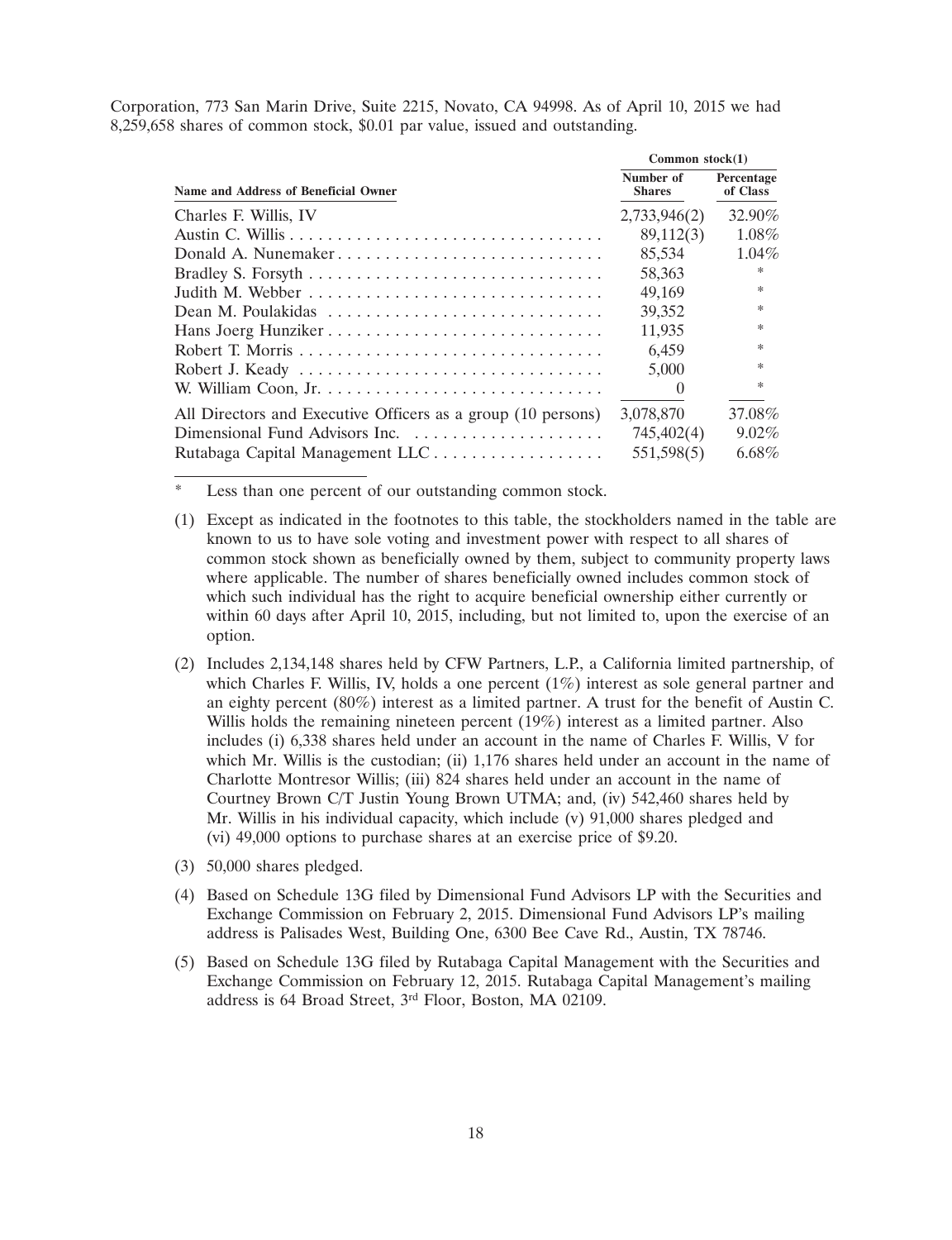#### **SECTION 16(a) BENEFICIAL OWNERSHIP REPORTING COMPLIANCE**

Section 16(a) of the Securities Exchange Act of 1934, as amended, requires our Directors and executive officers, and persons who own more than ten percent of a registered class of our equity securities, to file with the Securities and Exchange Commission initial reports of ownership and reports of changes in ownership of common stock and our other equity securities. Directors, executive officers and holders of more than ten percent of our common stock are required by Securities and Exchange Commission regulation to furnish us with copies of all Section 16(a) reports they file.

Based upon review of the copies of such reports furnished to us and written representations from our officers and Directors for the fiscal year ended December 31, 2014, we believe that during the fiscal year ended December 31, 2014 and through April 15, 2015, that the following executive officers filed the following late reports: Mr. Charles F. Willis, IV—one late report with respect to two 2012 transactions; and Mr. Forsyth—one late report with respect to two 2013 transactions.

#### **COMPENSATION OF EXECUTIVE OFFICERS**

# **COMPENSATION DISCUSSION AND ANALYSIS**

This Compensation Discussion and Analysis describes the material elements of our compensation program for Named Executive Officers. The Compensation Committee of the Board of Directors (the ''Compensation Committee'') oversees the design and administration of our executive compensation programs. The Compensation Committee is currently comprised of three independent Directors: Hans Joerg Hunziker (Chair), Robert J. Keady and Robert T. Morris. Robert J. Keady replaced W. William Coon, Jr. upon Mr. Coon's resignation effective February 23, 2015. The Compensation Committee meets formally at least twice per year, and more often if needed. Each meeting includes an executive session with no member of management present. The Compensation Committee's charter is available on the Company's web site *(www.willislease.com)*.

#### **2014 Performance Overview**

The Company took a variety of steps in expanding and developing its business and positioning the Company for future growth. The Company performed well in 2014, significantly increasing profitability from 2013, and executing on a number of strategies to capitalize on future growth opportunities. Set forth below are some of our more notable accomplishments for 2014:

- Grew the lease portfolio to \$1.3 billion, an increase of 4% from last year;
- Increased the size of the engine lease portfolio of the Willis Mitsui joint venture by more than \$38 million;
- Further integrated Willis Aeronautical Services, Inc., providing end-of-life solutions for aviation materials and services related to aircraft engines;
- Expanded the Company's revolving credit facility to \$700 million to support growth in the lease portfolio and extended the term of that facility to June 4, 2019;
- Increased the Company's share price more than 23.73% in the year ending December 31, 2014 and at an annualized rate of over 28.33% per year over the past five years ending December 31, 2014; and
- Entered into a joint venture agreement with China Aviation Supplies Import & Export Corporation to form a Shanghai Free Trade Zone entity, CASC Willis Engine Lease Company, initially focused on the growing engine leasing market in China.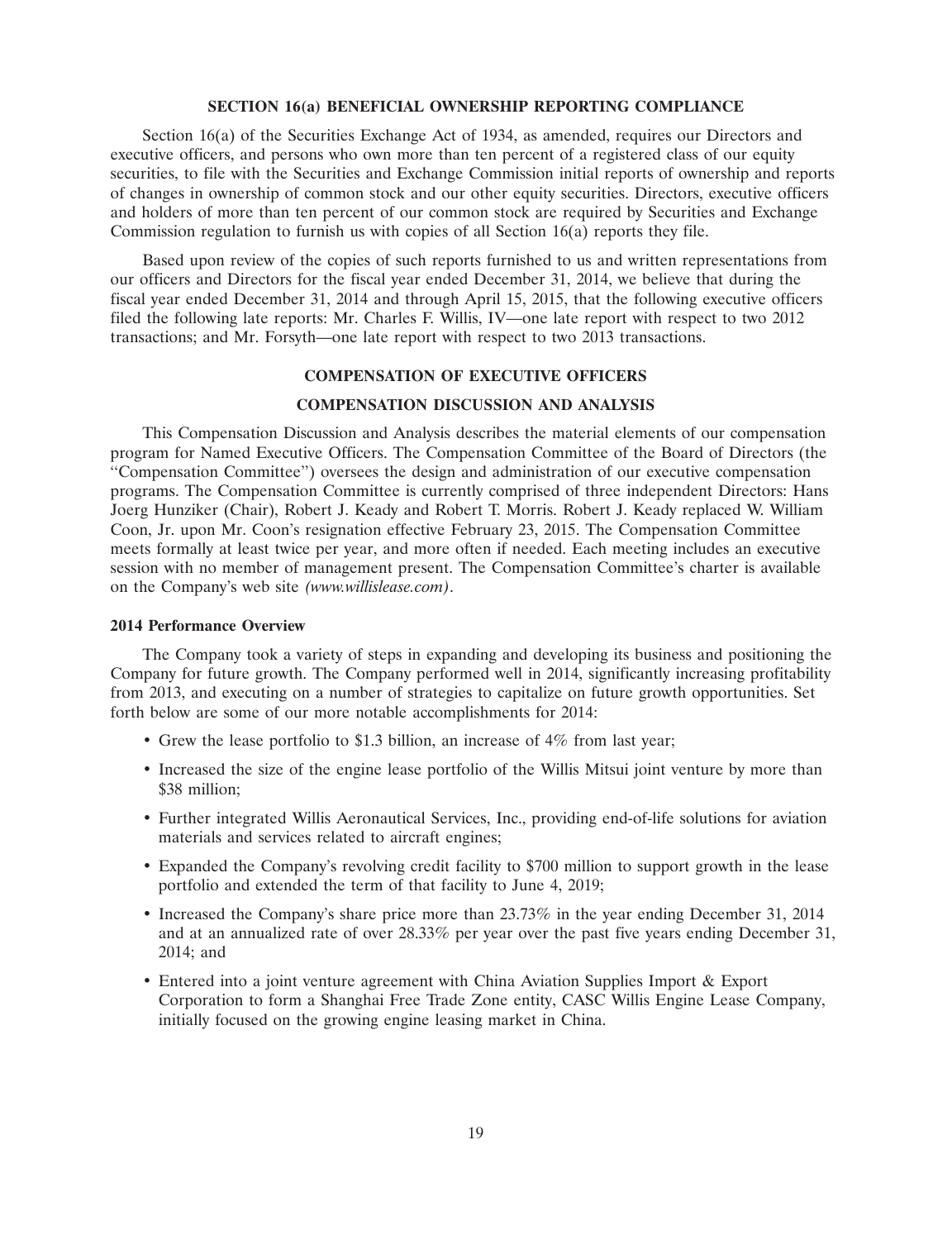#### **Results from Our Stockholder Advisory Vote**

The Compensation Committee carefully considers feedback from the Company's stockholders regarding the Company's executive compensation program, including the results of the stockholders' advisory vote on executive compensation at the 2014 annual meeting which was approved by more than 85% of the votes cast. In accordance with the preference which received the most votes cast at the 2011 annual meeting among the alternatives regarding the frequency of future advisory votes on executive compensation, the Board decided that future advisory votes on executive compensation would be submitted to stockholders every three years. Stockholders will next have an advisory vote on executive compensation as well as a vote on the preferred frequency of future advisory votes on executive compensation at the 2017 annual meeting of stockholders. Stockholders are invited to express their views to the Board regarding executive compensation as well as other matters as described in this proxy statement under the heading ''Communications with the Board''.

#### **Compensation Philosophy and Objectives**

The objectives of our compensation programs are to attract and retain high performing executives, to provide a substantial link between the Company's performance and executive pay, and to provide stockholders with a superior rate of return. It is the Compensation Committee's philosophy to link the Named Executive Officers' compensation to corporate performance. The individual elements of compensation are addressed differently. Base salaries should be sufficiently competitive to attract and retain highly capable executives; annual incentive bonuses are intended to reward meeting budgeted earnings and other established goals each year; long-term incentives, now primarily in the form of grants of restricted stock, are intended to align executive and stockholder interest, reward long term growth of revenues and earnings, and provide an incentive for key executives to stay with the organization over the long term.

The charts below show that a significant portion of our CEO's and approximately half of our other Named Executive Officers' (''NEOs'') target total direct compensation (current salary, target annual cash incentives, and most recent long-term equity awards) is variable, ''at-risk'' or focused on long-term results (''at-risk'' actual compensation as a percentage of total actual direct compensation is lower due to the limited bonus payments made in 2014). ''At-risk'' pay is tied to the achievement of corporate and individual performance or share price performance.



#### **Compensation Committee Process for Establishing Pay**

The Compensation Committee retains compensation consultants from time to time to evaluate executive compensation levels and advise on specific programs. Those compensation consultants report directly to the Compensation Committee. During 2014, the Compensation Committee retained Pearl Meyer & Partners (''Pearl Meyer'') to advise on various compensation issues. Pearl Meyer has provided the Compensation Committee information regarding its independence as an advisor, including the fact that it has no other contract or business relationship with Willis Lease, and the Compensation Committee took that information into account in concluding that there was no conflict of interest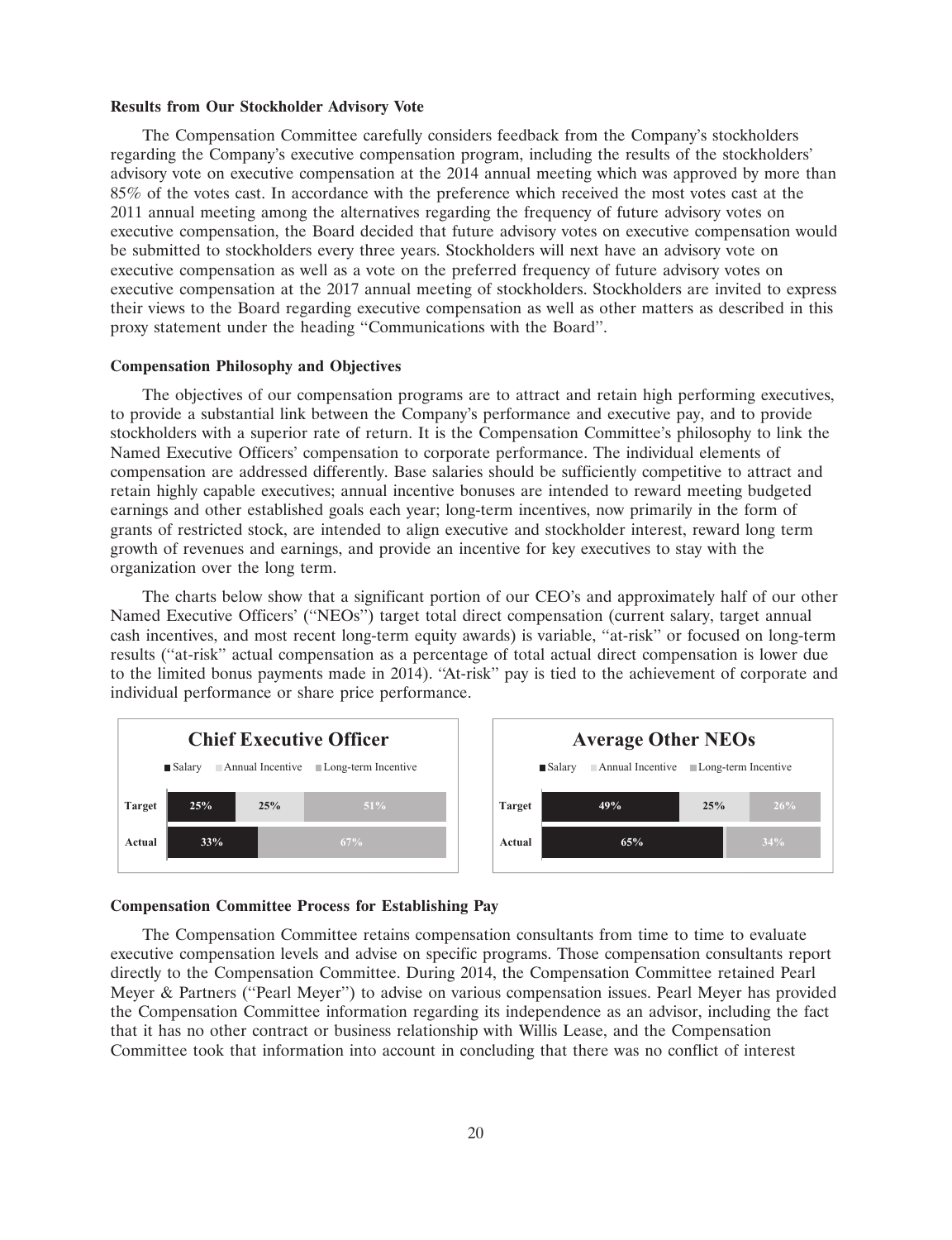within the meaning of Rule 10C-1 under the Securities Exchange Act of 1934 affecting Pearl Meyer's independence.

The base salary, annual incentive compensation and long-term incentive compensation of the Named Executive Officers are determined in part by the Compensation Committee reviewing data on prevailing compensation practices of comparable companies with whom we compete for executive talent and evaluating such information in connection with our corporate goals and compensation practices. The Compensation Committee considers various sources of data when determining executive compensation levels, including compensation data from a sampling of public companies and public compensation surveys.

However, it is difficult to determine a precise peer group of publicly held companies because the vast majority of the Company's direct competitors are business units within much larger corporations, such as General Electric, United Technologies and Bank of Tokyo Mitsubishi, such that the heads of the leasing divisions do not appear in proxy statements as Named Executive Officers. Other direct competitors are internationally based, where compensation programs are not comparable due to the fact that components of compensation are often driven by the cultural norms and local tax implications. In 2014, the Compensation Committee, with the assistance of Pearl Meyer, reviewed the approach to identify companies for compensation comparison (''Comparator Companies'') to supplement the Committee's understanding of compensation policies and practices of aviation leasing and finance competitors. In selecting the public companies for inclusion as Comparator Companies, the following factors were considered: a more analogous range of annual revenues (\$30 million to \$600 million), business operation (leasing, distribution, or support services), and location. For fiscal year 2014 the Comparator Companies include:

| AeroVironment, Inc.                | Infinera Corporation    |
|------------------------------------|-------------------------|
| Air Transport Services Group, Inc. | KVH Industries Inc.     |
| CAI International Inc.             | LMI Aerospace Inc.      |
| Consumer Portfolio Services, Inc.  | Marlin Business Service |
| Electro Rent Corporation           | McGrath Rentcorp        |
| Erickson Incorporated              | Medallion Financial Co  |
| General Finance Corporation        | Mitcham Industries Inc. |
| Heartland Express, Inc.            | Mobile Mini, Inc.       |
|                                    |                         |

Nuverra Environmental Solutions, Inc. P.A.M. Transportation Services, Inc. Patriot Transportation Holding, Inc. es Corp. Regional Management Corp. SIFCO Industries Inc. rp. Spartan Motors Inc.

Our general guideline is to provide a total compensation opportunity that is reasonable. The Compensation Committee does not seek to specifically benchmark compensation based upon the sample companies reviewed nor does the Compensation Committee employ any other formulaic process in making compensation decisions. Rather the Compensation Committee uses its subjective judgment based upon a review of all information, including an annual review for each officer of his or her level of responsibility, contributions to our financial results and our overall performance. The Compensation Committee makes a generalized assessment of these factors and this information is not weighted in any specific manner. Actual compensation packages may vary based on the Compensation Committee's and Mr. Willis' subjective evaluation of each executive's performance and potential as well as the Company's overall financial position and performance.

#### **Governance of Compensation Programs**

Our Chief Executive Officer, in conjunction with human resources, develops recommended annual salaries, incentive targets and long-term incentive compensation for the Named Executive Officers. After reviewing the survey and peer group information described above under ''Compensation Philosophy and Objectives'' and the market information provided by the Compensation Committee's outside consultant, the Compensation Committee determines in its subjective judgment the annual salaries, incentive targets and long-term incentive compensation for the Named Executive Officers.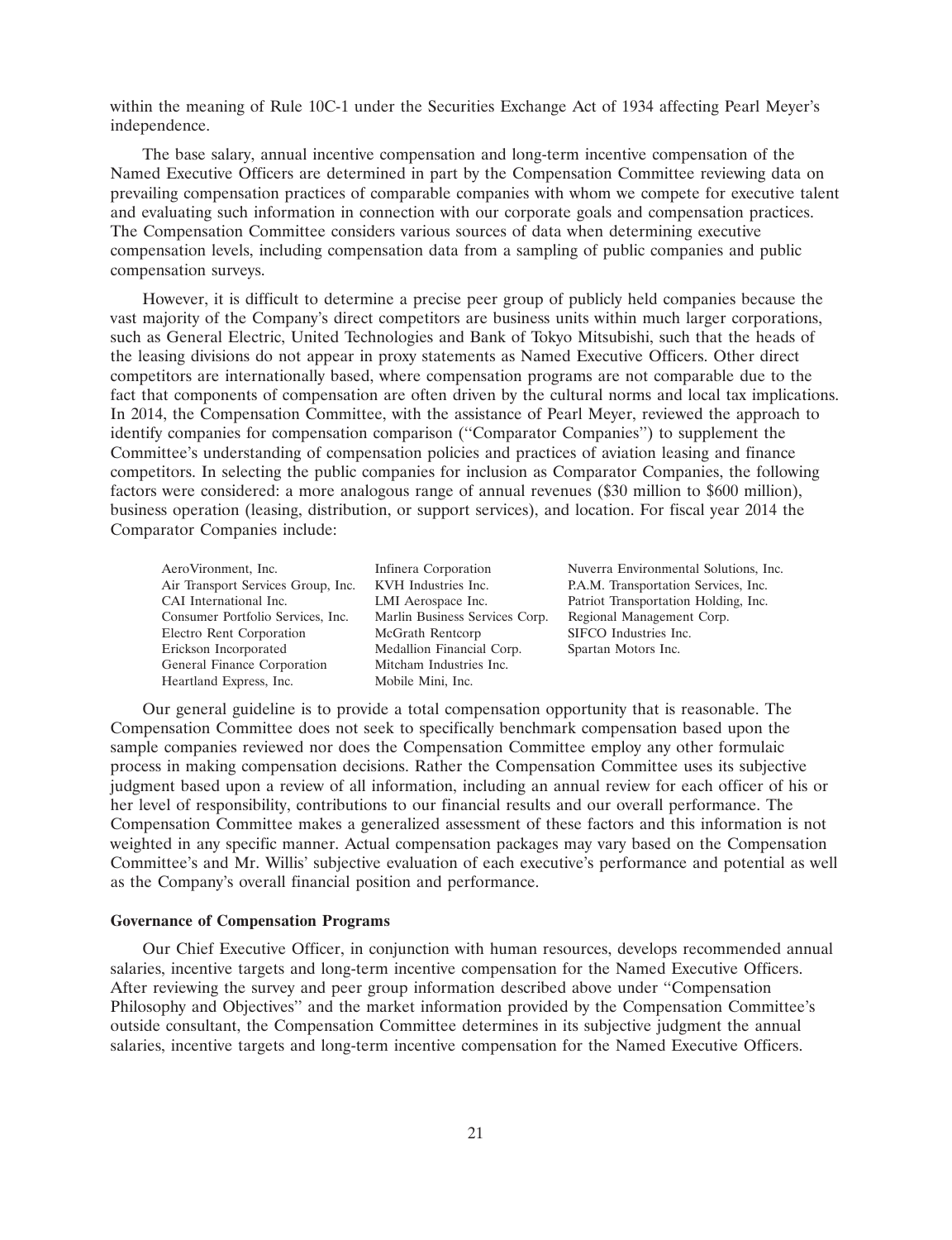#### **Elements of Compensation**

Each element of compensation has a different purpose, although in combination they are intended to make sure that Willis Lease has a competitive compensation package that attracts top talent and provides incentives that encourage a high level of short- and long-term performance for the benefit of stockholders. The Compensation Committee looks at these elements both individually (to ensure that each element is achieving its objective) and collectively (to ensure that the total compensation package is competitive). Components of the total executive compensation package, the details of which are discussed below, generally include (i) base salary, (ii) annual incentive compensation in the form of cash bonuses, (iii) long-term incentive compensation in the form of restricted stock, (iv) participation in the Company's employee stock purchase plan and other employee benefit plans and programs, and (v) in some cases, severance payments to be made upon an employment termination or change of control of the Company.

The Compensation Committee's subjective determinations for 2014 compensation took special note of Named Executive Officers' contribution to the transactions and other strategic initiatives set forth in the ''2014 Performance Overview'' above.

**Base Salary:** Each officer's base salary is set on the basis of the Compensation Committee's assessment of salary levels in effect for comparable positions in the labor market, the officer's personal performance, and considerations of any special internal responsibilities. Specifically, as the Company is different in some respects from the other industrial and financial companies in the survey samples, and as to some degree responsibilities of the Company's executive officers differ from those in typical companies, the Compensation Committee gives some consideration to internal responsibilities when determining salaries. The weight given to these various factors may vary from individual to individual.

Base salaries are reviewed annually each year after updated peer company salary information becomes available, and adjustments are made in accordance with the factors described above. Base salary increases depend in part on market competitiveness, time in position, individual performance and growth during the year, and expected future performance. For 2013, Mr. Willis received increases to his annual salary to reflect his ongoing excellent performance and efforts in furtherance of certain key transactions undertaken by the Company during 2014 with a view towards placing the Company in an improved strategic position in the coming years. There were no increases in base salaries for the other executive officers in 2013, except for the increase to Mr. Poulakidas' salary in connection with his promotion. In 2014, Messrs. Nunemaker's, Forsyth's and Poulakidas' salaries were increased for 2014 to reflect ongoing excellent performance and to keep those salaries competitive.

**Annual Incentive Compensation:** Target bonus percentages for each of the Named Executive Officers started with the target bonus percentage set forth in their respective employment agreements, which percentages were determined in part by compensation negotiations at hire and in part by evaluating target incentive levels in the prevailing market. (See ''Compensation Philosophy and Objectives''.) The employment agreement for Messrs. Willis, Forsyth, and Poulakidas provide for target bonus percentages of 100%, 60%, and 50%, respectively. Mr. Nunemaker's target bonus percentage has fluctuated over the course of his employment with the Company depending on his position at the time. It became 75% upon his promotion to President in July 2011 and was increased to 85% for 2014. Ms. Webber's target bonus percentage is 30%.

The Company established a Company-wide bonus plan for 2014 based on an aggressive overall return on equity goal. The 2014 bonus pool was to be determined based on return on equity and then 50% of such pool was to be allocated in proportion to target bonuses and the other 50% of the pool was to be allocated based on individual contributions. No bonuses became payable under the plan for 2014, as the plan's threshold pre-tax return on equity of 5% was not achieved.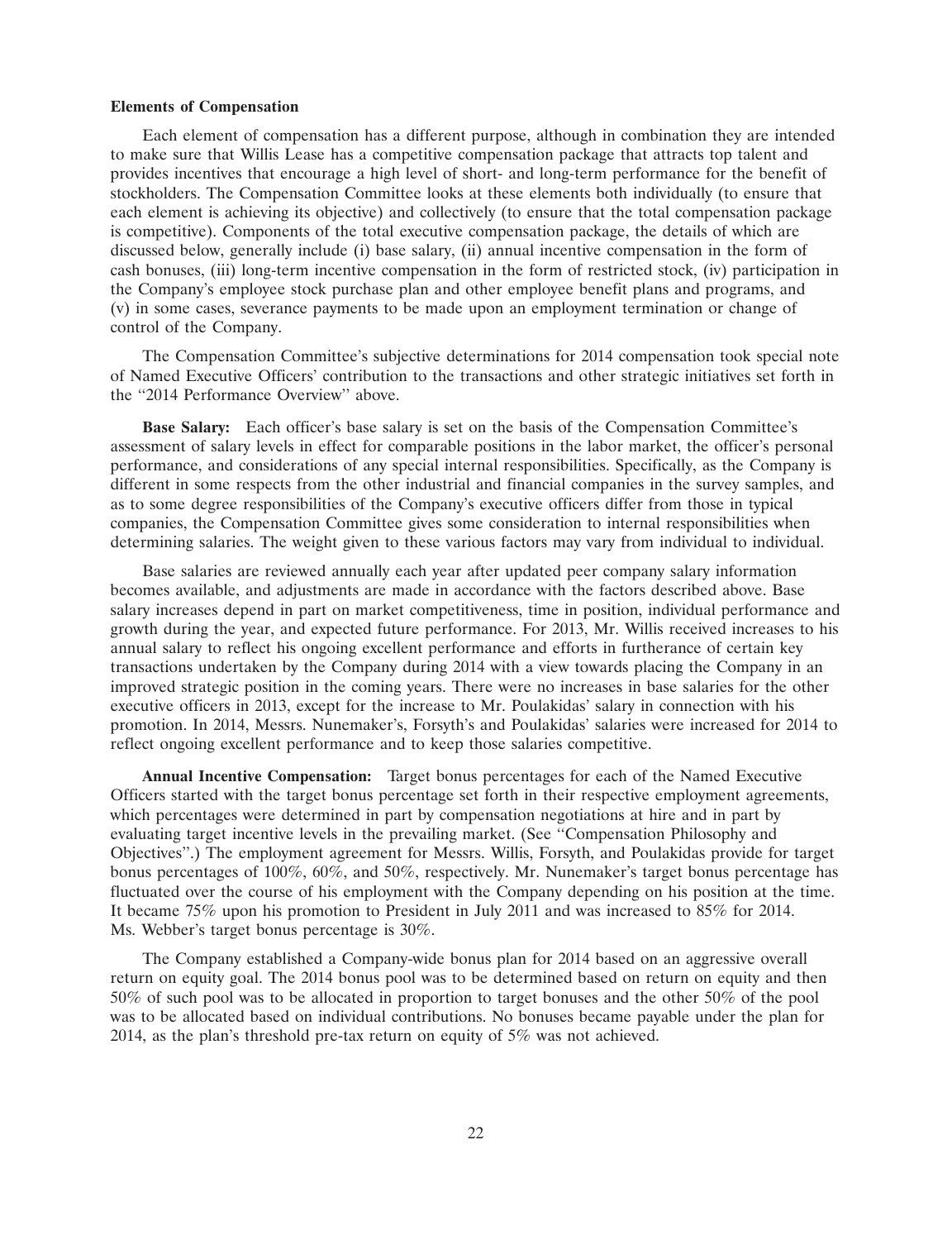Because of the performance of the Company as reflected above, the Compensation Committee determined to provide bonuses for the 2014 year based on their subjective judgment after receiving input regarding executive performance and recommendations from the Chief Executive Officer with respect to executives other than the Chief Executive Officer. Based upon the Chief Executive Officer's recommendations and other reports from management about each such individual's contribution to the Company's performance during 2014, the Compensation Committee made the ultimate determination in their subjective judgment as to the recipients and the amounts of such annual incentive bonuses. The Compensation Committee considered numerous quantitative and qualitative factors in a subjective manner, including:

- General economic and marketplace conditions;
- Long-term strategy development and other specific accomplishments that are important to the long-term health of the Company, including the increase and extension of the Company's revolving credit facility and formation of a Chinese joint venture;
- Innovation in the products and services that the Company can offer its customers;
- Maintenance and development of customer and vendor relationships;
- Future Company leader development; and
- Effectiveness of the executive team as a group.

Historically, bonus payments have been moderate as a percent of salary. Since 2012, no current Named Executive Officer has received a bonus which was more than 55% of salary in any given year, and annual incentives or bonuses have averaged approximately 30% of salary for the Named Executive Officers overall.

**Long-term Incentive Compensation:** To reward executives for the long-term growth in the value of the Company's shares, the Compensation Committee also makes long-term incentive grants annually. Grants of restricted stock awarded to officers, including all Named Executive Officers, are based primarily on competitive grant practices as determined by the Compensation Committee. Also, as explained above, each element of compensation is determined separately and therefore other forms of compensation paid to the Named Executive Officers do not directly influence the amount of long-term incentive compensation that the Company awards.

The 2007 Incentive Plan, approved by the stockholders, provides the flexibility to grant a variety of types of equity awards to provide long-term incentives to employees. The Compensation Committee's primary type of long-term incentive grants is restricted stock. The Compensation Committee, after consulting with its compensation consultants, has determined that restricted stock is the best vehicle for long-term executive incentives, instead of the stock options previously granted. In the Compensation Committee's judgment, restricted stock reduces the dilution of stockholders' interest by providing similar value with estimated only  $\frac{1}{3}$  of the number of shares as would be involved in an option grant. The introduction of the requirement to expense option awards for financial statement reporting purposes also makes restricted stock more attractive in both an absolute dollar sense and simplicity in calculating the accounting expense of the grants. The Compensation Committee also believes that restricted stock has a stronger retention value than do options which can expire without providing any incentive benefit. The current expectation is that restricted stock awards will be the primary form of long-term incentives for our executives.

The Compensation Committee begins its analysis of the value of long-term incentive grants of restricted stock to an executive by applying a multiplier of one to that executive's base salary. In determining the restricted stock grants for 2014 the Compensation Committee took into consideration the Company's outstanding stock price performance over the past year, the achievement of a joint venture agreement with China Aviation Supplies Import & Export Corporation Limited and the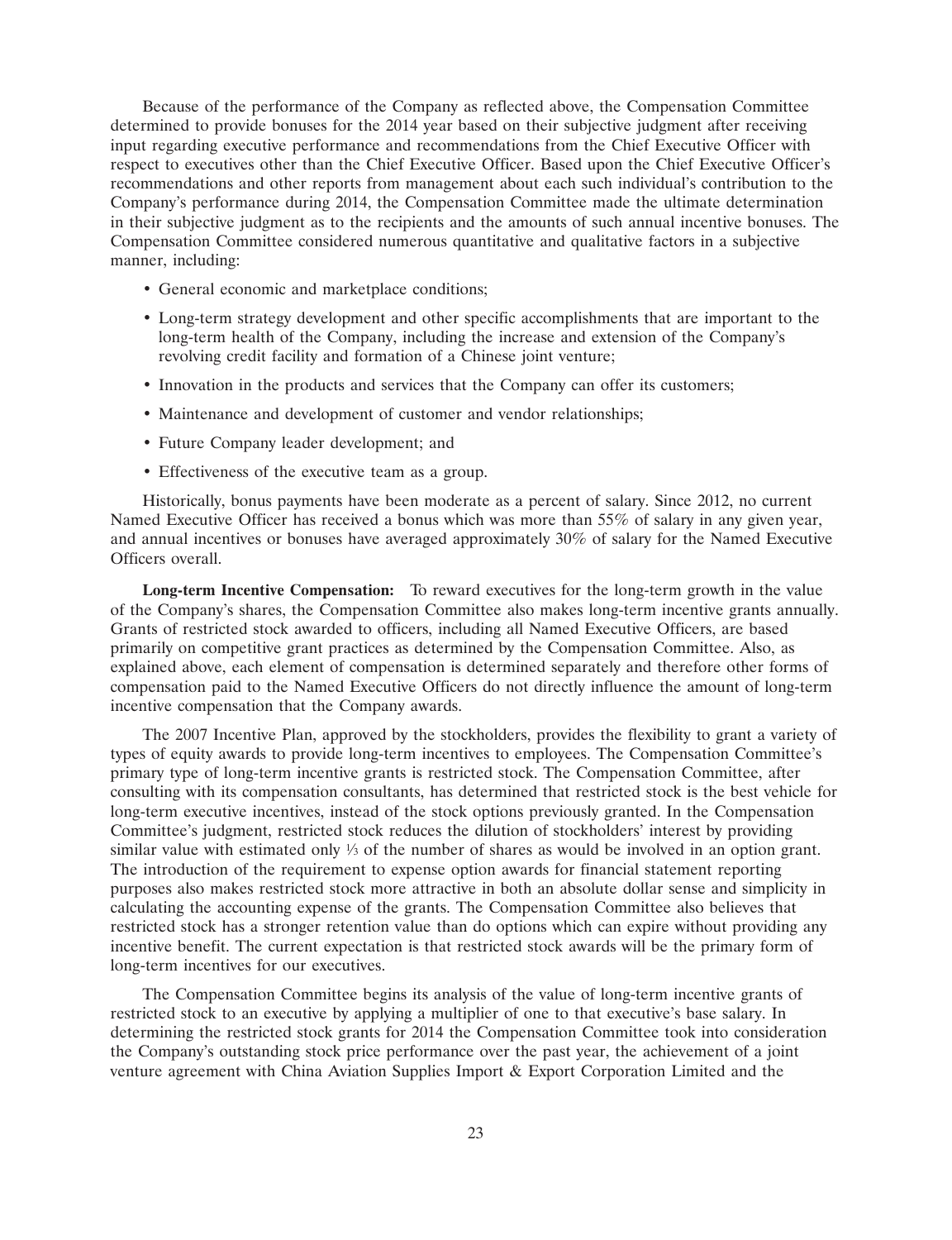renewal and extension of the Company's revolving credit facility. The Compensation Committee and Mr. Willis then make a subjective overall assessment with respect to the executives (other than Mr. Willis) to determine the appropriate size of restricted stock grants to such executives. The Compensation Committee made a similar subjective assessment with respect to Mr. Willis to determine the appropriate size of his restricted stock grants.

**Employee Stock Purchase Plan:** With the exception of the CEO, whose ownership level precludes his participation under IRS regulations, our Named Executive Officers, as well as all other eligible employees, may purchase Company shares at a discount under the Employee Stock Purchase Plan.

Under the 1996 Employee Stock Purchase Plan (as amended, the ''ESPP'') 250,000 shares of common stock have been reserved for issuance. Participants may purchase not more than 1,000 shares or \$25,000 of common stock in any one calendar year. Each January 31 and July 31, shares of common stock are purchased with the employees' payroll deductions from the immediately preceding six months at a price per share of 85% of the lesser of the market price of the common stock on the purchase date or the market price of the common stock on the date of entry into an offering period.

**Perquisites and Other Personal Benefits:** The Company provides the NEOs with limited perquisites and other personal benefits in addition to those provided to other employees, including additional life insurance, financial tax planning, personal use of company cars, travel expenses, and spousal travel under limited circumstances. The Company also provided Mr. Willis with relocation assistance in connection with his temporary move to the United Kingdom and reimbursement of his club membership dues. The costs of the perquisites and personal benefits for the NEOs for the fiscal year ended December 31, 2014 are included in the "2014 Summary Compensation Table" in this Proxy Statement.

# **Executive Stock Ownership**

While the Company promotes share ownership by its executives, and encourages them to acquire shares through the ESPP (in which all eligible executives may participate) and long-term stock incentives in the form of restricted stock, there are currently no specific guidelines for executive stock ownership or requirement for them to hold shares. Including restricted stock awards, the ownership levels of the Named Executive Officers generally significantly exceed the typical ownership guidelines established in the marketplace. For example, our Chairman and Chief Executive Officer, Charles F. Willis, IV, directly owns stock worth more than 10 times his salary, well in excess of typical market guidelines.

# **Employment Agreements and Severance Payments**

Employment agreements have been entered into with Messrs. Willis, Forsyth, Nunemaker and Poulakidas. In addition to providing for severance as described below, such agreements provide for base salary (subject to increase but not decrease unless part of a salary reduction program affecting all senior executive officers), bonus compensation (as described in the ''Annual Incentive Compensation'' section of the ''Elements of Compensation'' portion of the Compensation Discussion and Analysis) and certain benefits. As described in detail below, the employment contracts specify certain severance benefits to be paid in the event of an involuntary termination. Consistent with our compensation philosophy, the Compensation Committee believes that the interests of stockholders are best served if the interests of senior management are aligned with those of the stockholders. To this end, we provide enhanced change of control severance benefits to certain of our executive officers to reduce any reluctance of the executive officers to pursue or support potential change in control transactions that would be beneficial to our stockholders. The agreement to pay such severance resulted from negotiations of employment terms with our Named Executive Officers. For further details, please refer to the section ''Termination and Change in Control Payments'' elsewhere in this proxy statement. The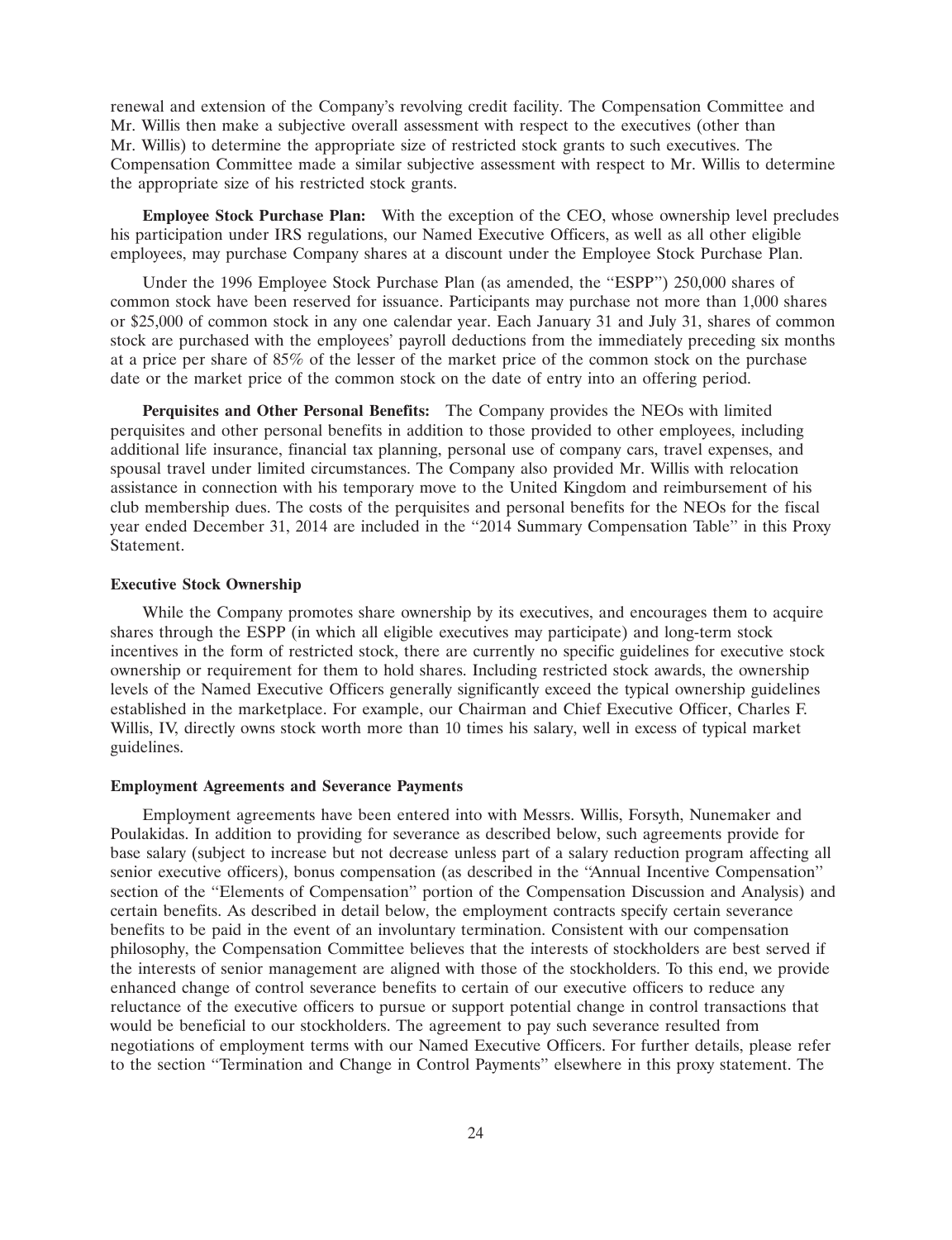employment agreements also provide a nondisclosure and non-solicitation of employees covenant for three years after termination of employment (except for Mr. Forsyth whose non-solicitation covenant period is two years after termination of employment). None of the Named Executive Officers are eligible for a tax gross-up of any parachute excise tax in the event of a change in control.

Ms. Webber is employed pursuant to an offer letter which provides for an annual base salary. She also participates in our annual incentive program with a target bonus opportunity of 30% of her base salary. Ms. Webber is not entitled to any severance benefits or other payments to be made to her upon a termination or change of control.

# **Impact of Accounting and Tax Treatments of a Particular Form of Compensation**

The accounting and tax treatment of the elements of our compensation program is one factor considered in the design of the compensation program. Under Section 162(m) of the Internal Revenue Code of 1986, as amended, the federal income tax deduction for certain types of compensation paid to the chief executive officer and the three other most highly compensated executive officers of publicly held companies (other than the principal financial officer) is limited to \$1 million per officer per fiscal year unless such compensation meets certain requirements. The principal requirement is that such compensation must qualify as ''performance-based.''

The Compensation Committee considers the impact of this rule when developing and implementing our executive compensation program. However, the Compensation Committee also believes that it is important to preserve flexibility in administering compensation programs in a manner designed to promote varying corporate goals. Accordingly, the Board has not adopted a policy that all compensation must qualify as deductible under Section 162(m). Amounts paid under any of our compensation programs, including salaries, annual incentive awards, performance awards and grants of restricted stock units, may not qualify as performance-based compensation that is excluded from the limitation on deductibility. In addition, due to the ambiguities and uncertainties as to the application and interpretation of Section  $162(m)$ , no assurance can be given that compensation even if intended to by the Compensation Committee to satisfy the requirements for deductibility under Section 162(m) would, in fact, do so.

# **REPORT OF THE COMPENSATION COMMITTEE**

The Compensation Committee of the Board of Directors has submitted the following report for inclusion in this Proxy Statement:

The Compensation Committee has reviewed and discussed the Compensation Discussion and Analysis contained in this Proxy Statement with management. Based on our review of and the discussions with management with respect to the Compensation Discussion and Analysis, we recommended to the Board of Directors that the Compensation Discussion and Analysis be included in this Proxy Statement and in the Company's Annual Report on Form 10-K for the fiscal year ended December 31, 2014 for filing with the SEC.

The foregoing report is provided by the following Directors, who constitute the Compensation Committee:

#### **COMPENSATION COMMITTEE**

Hans Joerg Hunziker, Committee Chair Robert T. Morris Robert J. Keady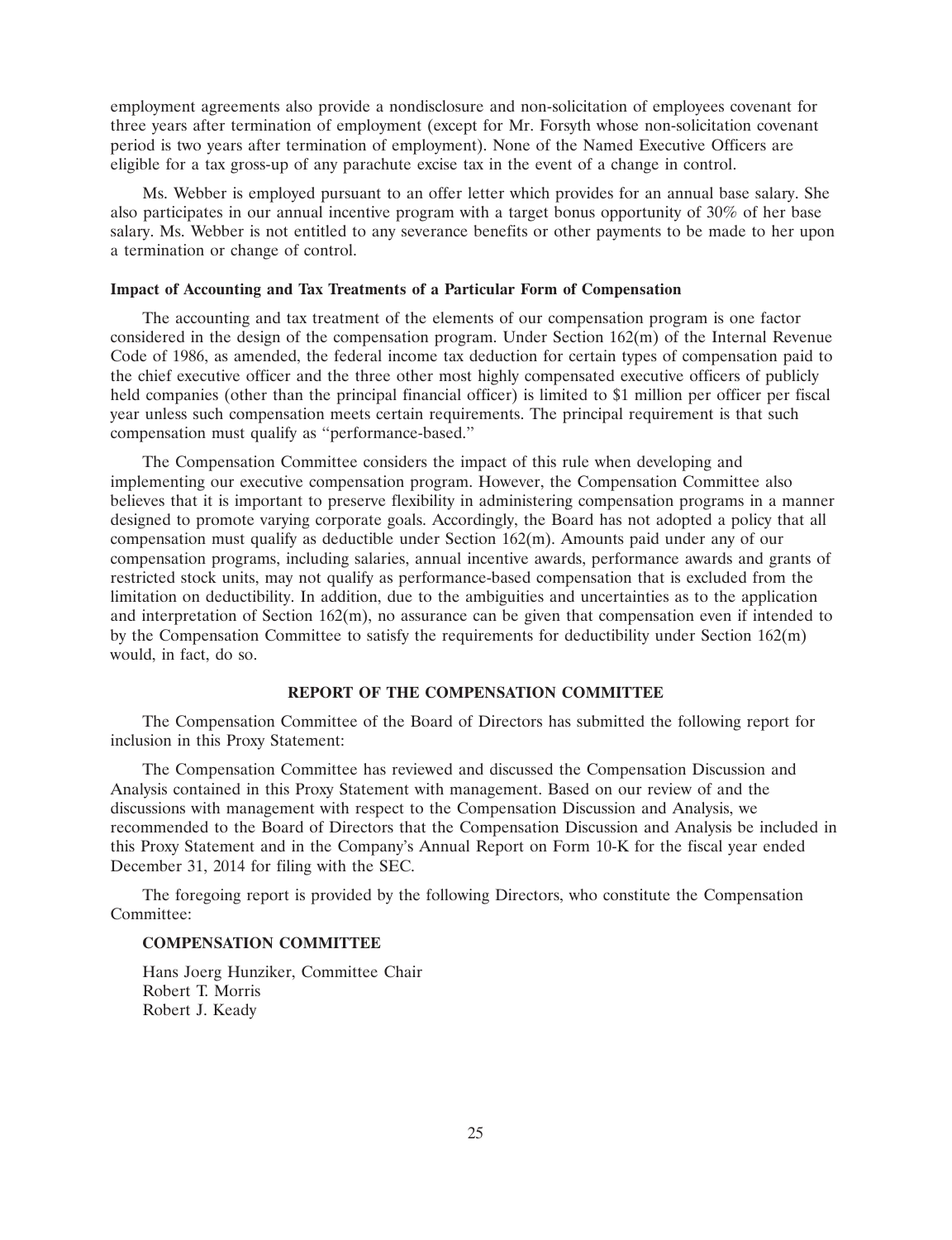#### **COMPENSATION COMMITTEE INTERLOCKS AND INSIDER PARTICIPATION**

The Compensation Committee consists of the following three independent Directors: Hans Joerg Hunziker (Chair), Robert T. Morris and Robert J. Keady. None of our executive officers currently serves on our Compensation Committee. None of our executive officers is, or was during 2014, serving as a Director of or member of the compensation committee of another entity, one of whose executive officers serves, or served, as a Director of or on our Compensation Committee.

The following table sets forth certain information with respect to the compensation of our Chief Executive Officer, Chief Financial Officer, the three most highly compensated executive officers other than the CEO and CFO based on total compensation for their services with us in all capacities.

| Name and<br><b>Principal Position(a)</b>   | Year<br>(b) | <b>Salary</b><br>$(\$)$<br>(c) | <b>Bonus</b><br>$(\$)$<br>(d) | <b>Stock</b><br>Awards<br>$($ \$ $)(1)$<br>(e) | Option<br><b>Grants</b><br>$($)$<br>(f) | <b>Incentive</b><br>Plan<br>Compensation<br>$(\$)$<br>(g) | <b>All Other</b><br>Compensation<br>$(\$)$<br>(h) | <b>Total</b><br>$(\$)$<br>(i) |
|--------------------------------------------|-------------|--------------------------------|-------------------------------|------------------------------------------------|-----------------------------------------|-----------------------------------------------------------|---------------------------------------------------|-------------------------------|
| Charles F. Willis, IV,                     | 2014        | 931,250                        |                               | 1,963,000                                      |                                         |                                                           | 690,359(2)                                        | 3,584,609                     |
| Chief Executive                            | 2013        | 875,000                        | 400,000                       | 936,000                                        |                                         |                                                           | 773,044                                           | 2,984,044                     |
| Officer                                    | 2012        | 825,000                        | 450,000                       | 1,797,800                                      |                                         |                                                           | 545,247                                           | 3,618,047                     |
| Donald A. Nunemaker,                       | 2014        | 412,500                        |                               | 405,200                                        |                                         |                                                           | 22,978(3)                                         | 840,678                       |
| President                                  | 2013        | 375,000                        | 100,000                       | 216,000                                        |                                         |                                                           | 38,131                                            | 729,131                       |
|                                            | 2012        | 375,000                        | 56,250                        | 550,400                                        |                                         |                                                           | 30,057                                            | 1,011,707                     |
| Bradley S. Forsyth,                        | 2014        | 361,250                        | 18,000                        | 202,600                                        |                                         |                                                           | 15,245(4)                                         | 597,095                       |
| Senior Vice President                      | 2013        | 320,000                        | 60,000                        | 72,000                                         |                                         | $\overline{\phantom{m}}$                                  | 11,773                                            | 463,773                       |
| and Chief Financial<br>Officer             | 2012        | 320,000                        | 40,000                        | 483,100                                        |                                         |                                                           | 12,317                                            | 855,417                       |
| Dean M. Poulakidas,                        | 2014        | 397,500                        | 20,000                        | 405,200                                        |                                         |                                                           | 24,994(5)                                         | 847,694                       |
| Senior Vice President,                     | 2013        | 300,000                        | 60,000                        | 216,000                                        |                                         |                                                           | 11,674                                            | 587,674                       |
| General Counsel and<br>Corporate Secretary | 2012        | 270,000                        | 81,000                        |                                                |                                         |                                                           | 8,017                                             | 359,017                       |
| Judith M. Webber,                          | 2014        | 248,425                        |                               |                                                |                                         |                                                           | 11,925(6)                                         | 260,350                       |
| Senior Vice President,                     | 2013        | 223,300                        | 25,000                        | 72,000                                         |                                         |                                                           | 13,484                                            | 333,784                       |
| <b>Technical Services</b>                  | 2012        | 223,300                        | 50,000                        | 94,220                                         |                                         |                                                           | 13,103                                            | 380,623                       |

# **SUMMARY COMPENSATION TABLE FOR FISCAL YEAR 2014**

**Non-Equity**

(1) The amounts in this column represent the grant date fair value of awards computed in accordance with Financial Accounting Standards Board Accounting Standards Codification Topic 718 as discussed in Note 12—Stock-Based Compensation Plans—in our report filed on Form 10-K for the fiscal year 2014 filed with the Securities and Exchange Commission.

(2) Includes (i) a 401(k) matching contribution in the amount of \$11,500, (ii) \$3,798 for the allocated cost of Mr. Willis' participation in a group life, disability and accidental death and dismemberment policy that covers certain of the Company's executive officers, (iii) \$7,478 for an individual accidental death and dismemberment policy for Mr. Willis, (iv) \$398,380 for tax-related payments in respect of Mr. Willis' temporary relocation to the United Kingdom (includes \$6,844 for tax gross-ups and \$391,536 tax equalization payments) which payments were made to address the difference in tax rates between the United States and the United Kingdom, and the following perquisites:

- \$18,244 for spousal travel. This amount is based on the actual cost to the Company;
- \$110 for personal use of a company car. This amount was calculated as a proration of total fuel costs and highway tolls (based on personal use as a percentage of total use); and
- \$4,674 for three club memberships to facilitate his role as a Company representative in the community. This amount is based on the actual cost to the Company. As of November 2014, Mr. Willis will no longer request reimbursement for these membership fees.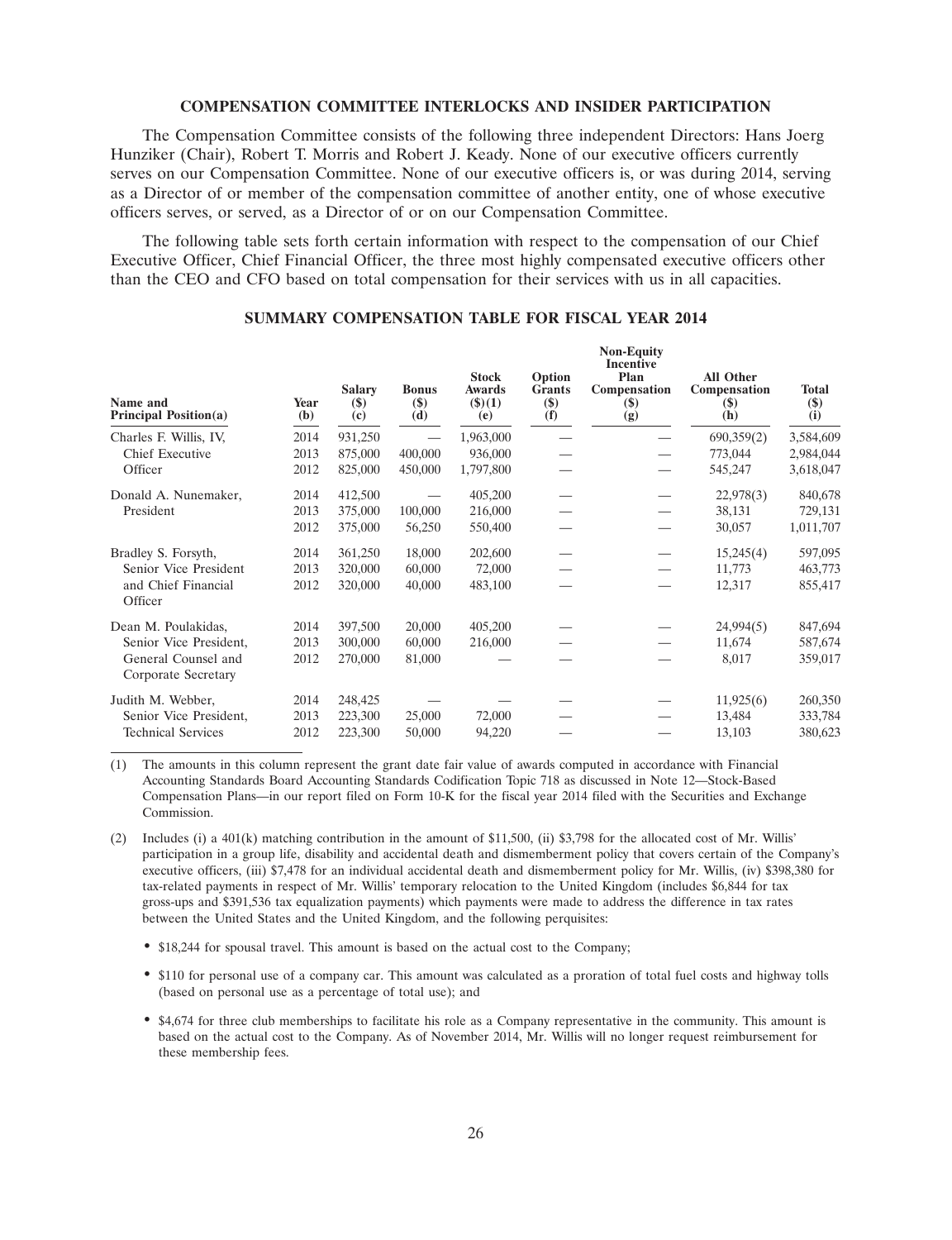- \$30,000 for financial, tax and estate planning services. This amount is based on the actual cost to the Company.
- \$216,175 moving reimbursements benefits paid to or on behalf of Mr. Willis in connection with his relocation to the United Kingdom. This amount is based on the actual cost to the Company.
- In addition, Mr. Willis had guests accompany him on the Company's plane on business trips during 2014 with no or *de minimis* incremental costs.
- (3) Includes (i) a 401(k) matching contribution in the amount of \$11,500, (ii) \$3,261 for the allocated cost of Mr. Nunemaker's participation in a group life, disability, and accidental death and dismemberment policy that covers certain of the Company's executive officers, (iii) \$7,916 for an individual accidental death and dismemberment policy for Mr. Nunemaker; and (iv) \$301 for personal use of a company car which was calculated as a proration of total fuel costs and highway tolls (based on personal use as a percentage of total use).
- (4) Includes (i) a 401(k) matching contribution in the amount of \$7,016, (ii) \$3,027 for the allocated cost of Mr. Forsyth's participation in a group life, disability, and accidental death and dismemberment policy that covers certain of the Company's executive officers, and (iii) \$5,202 travel bonus.
- (5) Includes (i) a 401(k) matching contribution in the amount of \$8,017, (ii) \$3,128 for the allocated cost of Mr. Poulakidas' participation in a group life, disability, and accidental death and dismemberment policy that covers certain of the Company's executive officers, and (iii) \$13,849 travel bonus.
- (6) Includes (i) a 401(k) matching contribution in the amount of \$9,658, and (ii) \$2,267 for the allocated cost of Ms. Webber's participation in a group life, disability, and accidental death and dismemberment policy that covers certain of the Company's executive officers.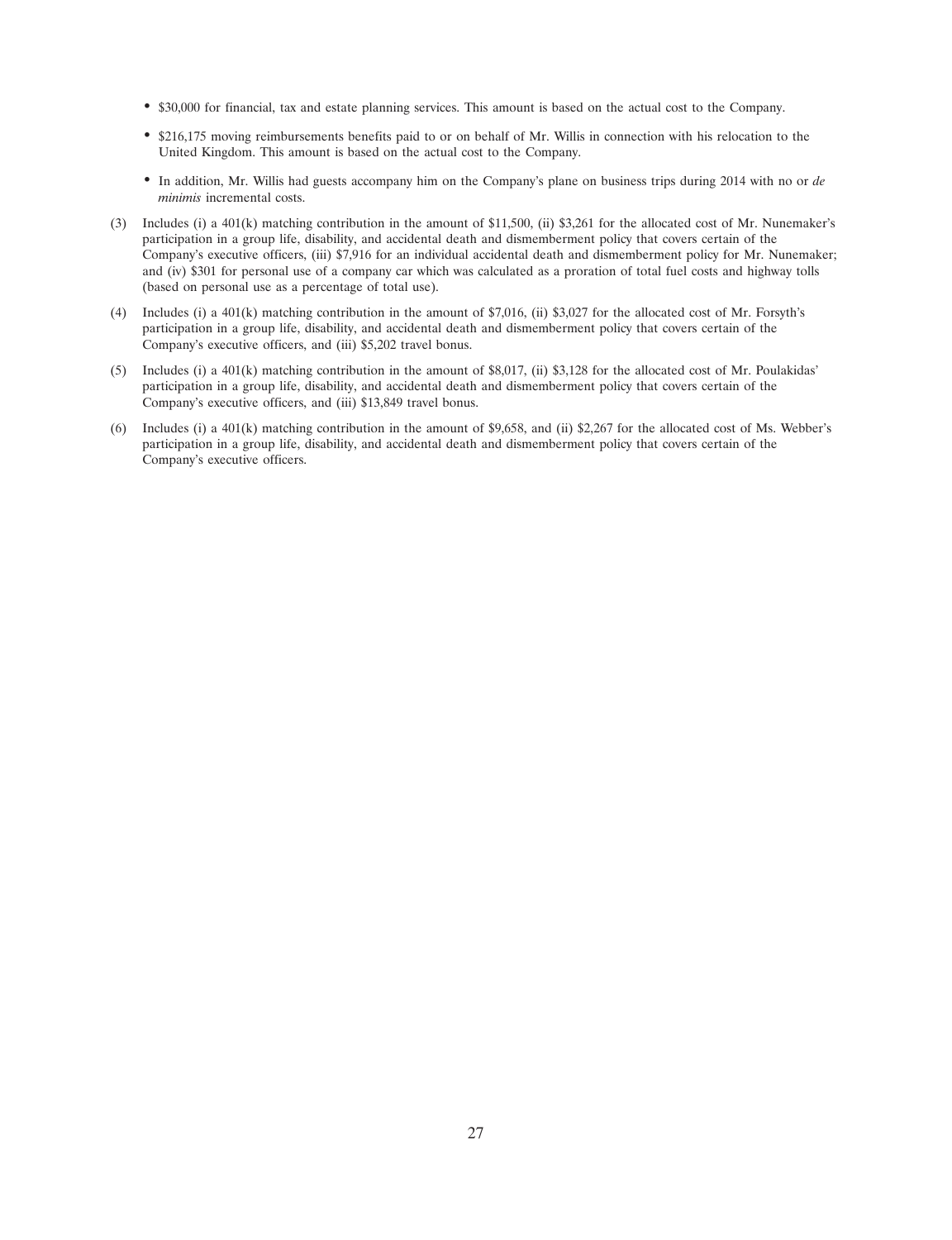# **GRANTS OF PLAN-BASED AWARDS For Fiscal Year Ended 2014**

|                                                                                               |                      |                                 | <b>Potential Payouts</b><br>Plan $Awards(1)$ | <b>Under Non-Equity Incentive</b>    | <b>All Other</b><br><b>Stock Awards:</b><br><b>Number of Shares</b><br>of Stock or | <b>Grant Date</b><br><b>Fair Value of</b><br><b>Stock and</b><br>Option |  |
|-----------------------------------------------------------------------------------------------|----------------------|---------------------------------|----------------------------------------------|--------------------------------------|------------------------------------------------------------------------------------|-------------------------------------------------------------------------|--|
| <b>Name</b><br>(a)                                                                            | Grant<br>Date<br>(b) | Threshold<br><b>(\$)</b><br>(c) | <b>Target</b><br><b>(\$)</b><br>(d)          | <b>Maximum</b><br><b>(\$)</b><br>(e) | Units<br>$(\#)(2)$<br>(e)                                                          | <b>Awards</b><br>$($ \$ $)(3)$<br>(f)                                   |  |
|                                                                                               | 10/1/2014            |                                 | \$950,000                                    |                                      | 25,000<br>75,000                                                                   | \$443,500<br>\$1,519,500                                                |  |
| Donald A. Nunemaker $\ldots \ldots \ldots \ldots \ldots \ldots \ldots 10/1/2014$              |                      |                                 | \$361,250                                    |                                      | 20,000                                                                             | 405,200<br>\$                                                           |  |
| Bradley S. Forsyth $\ldots \ldots \ldots \ldots \ldots \ldots \ldots \ldots \ldots 10/1/2014$ |                      |                                 | \$225,000                                    |                                      | 10,000                                                                             | 202,600<br>S.                                                           |  |
|                                                                                               |                      |                                 | \$180,000                                    |                                      | 20,000                                                                             | 405,200<br>S.                                                           |  |
| Judith M. Webber                                                                              |                      |                                 | \$ 77,040                                    |                                      |                                                                                    |                                                                         |  |

(1) See discussion of 2014 bonus plan in ''Compensation of Executive Officers—Compensation Discussion and Analysis— Annual Incentive Compensation,'' above.

(2) Reflects restricted stock awards granted in 2014. For additional information, please see ''Compensation of Executive Officers—Long-Term Incentive Compensation'' above.

(3) The amounts in this column represent the grant date fair value of awards computed in accordance with Financial Accounting Standards Board Accounting Standards Codification Topic 718 as discussed in Note 12—Stock-Based Compensation Plans—in our report filed on Form 10-K for the fiscal year 2014 filed with the Securities and Exchange Commission.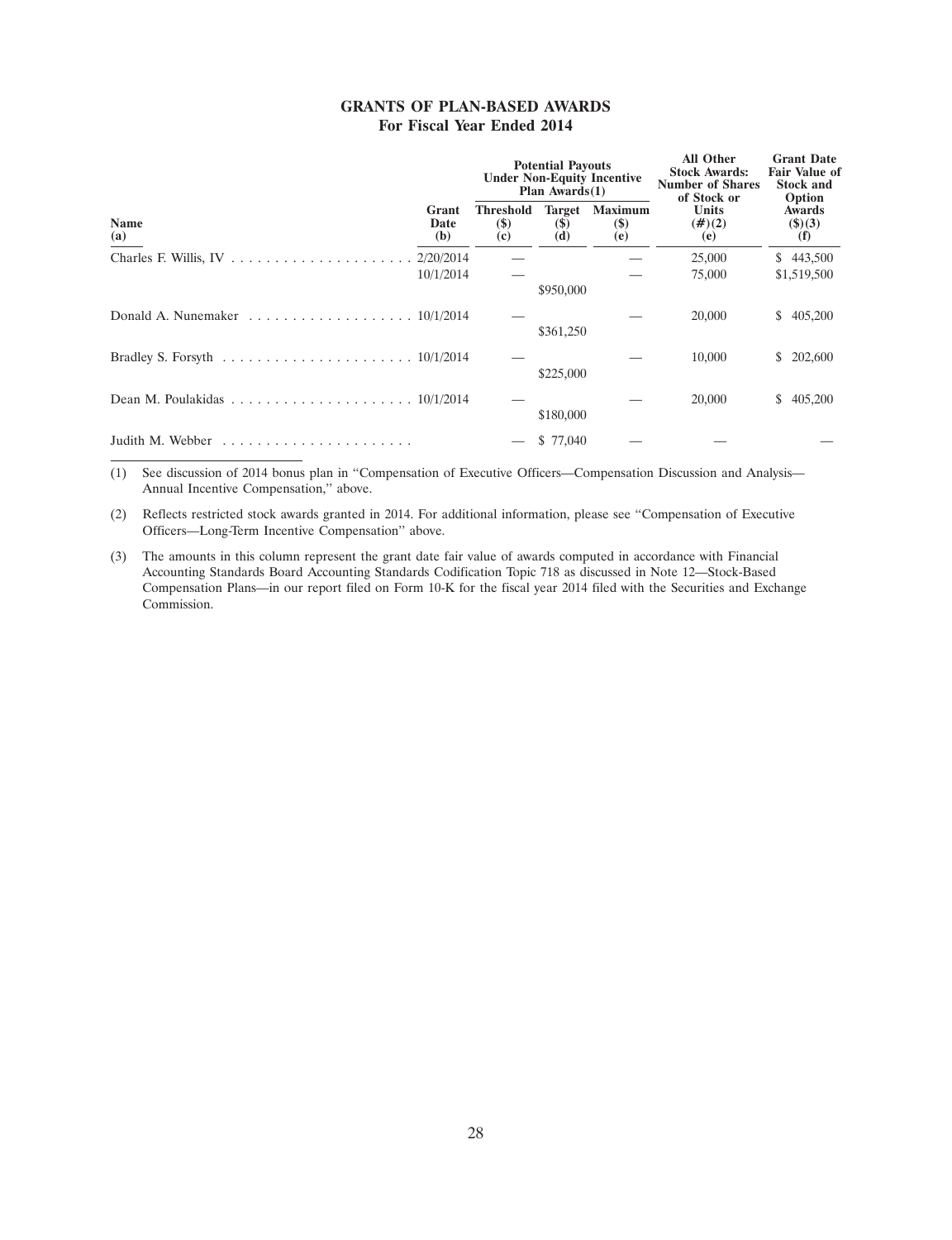The following table sets forth certain information with respect to the outstanding equity awards held by the Named Executive Officers at the end of 2014.

|         |                                                                                                                   | <b>Option Awards</b>                          |                                            |                                                                                       | <b>Stock Awards</b>                                                                                                 |                                                                                                                 |  |  |  |
|---------|-------------------------------------------------------------------------------------------------------------------|-----------------------------------------------|--------------------------------------------|---------------------------------------------------------------------------------------|---------------------------------------------------------------------------------------------------------------------|-----------------------------------------------------------------------------------------------------------------|--|--|--|
| Name(a) | Number of<br><b>Securities</b><br>Underlying<br>Unexercised<br><b>Options</b><br>(#)<br><b>Exercisable</b><br>(b) | Option<br><b>Exercise</b><br>Price(\$)<br>(c) | Option<br><b>Expiration</b><br>Date<br>(d) | Award<br>Grant<br>Date<br>(e)                                                         | Number of<br><b>Shares</b> or<br>Units of<br><b>Stock That</b><br><b>Have Not</b><br><b>Vested</b><br>$(\#)$<br>(f) | <b>Market</b><br>Value of<br>Shares or<br>Units of<br><b>Stock That</b><br><b>Have Not</b><br>Vested(\$)<br>(g) |  |  |  |
|         | 49,000                                                                                                            | \$9.20                                        | 8/5/2015                                   | 4/1/2011<br>8/11/2011<br>2/3/2012<br>11/28/2012<br>4/9/2013<br>2/20/2014<br>10/1/2014 | 5,332(1)<br>18,750(1)<br>35,000(1)<br>30,000(1)<br>48,750(1)<br>25,000(2)<br>75,000(3)                              |                                                                                                                 |  |  |  |
|         |                                                                                                                   |                                               |                                            | 4/1/2011<br>8/11/2011<br>2/3/2012<br>11/28/2012<br>4/9/2013<br>10/1/2014              | 237,832<br>3,522(1)<br>7,500(1)<br>12,500(1)<br>7,500(1)<br>11,250(1)<br>20,000(3)<br>62,272                        | \$5,208,521<br>\$1,363,757                                                                                      |  |  |  |
|         |                                                                                                                   |                                               |                                            | 4/1/2011<br>8/11/2011<br>2/3/2012<br>11/28/2012<br>4/9/2013<br>10/1/2014              | 1,630(1)<br>6,250(1)<br>10,000(1)<br>7,500(1)<br>3,750(1)<br>10,000(3)<br>39,130                                    | \$856,947                                                                                                       |  |  |  |
|         |                                                                                                                   |                                               |                                            | 10/28/2011<br>4/9/2013<br>10/1/2014                                                   | 2,500(1)<br>11,250(1)<br>20,000(3)<br>33,750                                                                        | \$739,125                                                                                                       |  |  |  |
|         |                                                                                                                   |                                               |                                            | 4/1/2011<br>8/11/2011<br>2/3/2012<br>4/9/2013                                         | 2,500(1)<br>3,125(1)<br>3,500(1)<br>3,750(1)                                                                        |                                                                                                                 |  |  |  |
|         |                                                                                                                   |                                               |                                            |                                                                                       | 12,875                                                                                                              | \$281,962                                                                                                       |  |  |  |

# **OUTSTANDING EQUITY AWARDS AT FISCAL 2014 YEAR-END**

<sup>(1)</sup> Shares of restricted stock vest in four equal annual installments on each anniversary of the grant date.

<sup>(2)</sup> Shares of restricted stock vest in one year from the date of grant.

<sup>(3)</sup> Shares of restricted stock vest in three equal annual installments on each anniversary of the grant date.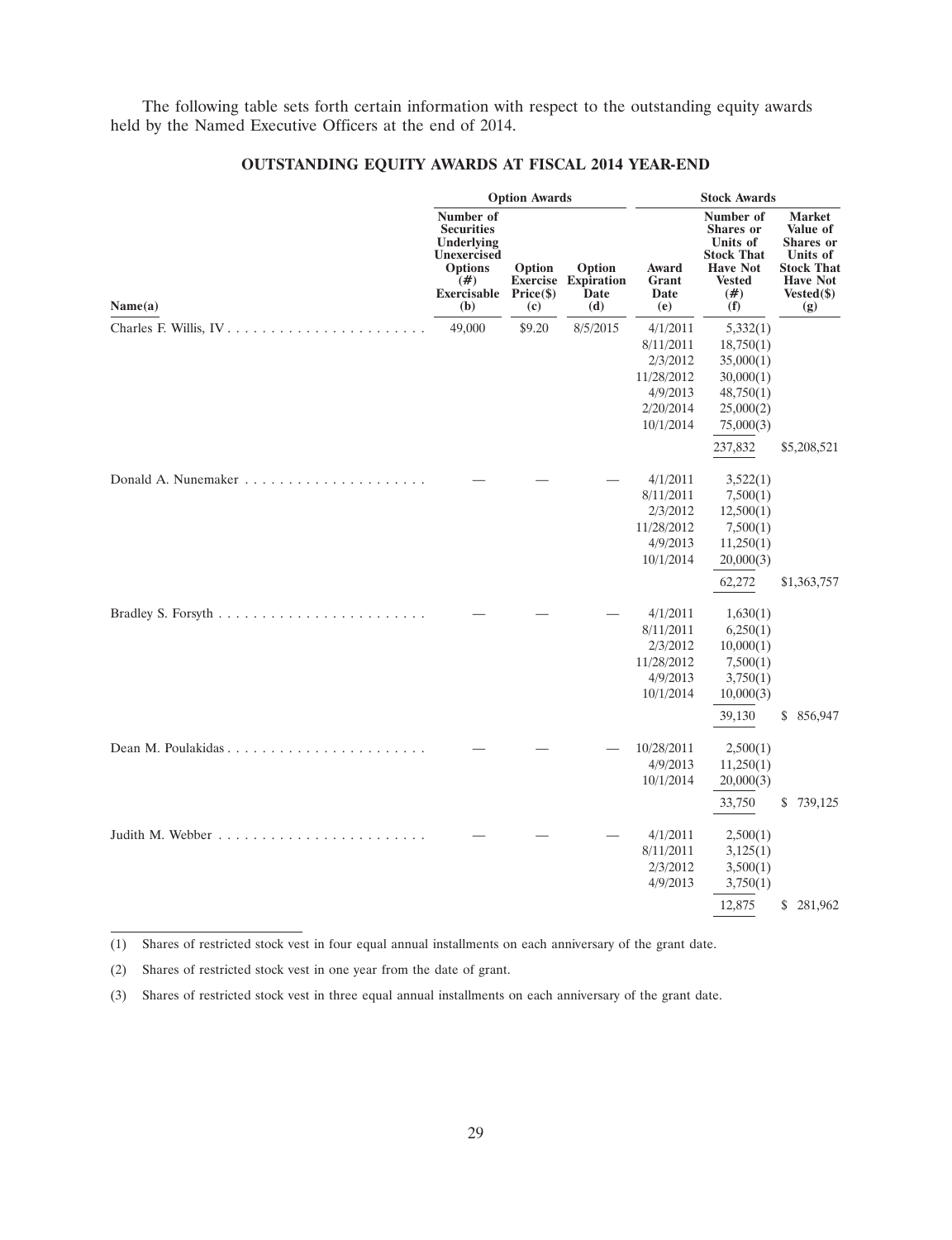The following table sets forth certain information with respect to options exercised by the Named Executive Officer and stock that vested during fiscal year 2014.

|                                              | <b>Option Awards</b>                                                              |                                                              | <b>Stock Awards</b>                                                              |                                                             |  |
|----------------------------------------------|-----------------------------------------------------------------------------------|--------------------------------------------------------------|----------------------------------------------------------------------------------|-------------------------------------------------------------|--|
| Name of Executive Officer(a)                 | <b>Number of Shares</b><br><b>Acquired on</b><br><b>Exercise</b><br>$(\#)$<br>(b) | <b>Value Realized on</b><br><b>Exercise</b><br>(3)(1)<br>(c) | <b>Number of Shares</b><br><b>Acquired on</b><br><b>Vesting</b><br>$(\#)$<br>(d) | <b>Value Realized</b><br>on Vesting<br>$($ \$ $)(2)$<br>(e) |  |
| Charles F. Willis, $IV \ldots \ldots \ldots$ |                                                                                   |                                                              | 88,828                                                                           | \$1,788,263                                                 |  |
| Donald A. Nunemaker                          |                                                                                   |                                                              | 28,295                                                                           | 572,683<br>S.                                               |  |
| Bradley S. Forsyth $\dots \dots \dots \dots$ |                                                                                   |                                                              | 21,142                                                                           | 428,677<br>S.                                               |  |
| Dean M. Poulakidas                           |                                                                                   |                                                              | 6,250                                                                            | 130,512<br>S.                                               |  |
| Judith M. Webber                             | 3,750                                                                             | \$73,776                                                     | 11.125                                                                           | 224,605                                                     |  |

# **OPTION EXERCISES AND STOCK VESTED For Fiscal Year Ended 2014**

(1) The amount was calculated based on the difference between the market price of the Company's common stock on the date of exercise and the exercise price.

(2) The amount was calculated based on the market value of the Company's common stock on the vesting date.

#### **Termination and Change in Control Payments**

Employment contracts for Messrs. Willis, Nunemaker, Forsyth and Poulakidas specify certain severance benefits to be paid in the event of an ''Involuntary Termination'' (*i.e.*, termination of employment by the Company without cause or resignation by the employee for good reason) and, in the case of Messrs. Nunemaker, Forsyth and Poulakidas, specified severance benefits in the event of an Involuntary Termination within 18 months following a change of control (a ''Change of Control Termination''). As discussed above, Ms. Webber is employed by the Company pursuant to an offer letter which does not provide for severance benefits or other payments to be made to her upon a termination or change of control.

The maximum of these benefits payable to Mr. Willis would represent (i) three times his base salary, plus (ii) a prorated portion of his annual incentives accrued during the year of termination, plus (iii) three times the average annual incentives he earned during the three years prior to his Involuntary Termination, plus (iv) distribution of unpaid deferred compensation, immediate vesting of all stock options and restricted stock, continued payment for three years for club memberships and financial, tax and estate planning, and continued coverage for three years under the Company's employee group benefit plans. Additionally, in the event Mr. Willis is terminated with less than the one year's notice required by his contract, he is entitled to a lump sum payment equal to his annual base salary prorated for the portion of the year for which he did not receive notice. Upon a change of control, Mr. Willis is entitled to immediate vesting of all stock options and restricted stock, whether or not his employment is terminated. In the event that Mr. Willis voluntarily retires, he is entitled to purchase or assume the lease for his company car, to continued payment for his club memberships and financial planning services in accordance with his contract, and to continued coverage under the Company's employee group benefit plans for one year following his retirement.

The maximum of these severance benefits payable to Mr. Nunemaker would represent (i) one year of his base salary for an Involuntary Termination or 18 months base salary for a Change of Control Termination, plus (ii) a prorated portion of his annual incentives accrued during the year of termination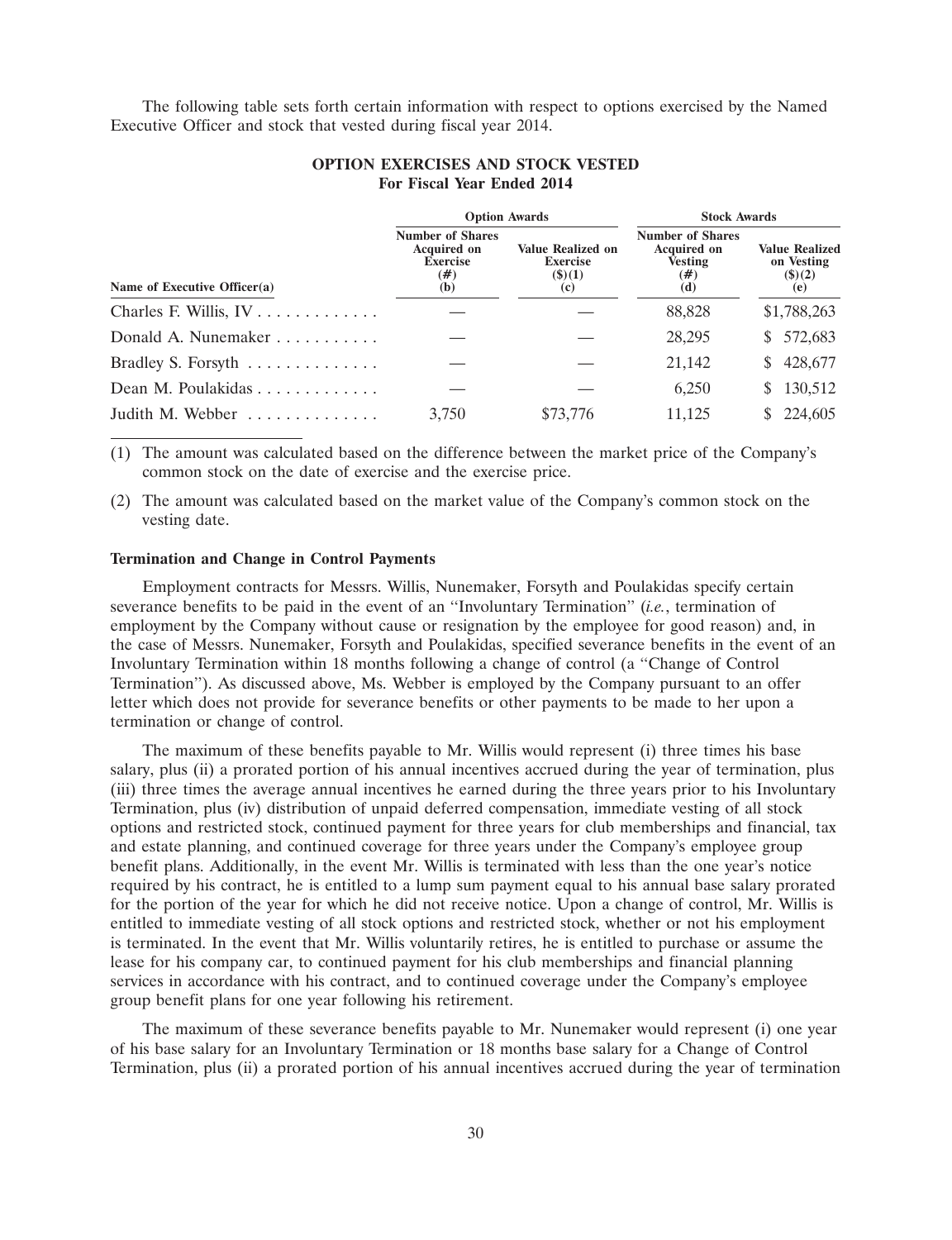for an Involuntary Termination or Change of Control Termination, plus (iii) in case of an Involuntary Termination, the average annual incentive he earned during the two years prior to his termination, or in case of a Change of Control Termination, one and one half times the average annual incentives earned during the two years prior to his termination. In addition, he is entitled to immediate vesting of all stock options and restricted stock, and continued coverage under the Company's employee group benefit plans for one year following an Involuntary Termination, or for 18 months following a Change of Control Termination. Additionally, in the event Mr. Nunemaker is terminated with less than the six months' notice required by his contract, he is entitled to a lump sum payment equal to six months of his annual base salary.

The maximum of these severance benefits payable to Mr. Forsyth would represent (i) one year of his base salary for an Involuntary Termination or 18 months base salary for a Change of Control Termination, plus (ii) payment of any vested annual incentives due as of his termination for an Involuntary Termination or Change of Control Termination, plus (iii) only in the case of a Change of Control Termination the average annual incentives he earned during the two years prior to his termination. In addition, he is entitled to immediate vesting of all stock options and restricted stock scheduled to vest during the two years following the termination date, and continued coverage under the Company's employee group benefit plans for one year following an Involuntary Termination, or for 18 months following a Change of Control Termination. Additionally, in the event Mr. Forsyth is terminated with less than the one year's notice required by his contract, he is entitled to a lump sum payment equal to one year of his annual base salary.

The maximum of these severance benefits payable to Mr. Poulakidas would represent (i) six months of his base salary for an Involuntary Termination or one year's salary for a Change of Control Termination, plus (ii) payment of any vested annual incentives due as of his termination for an Involuntary Termination or Change of Control Termination, plus (iii) only in the case of a Change of Control Termination, the average annual incentive he earned during the two years prior to his termination. In addition, he is entitled to immediate vesting of all stock options and restricted stock scheduled to vest during the two years following the termination date, and continued coverage under the Company's employee group benefit plans for six months following an Involuntary Termination, or for one year following a Change of Control Termination. Additionally, in the event Mr. Poulakidas is terminated with less than the six months' notice required by his contract, he is entitled to a lump sum payment equal to six months of his annual base salary.

If any of these payments or benefits would constitute a ''parachute payment'' within the meaning of Section 280G of the Internal Revenue Code, as amended, and would be subject to the Excise Tax imposed by Section 4999 of the Internal Revenue Code, each of Messrs. Willis, Nunemaker, Forsyth and Poulakidas' employment contracts stipulate that payments to each of them will be reduced, to the extent necessary, so that no portion of the payments would be subject to the Excise Tax. This reduction shall only occur if the after-tax net present value of the payments, as so reduced is greater than or equal to the after-tax present value of such payments without such reduction.

Other than as described above, if a Named Executive Officer ceases to be employed by us because of his or her resignation or retirement (other than for reasons constituting a constructive termination under his or her employment agreement), no severance payments are owed by us.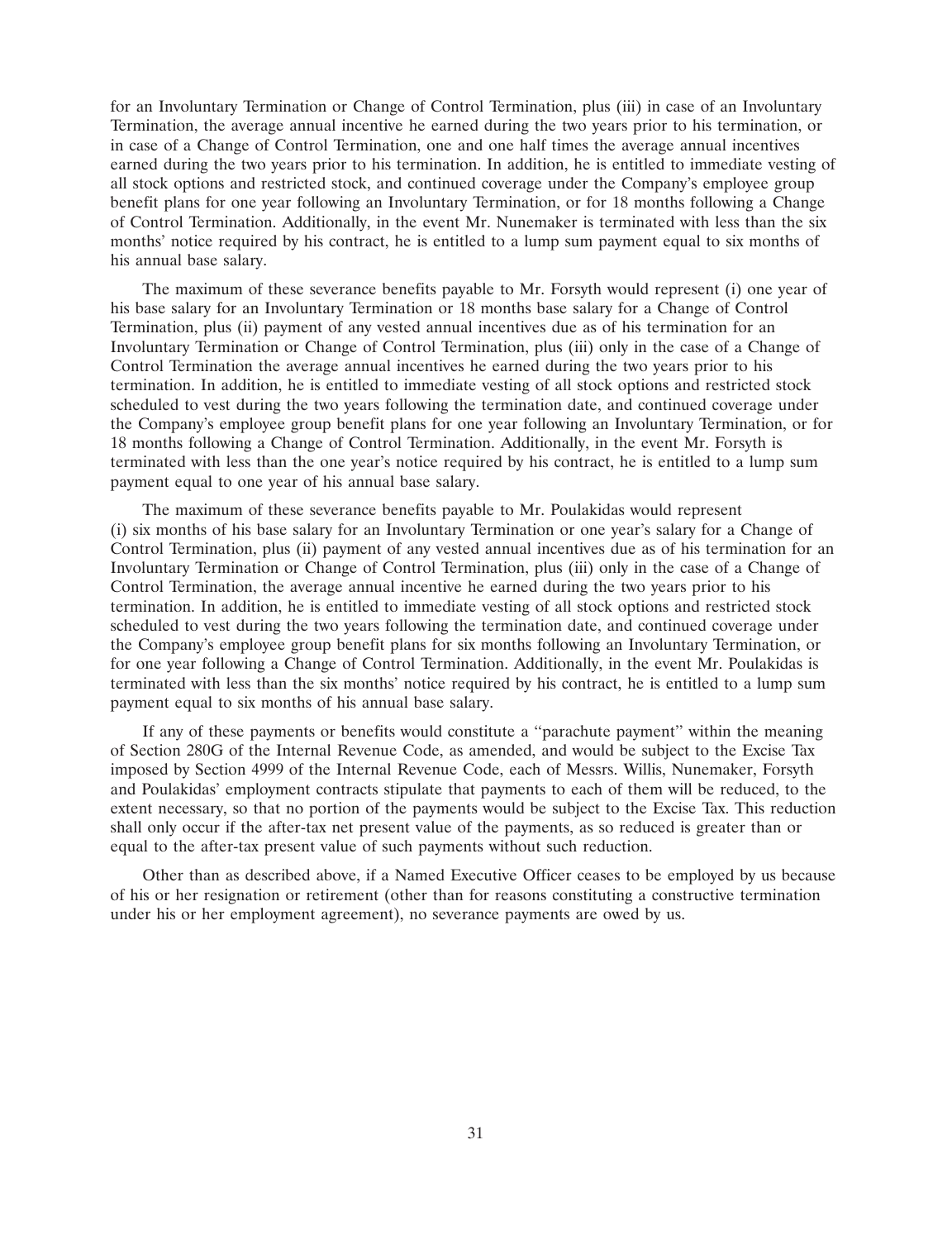The following table shows potential payments to our Named Executive Officers under existing contracts for (i) an Involuntary Termination, and (ii) Change of Control Termination, in each case, on December 31, 2014.

|                                       | Willis             |                                                            | <b>Nunemaker</b>   |              | Forsyth            |                | Poulakidas         |              | Webber             |               |
|---------------------------------------|--------------------|------------------------------------------------------------|--------------------|--------------|--------------------|----------------|--------------------|--------------|--------------------|---------------|
|                                       | <b>Termination</b> | Change                                                     | <b>Termination</b> | Change       | <b>Termination</b> | Change         | <b>Termination</b> | Change       | <b>Termination</b> | <b>Change</b> |
| Severance payment                     | \$2,850,000        | 2,850,000<br>S.                                            | 425,000<br>S.      | 637,500<br>S | 375,000<br>S.      | 562,500<br>S   | \$180,000          | 360,000<br>S |                    |               |
| In lieu of notice $\ldots$            | 950,000            | 950,000                                                    | 212,500            | 212,500      | 375,000            | 375,000        | 180,000            | 180,000      |                    |               |
| Annual incentives                     | 1,587,723          | 1,587,723                                                  | 78,125             | 117,188      | 18,000             | 68,000         | 20,000             | 90,500       |                    |               |
| Accelerated Vesting of                |                    |                                                            |                    |              |                    |                |                    |              |                    |               |
| <b>Restricted Stock</b>               |                    |                                                            |                    |              |                    |                |                    |              |                    |               |
| $Awards(1) \ldots \ldots$             | 5,208,521          | 5,208,521                                                  | 1,363,757          | 1,363,757    | 756,579            | 756,579        | 511,015            | 511,015      |                    |               |
| Accrued Vacation and                  |                    |                                                            |                    |              |                    |                |                    |              |                    |               |
| Sick Pay $\ldots$                     | 146,100            | 146,100                                                    | 65,300             | 65,300       | 51,500             | 51,500         | 55,300             | 55,300       | 39,500             | 39,500        |
| Continued Coverage<br>under all group |                    |                                                            |                    |              |                    |                |                    |              |                    |               |
| plans $\ldots$ $\ldots$ $\ldots$      | 90,300             | 90,300                                                     | 19,100             | 28,650       | 25,000             | 37,500         | 5,250              | 10,500       |                    |               |
| Club Memberships                      | 24,624             |                                                            |                    |              |                    |                |                    |              |                    |               |
| Financial/Tax/Estate                  |                    |                                                            |                    |              |                    |                |                    |              |                    |               |
| Planning $\ldots$ , $\ldots$          | 90,000             | 90,000                                                     |                    |              |                    |                |                    |              |                    |               |
| <b>Total Severance</b>                |                    |                                                            |                    |              |                    |                |                    |              |                    |               |
| Payment $\ldots$                      | \$10,947,268       | $$10,922,644(2)$ $$2,163,782$ $$2,424,895(2)$ $$1,601,079$ |                    |              |                    | \$1,851,079(2) | \$951,565          | \$1,207,315  | \$39,500           | \$39,500      |

# **Potential Payments on Involuntary Termination or Change of Control Termination**

- (1) The value of the unvested restricted stock awards as of December 31, 2014 was set forth in the Outstanding Equity Awards at Fiscal 2014 Year-End table and based on the Company's closing stock price on December 31, 2014 of \$21.90. These values would be the same for both an Involuntary Termination and a Change of Control Termination. The additional aggregate value of equity vesting acceleration as of December 31, 2014 for both an Involuntary Termination and a Change of Control Termination for Mr. Forsyth and Mr. Poulakidas is limited to awards vesting in the two years following termination.
- (2) No adjustment in these numbers was made to reflect any reduction that would have been made so that payments would not trigger a parachute payment excise tax. However if a Change of Control Termination occurred on December 31, 2014, such a reduction may have been necessary.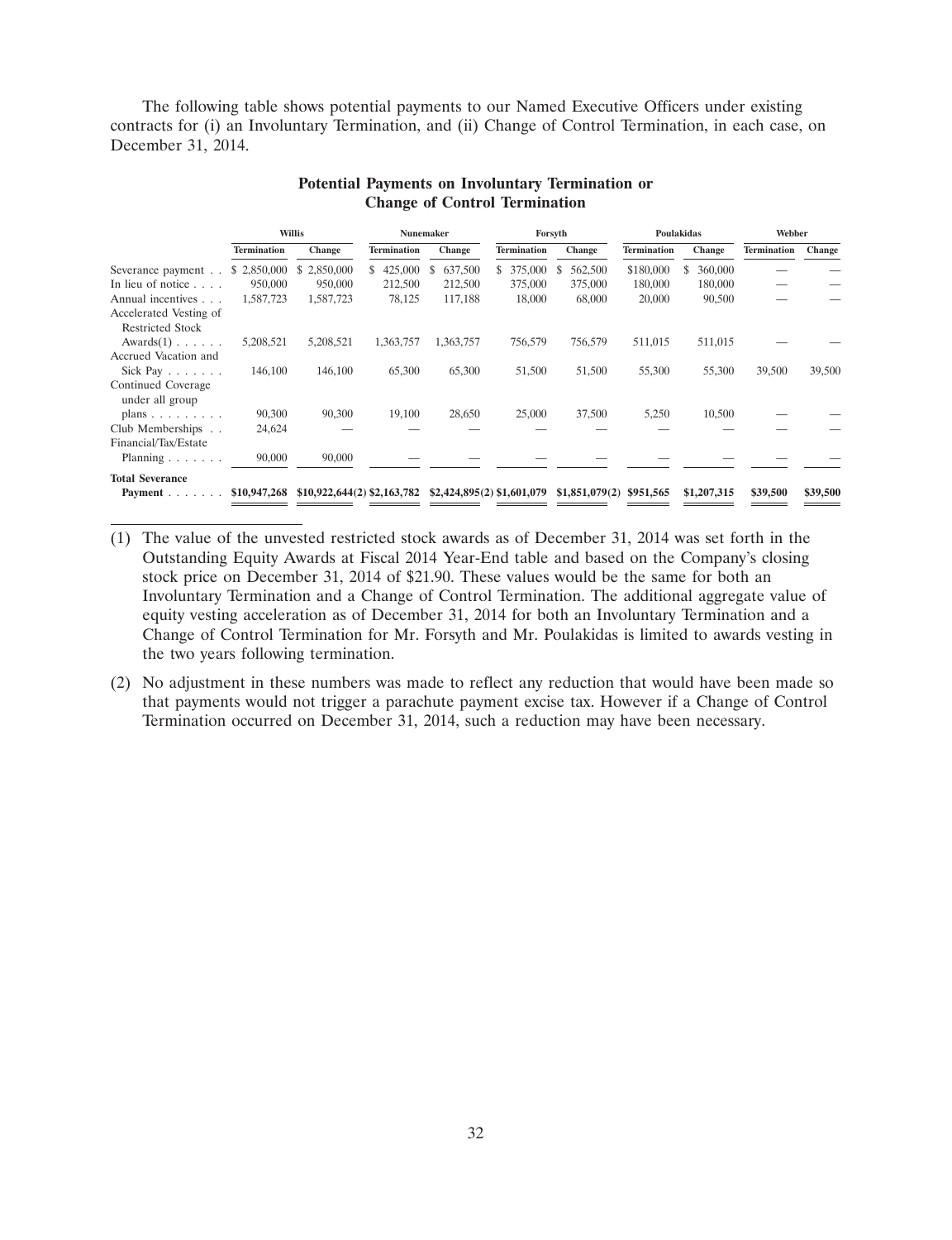The following table summarizes compensation by individual non-employee director for 2014.

# **DIRECTOR COMPENSATION For Fiscal Year Ended 2014**

**Change** in the set of the set of the set of the set of the set of the set of the set of the set of the set of the set of the set of the set of the set of the set of the set of the set of the set of the set of the set of t

| Name(a)                    | <b>Fees Earned</b><br>or Paid<br>in Cash<br><b>(\$)</b><br>(b)(1) | <b>Stock</b><br>Awards<br>$($ \$ $)(2)$<br>(c) | <b>Option</b><br>Awards<br><b>(\$)</b><br>(d) | <b>Non-Equity</b><br><b>Incentive Plan</b><br><b>Compensation</b><br>(S)<br>(e) | Change in<br><b>Pension Value</b><br>and<br><b>Nonqualified</b><br><b>Deferred</b><br>Compensation<br>Earnings<br>$\left( \mathcal{S} \right)$<br>(f) | <b>All Other</b><br><b>Compensation</b><br>(S)<br>(g)(3) | <b>Total</b><br>$(\$)$<br>(h) |
|----------------------------|-------------------------------------------------------------------|------------------------------------------------|-----------------------------------------------|---------------------------------------------------------------------------------|-------------------------------------------------------------------------------------------------------------------------------------------------------|----------------------------------------------------------|-------------------------------|
| Hans Joerg Hunziker(4).    | \$146,763                                                         | \$166,516                                      |                                               |                                                                                 |                                                                                                                                                       | \$3,575                                                  | \$316,854                     |
| W. William Coon, Jr.       | 73,289                                                            | 166,516                                        |                                               |                                                                                 |                                                                                                                                                       | 8,143                                                    | 247,948                       |
| Robert T. Morris<br>$\sim$ | 90,789                                                            | 166,516                                        |                                               |                                                                                 |                                                                                                                                                       | 12.818                                                   | 270,123                       |
| Austin C. Willis $\ldots$  | 73,289                                                            | 166,516                                        |                                               |                                                                                 |                                                                                                                                                       | 7,319                                                    | 247,124                       |
|                            |                                                                   |                                                |                                               |                                                                                 |                                                                                                                                                       |                                                          |                               |

(1) From January 1 to March 31, each director received \$17,875 as a quarterly retainer for service as a director (\$71,500 for the year). Beginning April 1, the director's compensation was increased to be \$18,750 as a quarterly retainer for service as a director (\$75,000 for the year), with the Directors being paid an additional cash amount to reflect the increase that was not issued in restricted stock. For services as chair of the Audit Committee and Compensation Committee, respectfully, Mr. Morris and Mr. Hunziker receive an additional \$4,375 quarterly payment (\$17,500 for the year).

- (2) The amounts in this column represent the grant date fair value of awards computed in accordance with Financial Accounting Standards Board Accounting Standards Codification Topic 718.
- (3) The increase in the cash retainer fee occurred after the grant of the annual stock awards based. A \$3,575 make-up cash payment was made to each non-employee director to take into account that the annual stock award would have been larger if the cash retainer for the entire year had been considered in making the annual stock award grant. The remaining amount in the column reflects actual cost to the Company for spouse or significant other travel with the director: Mr. Coon, \$4,568; Mr. Morris, \$9,243 and Mr. Austin Willis, \$3,744.
- (4) In recognition of the adverse effects of European exchange rates against the U.S. dollar, the Compensation Committee agreed to allow the compensation of European directors to be adjusted based on the rate in effect on their first election to the Board, effective January 1, 2008. This adjustment is paid in cash.

The unvested restricted stock held by each director is as follows: Mr. Hunziker, 8,802; Mr. Coon, 8,802; Mr. Morris, 8,802; Mr. Willis, 8,802. Under the 2007 Plan each non-employee Board member received a restricted stock grant of 5,000 shares of common stock when they first become a non-employee Board member. In addition each individual who is to continue to serve as an independent director is granted restricted stock worth approximately the same dollar amount as the annual cash retainer. based on the market price of our common stock on the date of the Company's Annual Meeting of Stockholders. Each 5,000 share initial restricted stock grant vests in a series of four successive equal annual installments over the recipient's period of continued service as a Board member measured from the grant date. Each annual restricted stock grant based on the cash annual retainer amount vests in one installment on the recipients' completion of one year of Board service measured from the grant date.

For involvement with strategic objectives, additional restricted stock grants were made to directors in 2014. On February 20, 2014 each Board member was issued 2,500 shares of restricted stock grant that will vest in one year. On October 1, 2014 each Board member was issued 2,500 shares of restricted stock grant that will vest in three years.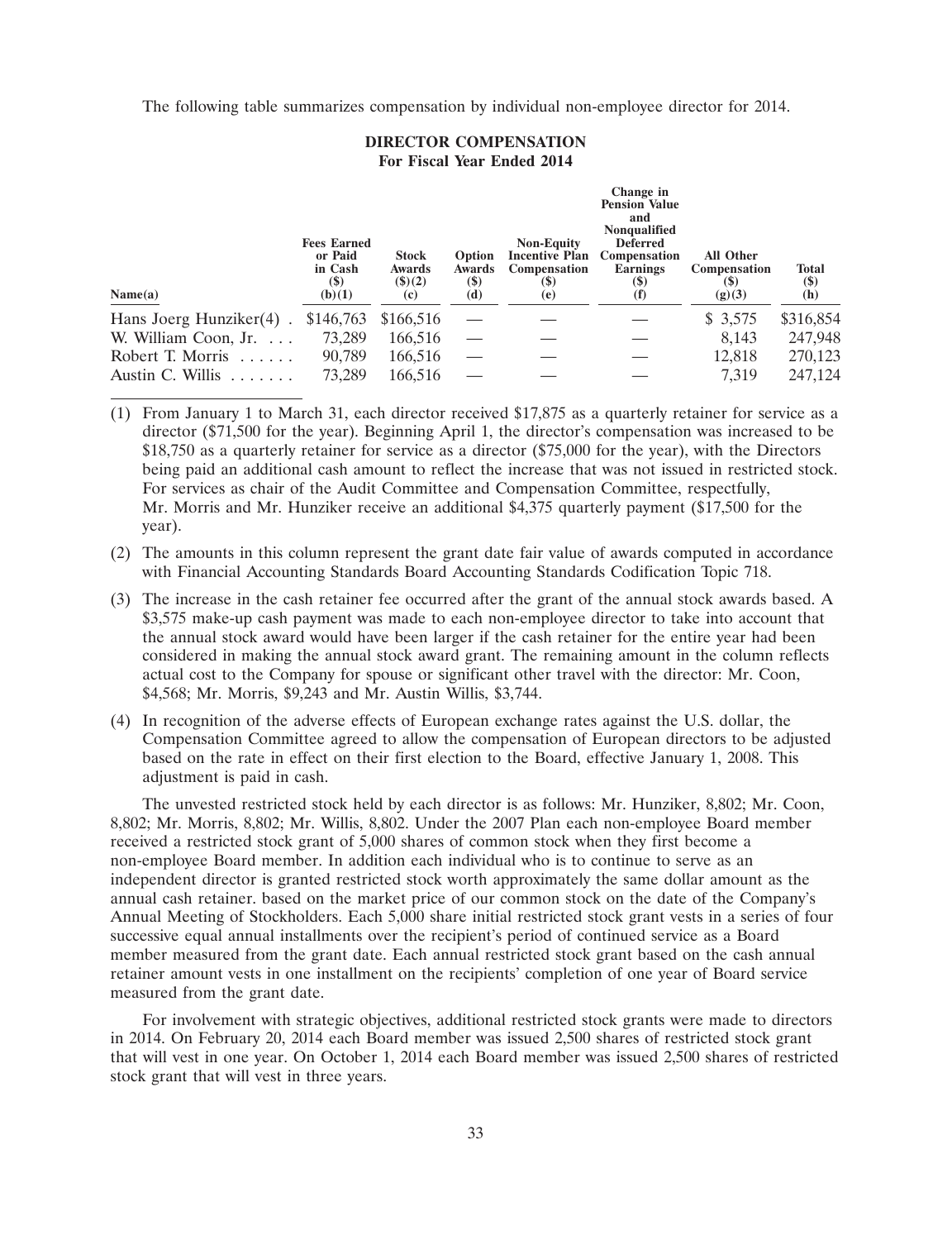# **REPORT OF THE AUDIT COMMITTEE**

The Audit Committee of the Board of Directors (the ''Audit Committee'') oversees our accounting function, internal controls and financial reporting process on behalf of the Board of Directors. The Audit Committee is composed of three Directors, each of whom is independent as defined by the NASDAQ listing standards and operates pursuant to the Audit Committee Charter which is available on the Company's website (*www.willislease.com*).

The Audit Committee reviews our financial reporting process on behalf of the Board. Management has primary responsibility for establishing and maintaining adequate internal financial controls, for preparing the financial statements and for the public reporting process. KPMG LLP (''KPMG''), the Company's independent registered public accounting firm for 2014, is responsible for expressing opinions on the conformity of the Company's audited financial statements with generally accepted accounting principles and on the Company's internal control over financial reporting.

In this context, the Audit Committee has reviewed and discussed with management and KPMG the audited financial statements for the year ended December 31, 2014 and KPMG's evaluation of the Company's internal control over financial reporting. The Audit Committee has discussed with KPMG the matters that are required to be discussed by Statement on Auditing Standards No. 16, as amended (Communication with Audit Committees). KPMG has provided to the Audit Committee the written disclosures and the letter required by applicable requirements of the Public Company Accounting Oversight Board regarding the independent accountant's communications with the Audit Committee concerning independence, and the Audit Committee has discussed with KPMG that firm's independence. The Audit Committee has concluded that KPMG's provision of audit and non-audit services to the Company is compatible with KPMG's independence.

Based on the review and discussions referred to above, the Audit Committee recommended to our Board that the audited financial statements for the year ended December 31, 2014 be included in our Annual Report on Form 10-K for 2014 for filing with the SEC. This report is provided by the following independent Directors, who comprise the Audit Committee:

Robert T. Morris, Audit Committee Chair Hans Joerg Hunziker Robert J. Keady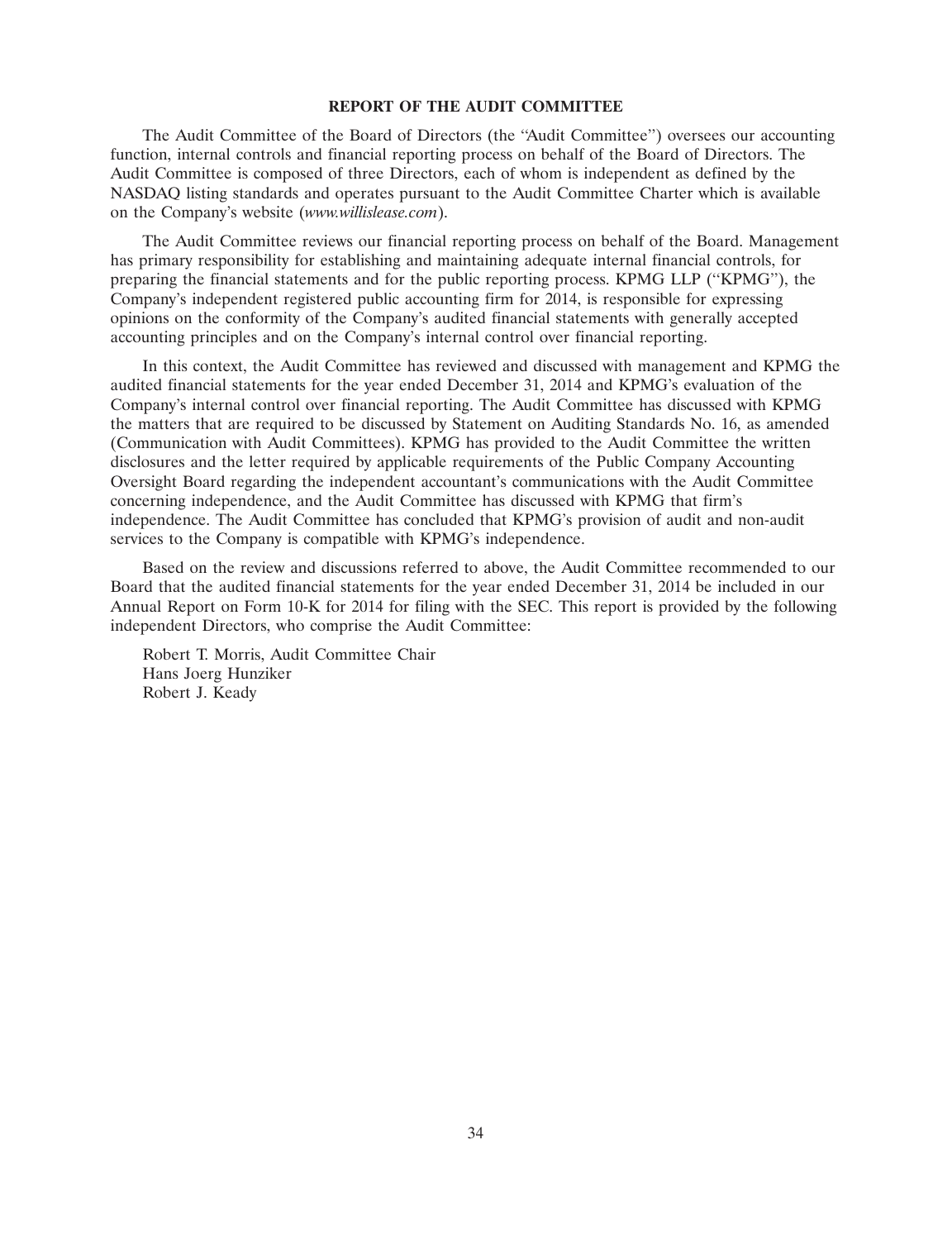#### **PROPOSAL 3**

# **ADVISORY VOTE ON RATIFICATION OF THE APPOINTMENT OF KPMG LLP AS THE COMPANY'S INDEPENDENT REGISTERED PUBLIC ACCOUNTING FIRM**

The Audit Committee has appointed the firm of KPMG LLP (''KPMG'') to audit our 2015 financial statements, and KPMG also served in this capacity in 2014. Although not required by the Company's Bylaws or otherwise, the Audit Committee and the Board of Directors believe it appropriate, as a matter of good corporate practice, to request that the stockholders ratify the appointment of KPMG as the Company's independent registered public accounting firm for fiscal year 2015. If the stockholders do not so ratify, the Audit Committee will reconsider the appointment and may retain KPMG or another firm without re-submitting the matter to the Company's stockholders. Even if the stockholders vote on an advisory basis in favor of the appointment, the Audit Committee may, in its discretion, direct the appointment of a different independent registered public accounting firm at any time during the year if it determines that such a change would be in the best interests of the Company and the stockholders.

# **THE BOARD OF DIRECTORS UNANIMOUSLY RECOMMENDS A VOTE ''FOR'' THE RATIFICATION OF THE APPOINTMENT OF KPMG LLP AS THE COMPANY'S INDEPENDENT REGISTERED PUBLIC ACCOUNTING FIRM.**

#### **Fees Billed to Willis Lease by KPMG LLP**

For the 2014 and 2013 fiscal years, fees for services provided by KPMG LLP to us were as follows:

|                                                                                                                        | 2014 2013 |                       |
|------------------------------------------------------------------------------------------------------------------------|-----------|-----------------------|
|                                                                                                                        |           |                       |
|                                                                                                                        |           |                       |
| Tax Fees(2) $\ldots \ldots \ldots \ldots \ldots \ldots \ldots \ldots \ldots \ldots \ldots \ldots \ldots$ 72,256 47,970 |           |                       |
|                                                                                                                        |           | \$1,271,052 \$927,994 |

- (1) Audit fees billed to us by KPMG during the 2014 and 2013 fiscal years include the audit of our annual financial statements and quarterly reviews of financial statements included in our quarterly reports on Form 10-Q.
- (2) Fees billed to us by KPMG during 2014 and 2013 for professional services rendered in providing international tax consulting services.

All fees described above were approved by the Audit Committee.

The Audit Committee requires that any services to be provided by our auditors must be approved in advance by the Audit Committee. If approval is required before the Committee can act, a single member of the Committee can approve an engagement, subject to ratification by the Committee at its next meeting. All services were pre-approved by the Committee or its Chair.

KPMG will be at our Annual Meeting. They will have the opportunity to make a statement, if they desire to do so. They will be available to respond to appropriate questions from stockholders.

# **CERTAIN RELATIONSHIPS AND RELATED TRANSACTIONS**

As required by NASDAQ rules, all material discretionary transactions between us and our Directors, executive officers or known principal stockholders (or their respective affiliates) must be approved by the Audit Committee. The Audit Committee does not intend to approve any such transactions unless it believes that they are on terms no less favorable to us than could be obtained from unaffiliated third parties. On June 18, 2009, the Board adopted a formal policy governing the disclosure and approval of related party transactions. That policy is available on the Company's web site (*www.willislease.com*).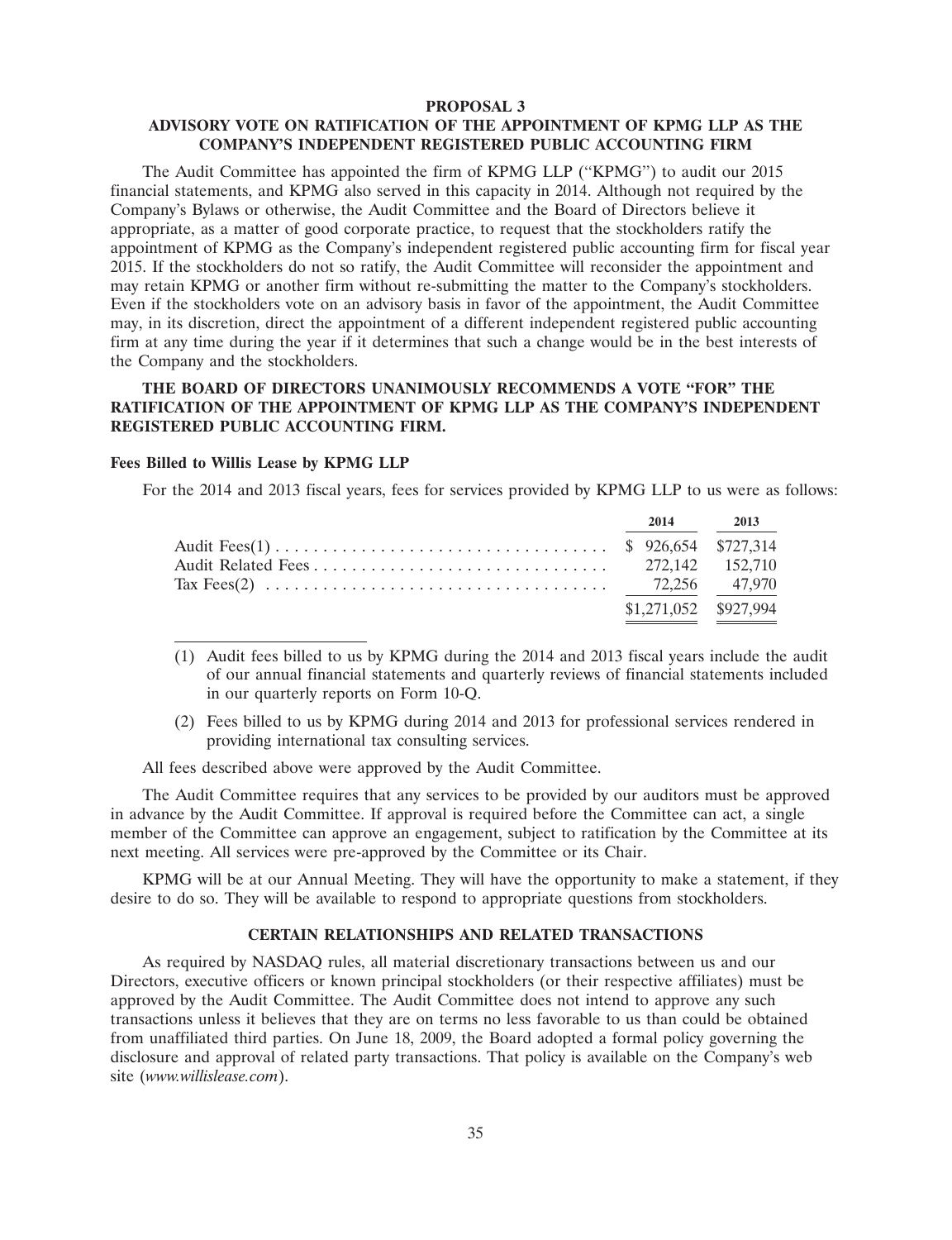Prior to 2014, the Company leased equipment to an airline owned by our CEO and Chairman. The Company received lease payments from the airline and recorded revenue totaling \$2.1 million and \$0.6 million in the years ended December 31, 2013 and 2012, respectively. Our CEO and Chairman no longer owns the airline. In connection with the 2013 sale of its stock to an unrelated third party, the airline prepaid a note to us at a 45% discount of \$0.4 million, similar to reductions received by other large creditors. The Company subsequently sold four engines and three aircraft, which had an aggregate net book value of \$3.4 million, to the third party for \$4.9 million. The \$4.9 million proceeds were included in 2013 revenue as follows: Gain on Sale \$0.8 million (net of the asset's \$3.4 million net book value), Maintenance Reserve Revenue \$0.4 million, Lease Rent Revenue \$0.4 million and Other Revenue \$0.3 million.

**J.T. Power, LLC ("J.T. Power"):** In the ordinary course of business, the Company uses a number of consignment vendors to sell engine parts. Prior to 2014, the Company consigned equipment for part-out to J.T. Power, an entity owned by Austin Willis, the son of our CEO and Chairman, and directly and indirectly, a stockholder and a Director of the Company. Sales of consigned parts under the Consignment agreements were \$22,200 and \$70,700 for the years ended December 31, 2013 and 2012, respectively. The Consignment agreements provided a minimum guarantee of net consignment proceeds which was converted to a note and had a balance of \$1.2 million as of December 31, 2012.

On November 6, 2013, the Company purchased certain assets of J.T. Power for \$5.6 million. A net cash payment of \$4.5 million was made to fund the transaction, after deducting amounts owed to the Company, including \$0.7 million related to the minimum guarantee remaining under the note and cash received of \$0.4 million. Of the \$4.5 million cash payment, \$1.2 million was paid to various creditors and \$3.3 million was paid to the stockholders of J.T. Power.

As part of the acquisition of certain assets of J.T. Power, we launched Willis Aeronautical Services, Inc. (''Willis Aero''), a wholly-owned subsidiary, whose primary focus is the sale of aircraft engine parts and materials through the acquisition or consignment from third parties of aircraft and engines.

# **STOCKHOLDER PROPOSALS**

Stockholder proposals intended to be considered at the 2016 Annual Meeting of Stockholders must, under Rule 14a-8 of the Securities Exchange Act of 1934, be received by us no later than December 31, 2015. Your proposal(s) must be mailed to our executive offices, 773 San Marin Drive, Suite 2215, Novato, California 94998, Attention: Corporate Secretary. Your proposal(s) may be included in next year's proxy statement if they comply with certain rules and regulations promulgated by the Securities and Exchange Commission.

Alternatively, under our Bylaws, a proposal or nomination that you do not seek to include in our proxy statement pursuant to Rule 14a-8 may be submitted in writing to our Corporate Secretary for the 2016 Annual Meeting of Stockholders not less than 90 days prior to the first anniversary of the preceding year's annual meeting, unless the date of the 2016 Annual Meeting of Stockholders is advanced by more than 30 days or delayed (other than as a result of adjournment) by more than 60 days from the anniversary of the 2015 Annual Meeting. For our 2016 Annual Meeting of Stockholders, this means that your proposal(s) or nomination(s) must be submitted no later than February 28, 2016 (which is 90 calendar days before the anniversary of the 2015 Annual Meeting). If the date of our 2016 Annual Meeting of Stockholders is advanced by more than 30 days or delayed (other than as a result of adjournment) by more than 60 days from the anniversary of our 2015 Annual Meeting, you must submit any such proposal or nomination no later than the close of business on the later of the 90th day prior to the 2016 Annual Meeting of Stockholders or the 10th day following the day on which public announcement of the date of such meeting is first made. Your submission must include certain specified information concerning the proposal or nominee, as the case may be, and information as to your ownership of our common stock.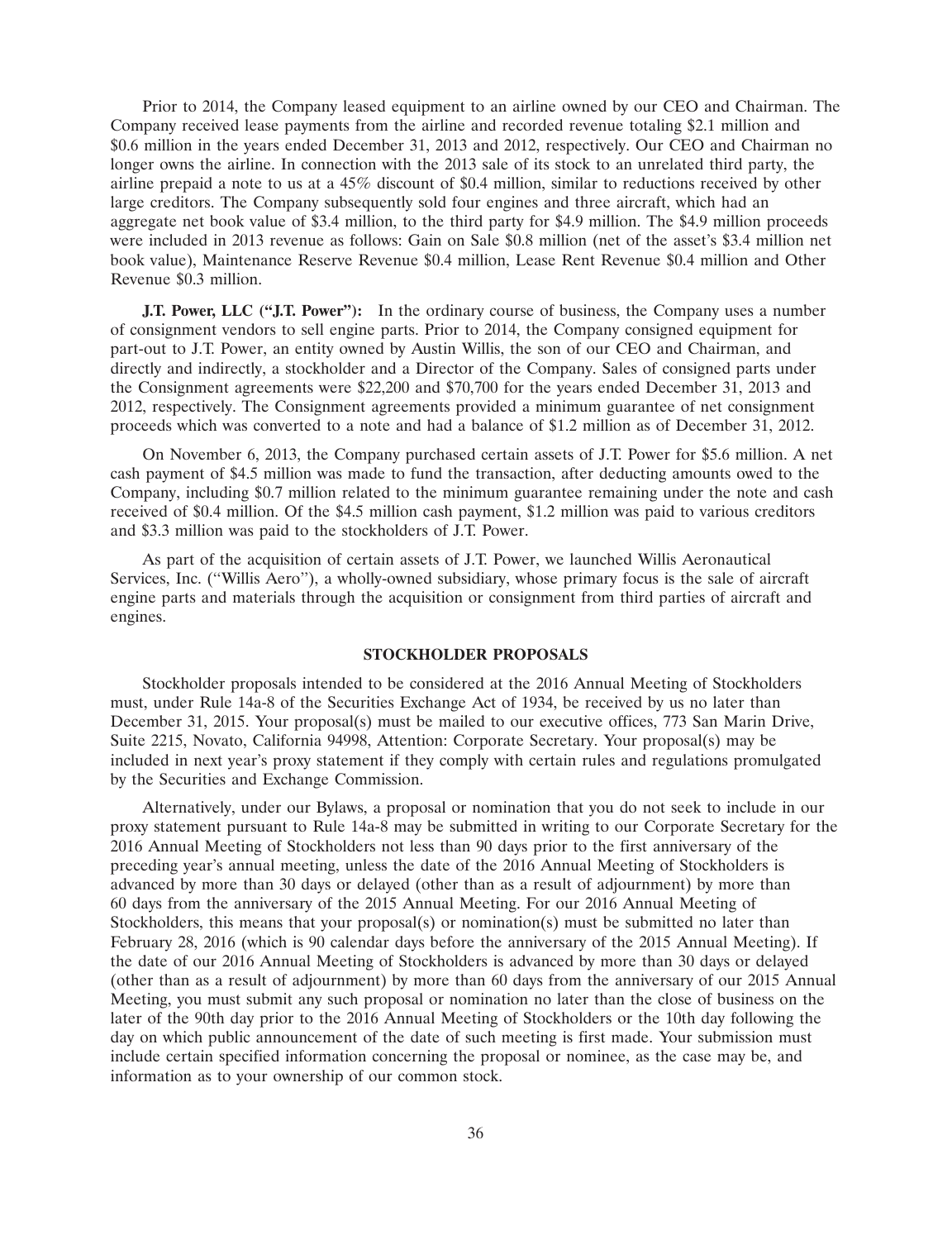# **STOCKHOLDERS SHARING THE SAME LAST NAME AND ADDRESS**

We are sending only one copy of our annual report and proxy statement to stockholders who share the same last name and address unless they have notified us that they want to continue receiving multiple copies. If you would like to have additional copies of our annual report and/or proxy statement mailed to you, or you would like to opt out of this practice for future mailings, please either contact us at 415-408-4700 or submit your request to Willis Lease Finance Corporation, attention Assistant Secretary, 773 San Marin Drive, Suite 2215, Novato, CA 94998. We will promptly send additional copies of the annual report and/or proxy statement upon receipt of such request. You may also contact us as described above if you received multiple copies of the annual meeting materials and would prefer to receive a single copy in the future.

# **OTHER MATTERS**

Our management does not know of any matters to be presented at the 2015 Annual Meeting of Stockholders other than those set forth herein and in the Notice accompanying this proxy statement.

By Order of the Board of Directors,

The Tax

Charles F. Willis, IV *Chairman of the Board*

Date: April 26, 2015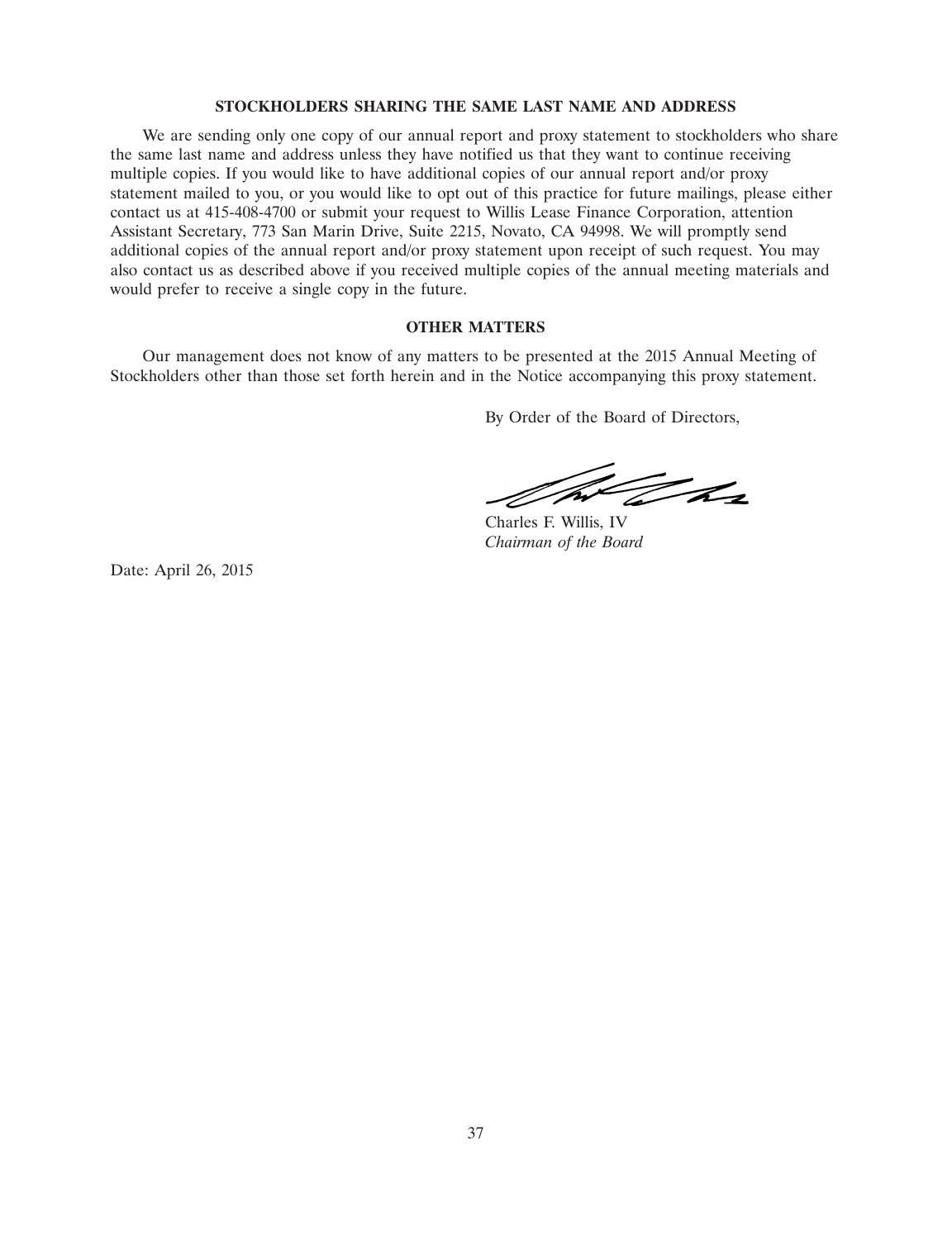# **WILLIS LEASE FINANCE CORPORATION 2007 INCENTIVE PLAN**

#### **I. PURPOSES**

1.1 *General Purpose.* This Plan will serve as the successor to the Company's 1996 Stock Option/ Stock Issuance Plan (''1996 Plan'') and seeks to promote the interests of the Company by providing eligible persons with the opportunity to acquire a proprietary interest, or otherwise increase their proprietary interest in the Company as an incentive for them to remain in the service of the Company. Stock awards granted under the 1996 Plan shall continue to be governed by the terms of the 1996 Plan. This Plan is an amendment and restatement of the Willis Lease Finance Corporation 2007 Incentive Stock Plan.

1.2 *Available Awards.* The types of stock awards that may be granted under this Plan include, but are not limited to: (i) Incentive Stock Options, (ii) Non-Qualified Stock Options, (iii) Restricted Stock Bonuses, (iv) Restricted Stock Purchase Rights, (v) Stock Appreciation Rights, (vi) Phantom Stock Units, (vii) Restricted Stock Units, (viii) Performance Share Bonuses, (ix) Performance Share Units and (x) Stapled SARs. Cash awards may also be granted under this Plan.

1.3 *Eligible Award Recipients.* The persons eligible to receive Awards are the Employees, Directors, and Consultants of the Company and its Affiliates.

# **II. DEFINITIONS**

2.1 ''*Affiliate*'' means a parent or subsidiary of the Company, with ''parent'' meaning an entity that controls the Company directly or indirectly, through one or more intermediaries, and ''subsidiary'' meaning an entity that is controlled by the Company directly or indirectly, through one or more intermediaries. Solely with respect to the granting of any Incentive Stock Options, Affiliate means any parent corporation or subsidiary corporation of the Company, whether now or hereafter existing, as those terms are defined in Sections 424(e) and (f), respectively, of the Code.

2.2 ''*Annual Grant*'' shall have the meaning as defined in Section 7.2.

2.3 ''*Award*'' means Stock Award or cash award.

2.4 ''*Award Agreement*'' means an agreement, including a Stock Award Agreement, between the Company and a holder of an Award setting forth the terms and conditions of an individual Award grant.

2.5 ''*Beneficial Owner*'' means the definition given in Rule 13d-3 promulgated under the Exchange Act.

2.6 ''*Board*'' means the Board of Directors of the Company or to the extent applicable, the Committee.

2.7 ''*Change of Control*'' means the occurrence of any of the following events:

(i) The sale, exchange, lease or other disposition of all or substantially all of the assets of the Company to a person or group of related persons, as such terms are defined or described in Sections  $3(a)(9)$  and  $13(d)(3)$  of the Exchange Act, that will continue the business of the Company in the future;

(ii) A merger, consolidation or similar transaction involving the Company;

(iii) Any person or group who is or becomes the Beneficial Owner, directly or indirectly, of more than 50% of the total voting power of the voting stock of the Company, including by way of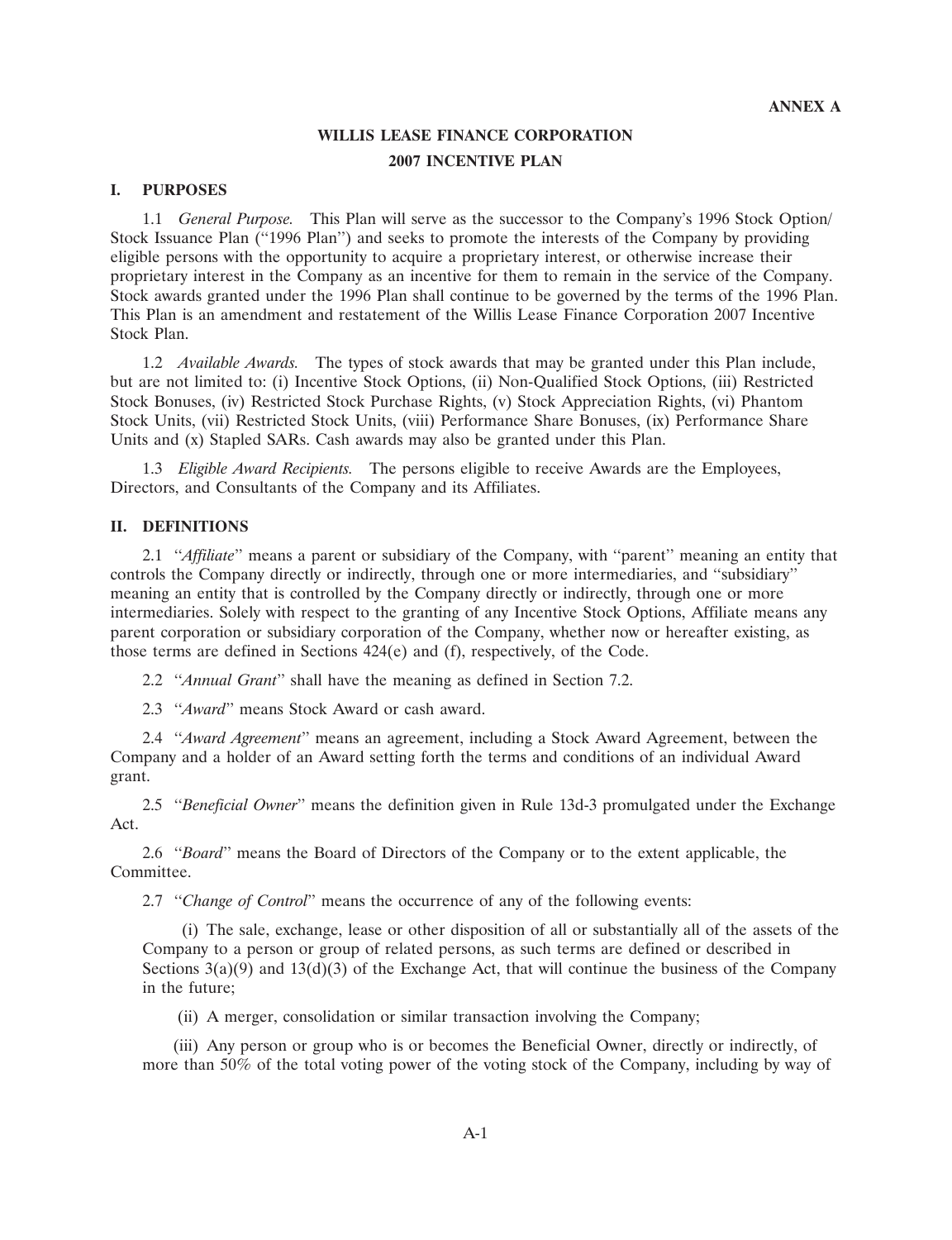merger, consolidation or otherwise (for the purposes of this clause (iii), a member of a group will not be considered the Beneficial Owner of the securities owned by other members of the group);

(iv) A change in the composition of the Board occurring within a two-year period, as a result of which fewer than a majority of the Directors are Directors who either (i) are Directors of the Company as of the date the Plan first becomes effective pursuant to Article XVI hereof or (ii) are elected, or nominated for election, to the Board with the affirmative votes of at least a majority of those Directors whose election or nomination was not in connection with any transaction described in subsections (i), (ii), or (iii) of this Section 2.7, or in connection with an actual or threatened proxy contest relating to the election of Directors to the Company; or

(v) A dissolution or liquidation of the Company.

2.8 ''*Code*'' means the Internal Revenue Code of 1986, as amended.

2.9 ''*Committee*'' means a committee of one or more members of the Board (or officers who are not members of the Board to the extent allowed by law) appointed by the Board in accordance with Section 3.3 of the Plan.

2.10 ''*Common Stock*'' means the common shares of the Company.

2.11 ''*Company*'' means Willis Lease Finance Corporation, a Delaware corporation.

2.12 "*Consultant*" means any person, including an advisor, (i) engaged by the Company or an Affiliate to render consulting or advisory services and who is compensated for such services or (ii) who is a member of the board of directors of an Affiliate. However, the term ''Consultant'' shall not include either Directors who are not compensated by the Company for their services as a Director or Directors who are compensated by the Company solely for their services as a Director.

2.13 ''*Continuous Service*'' means that the Participant's service with the Company or an Affiliate, whether as an Employee, Director, or Consultant is not interrupted or terminated. The Participant's Continuous Service shall not be deemed to have terminated merely because of a change in the capacity in which the Participant renders service to the Company or an Affiliate as an Employee, Consultant, or Director, or a change in the entity for which the Participant renders such service, provided that there is no interruption or termination of the Participant's Continuous Service. For example, a change in status from an Employee to a Consultant or a Director will not constitute an interruption of Continuous Service. The Board or the chief executive officer of the Company, in that party's sole discretion, may determine whether Continuous Service shall be considered interrupted in the case of any leave of absence approved by the Company or an Affiliate, including sick leave, military leave, or any other personal leave.

2.14 ''*Covered Employee*'' means the chief executive officer and the three other highest compensated officers of the Company for whom total compensation is required to be reported to stockholders under the Exchange Act (other than the chief executive officer or chief financial officer), as determined for purposes of Section 162(m) of the Code. Whether an individual is the chief executive officer, or among the three highest compensated executive officers other than the chief executive officer or chief financial officer shall be determined pursuant to the executive compensation disclosure rules under the Exchange Act. To the extent ''covered employee'' under Section 162(m) of the Code (including, without limitation, by subsequent interpretation or amendment) includes additional individuals with respect to the Company, such additional individuals shall also be Covered Employees for purposes of this Plan.

2.15 "*Designated 162(m) Group*" means the group of Employees that includes any person who is or could become a Covered Employee in the determination of the Board.

2.16 ''*Director*'' means a member of the Board of Directors of the Company.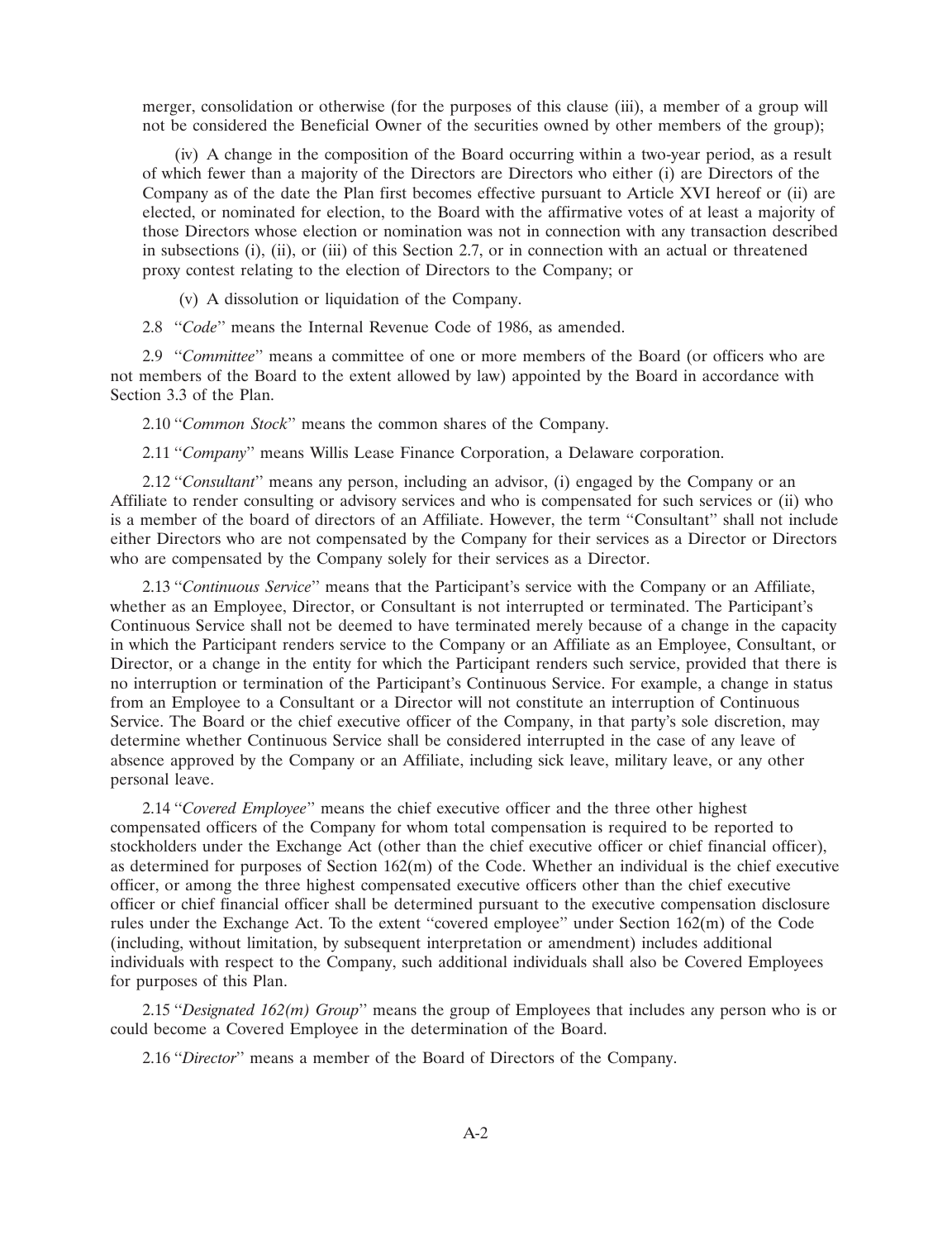2.17 ''*Disability*'' means the permanent and total disability of a person within the meaning of Section 22(e)(3) of the Code for all Incentive Stock Options. For all other Awards, "*Disability*" means physical or mental incapacitation such that for a period of six consecutive months or for an aggregate of nine months in any twenty-four consecutive month period, a person is unable to substantially perform his or her duties. Any question as to the existence of that person's physical or mental incapacitation as to which the person or person's representative and the Company cannot agree shall be determined in writing by a qualified independent physician mutually acceptable to the person and the Company. If the person and the Company or an Affiliate cannot agree as to a qualified independent physician, each shall appoint such a physician and those two physicians shall select a third who shall make such determination in writing. The determination of Disability made in writing to the Company or an Affiliate and the person shall be final and conclusive for all purposes of the Awards.

2.18 ''*Employee*'' means any person employed by the Company or an Affiliate. Service as a Director or compensation by the Company or an Affiliate solely for services as a Director shall not be sufficient to constitute ''employment'' by the Company or an Affiliate.

2.19 ''*Exchange Act*'' means the Securities Exchange Act of 1934, as amended.

2.20 ''*Fair Market Value*'' means, as of any date, the value of Common Stock determined as follows:

(i) If the Common Stock is listed on any established stock exchange or traded on the Nasdaq SmallCap Market, the Fair Market Value of a share of Common Stock shall be the closing sales price for such stock (or the closing bid, if no such sales were reported) as quoted on such exchange or market (or the exchange or market with the greatest volume of trading in the Common Stock) on the date of determination, as reported in The Wall Street Journal or such other source as the Board deems reliable;

(ii) If the Common Stock is regularly quoted by a recognized securities dealer but selling prices are not reported, the Fair Market Value of a share of Common Stock shall be the mean between the high bid and low asked prices for the Common Stock on the day of determination, as reported in The Wall Street Journal or such other source as the Board deems reliable; or

(iii) In the absence of such markets for the Common Stock, the Fair Market Value shall be determined in good faith by the Board.

2.21 ''*Full-Value Stock Award*'' shall mean any of a Restricted Stock Bonus, Restricted Stock Units, Phantom Stock Units, Performance Share Bonus, or Performance Share Units.

2.22 ''*Incentive Stock Option*'' means an Option intended to qualify as an incentive stock option within the meaning of Section 422 of the Code and the regulations promulgated thereunder.

2.23 ''*Initial Grant*'' shall have the meaning as defined in Section 7.1.

2.24 ''*Misconduct*'' means any of the following: (i) the commission of any act of fraud, embezzlement or dishonesty by the Optionholder or Participant; (ii) any unauthorized use or disclosure by such person of confidential information or trade secrets of the Company (or any Parent of Subsidiary); (iii) any other intentional misconduct by such person adversely affecting the business or affairs of the Company (or any Parent or Subsidiary) in a material manner. The foregoing definition shall not be deemed to be inclusive of all the acts or omissions which the Company (or any Parent or Subsidiary) may consider grounds for dismissal or discharge of any Optionholder, Participant or other person in the Service of the Company (or any Parent or Subsidiary).

2.25 ''*Non-Employee Director*'' means a Director who either (i) is not a current Employee or Officer of the Company or its parent or a subsidiary, does not receive compensation (directly or indirectly) from the Company or its parent or a subsidiary for services rendered as a consultant or in any capacity other than as a Director (except for an amount as to which disclosure would not be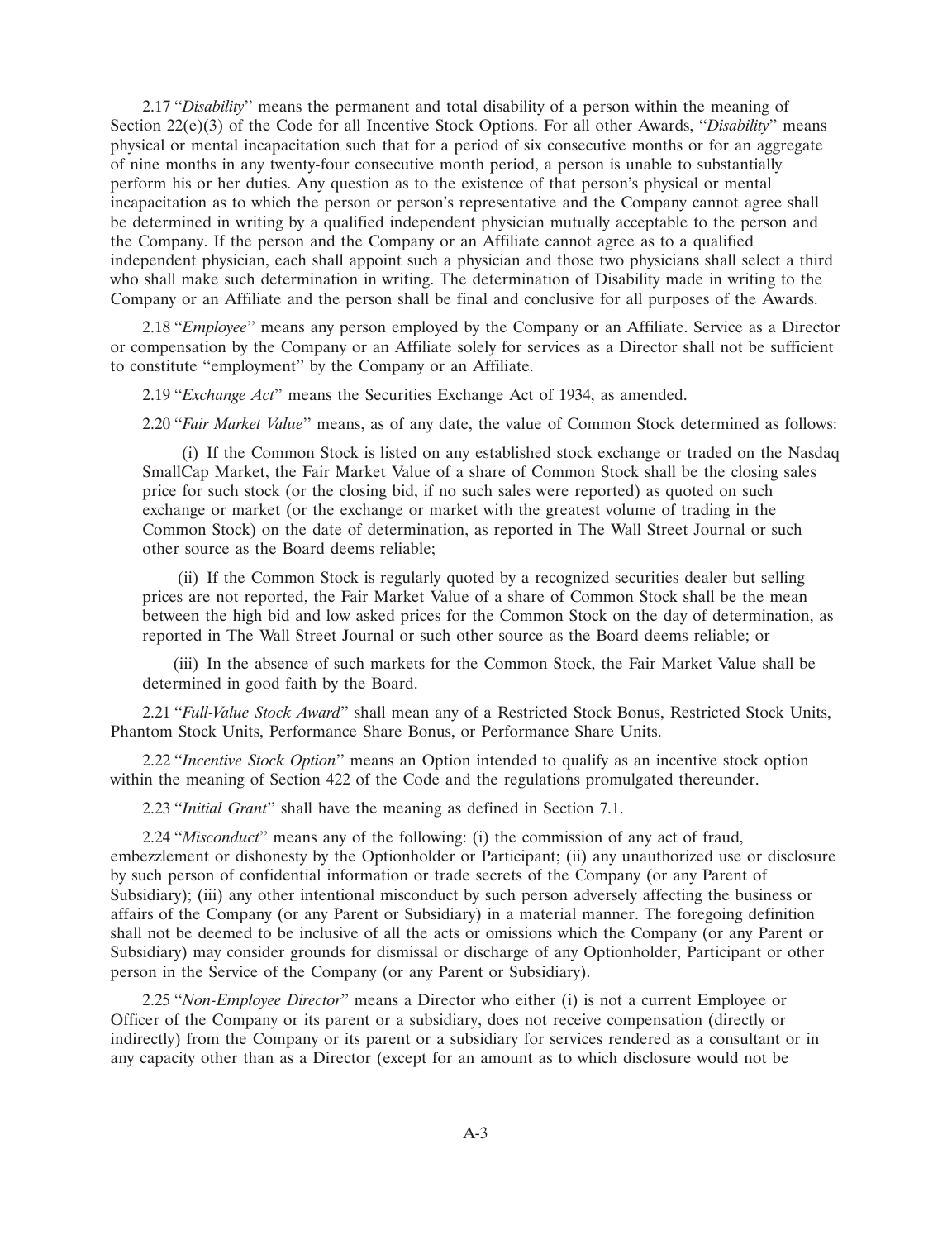required under Item 404(a) of Regulation S-K promulgated pursuant to the Securities Act (''Regulation S-K'')), does not possess an interest in any other transaction as to which disclosure would be required under Item 404(a) of Regulation S-K and is not engaged in a business relationship as to which disclosure would be required under Item 404(b) of Regulation S-K; or (ii) is otherwise considered a ''non-employee director'' for purposes of Rule 16b-3.

2.26 ''*Non-Qualified Stock Option*'' means an Option not intended to qualify as an Incentive Stock Option.

2.27 "*Officer*" means a person who is an officer of the Company within the meaning of Section 16 of the Exchange Act and the rules and regulations promulgated thereunder.

2.28 ''*Option*'' means an Incentive Stock Option or a Non-Qualified Stock Option granted pursuant to the Plan.

2.29 ''*Option Agreement*'' means a written agreement between the Company and an Optionholder evidencing the terms and conditions of an individual Option grant. Each Option Agreement shall be subject to the terms and conditions of the Plan.

2.30 ''*Optionholder*'' means a person to whom an Option is granted pursuant to the Plan or, if applicable, such other person who holds an outstanding Option.

2.31 ''*Outside Director*'' means a Director who either (i) is not a current employee of the Company or an ''affiliated corporation'' (within the meaning of Treasury Regulations promulgated under Section  $162(m)$  of the Code), is not a former employee of the Company or an "affiliated corporation" receiving compensation for prior services (other than benefits under a tax qualified pension plan), was not an officer of the Company or an ''affiliated corporation'' at any time and is not currently receiving direct or indirect remuneration from the Company or an "affiliated corporation" for services in any capacity other than as a Director; or (ii) is otherwise considered an ''outside director'' for purposes of Section 162(m) of the Code.

2.32 ''*Participant*'' means a person to whom an Award is granted pursuant to the Plan or, if applicable, such other person who holds an outstanding Award.

2.33 ''*Performance Share Bonus*'' means a grant of shares of the Company's Common Stock not requiring a Participant to pay any amount of monetary consideration.

2.34 ''*Performance Share Unit*'' means the right to receive the value of one share of the Company's Common Stock at the time the Performance Share Unit vests, with the further right to elect to defer receipt of that value otherwise deliverable upon the vesting of an award of Performance Share Units. These Performance Share Units are subject to the provisions of Section 8.7 of the Plan.

2.35 ''*Phantom Stock Unit*'' means the right to receive the value of one share of the Company's Common Stock, subject to the provisions of Section 8.4 of the Plan.

2.36 ''*Plan*'' means this Willis Lease Finance Corporation 2007 Incentive Plan, as amended from time to time.

2.37 ''*Restricted Stock Bonus*'' means the issuance by the Company of Common Stock subject to vesting without any required payment by the award recipient.

2.38 ''*Restricted Stock Purchase Right*'' means the right to acquire shares of the Company's Common Stock upon the payment of the agreed-upon monetary consideration, subject to the provisions of Section 8.2 of the Plan.

2.39 ''*Restricted Stock Unit*'' means the right to receive the value of one share of the Company's Common Stock at the time the Restricted Stock Unit vests, with the further right to elect to defer receipt of that value otherwise deliverable upon the vesting of an award of restricted stock to the extent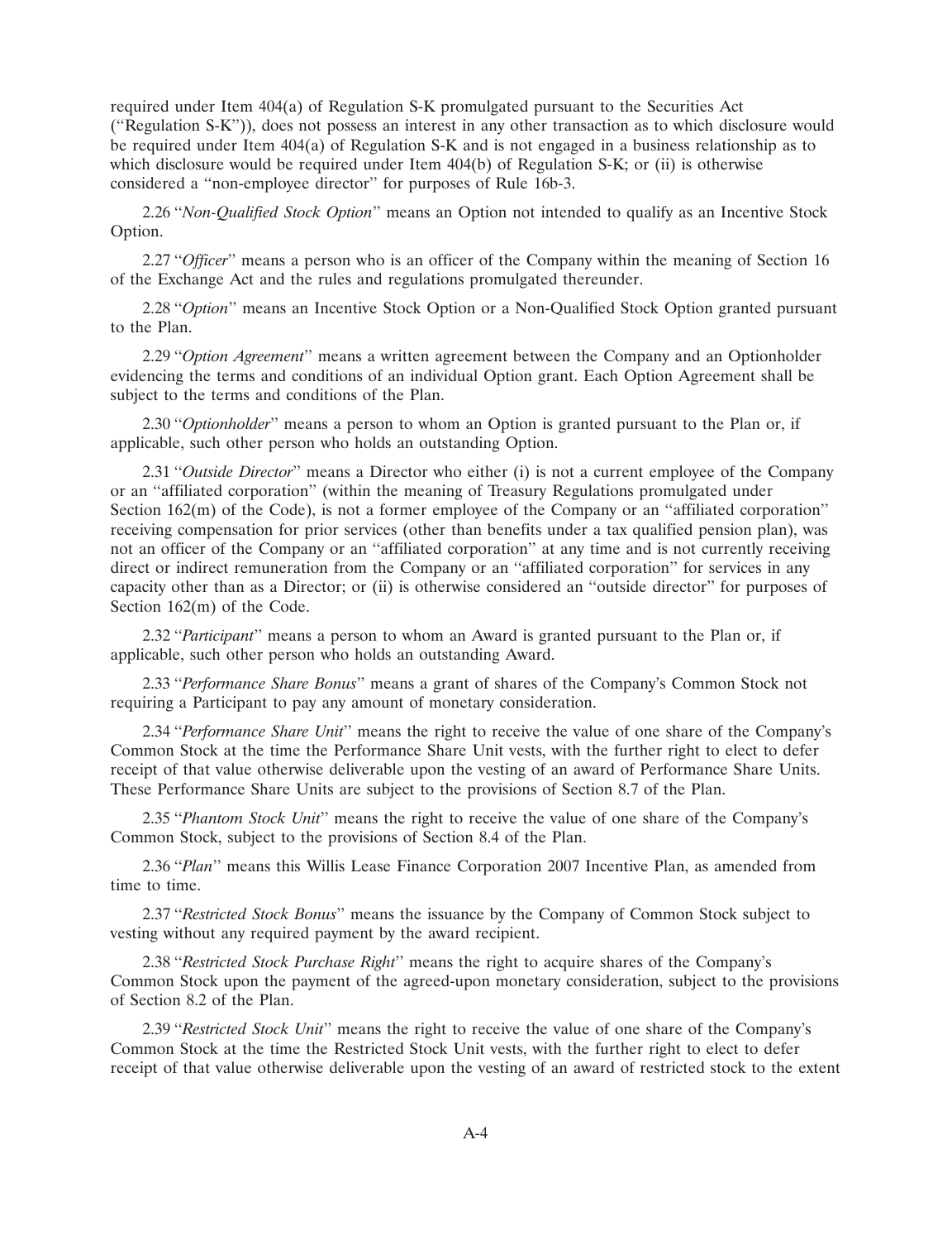permitted in the Participant's agreement. These Restricted Stock Units are subject to the provisions of Section 8.5 of the Plan.

2.40 ''*Rule 16b-3*'' means Rule 16b-3 promulgated under the Exchange Act or any successor to Rule 16b-3, as in effect from time to time.

2.41 ''*Securities Act*'' means the Securities Act of 1933, as amended.

2.42 ''*Share Reserve*'' shall have the meaning as defined in Section 4.1.

2.43 ''*Stapled SARs*'' are SARS that are granted concurrently with an Option to acquire the same number of shares of Common Stock as the number of such shares underlying such SARs.

2.44 ''*Stock Appreciation Right*'' (''*SARs*'') means the right to receive an amount equal to the Fair Market Value of one share of the Company's Common Stock on the day the Stock Appreciation Right is redeemed, reduced by the deemed exercise price or base price of such right, subject to the provisions of Section 8.3 of the Plan.

2.45 ''*Stock Award*'' means any Option award, Restricted Stock Bonus award, Restricted Stock Purchases award, Stock Appreciation Right award, Phantom Stock Unit award, Restricted Stock Unit award, Performance Share Bonus award, Performance Share Unit award, Stapled SARs award, or other stock-based award. These Awards may include, but are not limited to those listed in Section 1.2.

2.46 ''*Stock Award Agreement*'' means a written agreement, including an Option Agreement, between the Company and a holder of a Stock Award setting forth the terms and conditions of an individual Stock Award grant. Each Stock Award Agreement shall be subject to the terms and conditions of the Plan.

2.47 ''*Ten Percent Stockholder*'' means a person who owns (or is deemed to own pursuant to Section 424(d) of the Code) stock possessing more than ten percent of the total combined voting power of all classes of stock of the Company or of any of its Affiliates.

# **III. ADMINISTRATION**

3.1 *Administration by Board.* The Board shall administer the Plan unless and until the Board delegates administration to a Committee, as provided in Section 3.3.

3.2 *Powers of Board.* The Board shall have the power, subject to, and within the limitations of, the express provisions of the Plan:

(i) To determine from time to time which of the persons eligible under the Plan shall be granted Awards; when and how each Award shall be granted; what type or combination of types of Award shall be granted; the provisions of each Award granted (which need not be identical), including the time or times when a person shall be permitted to receive Common Stock pursuant to a Stock Award; and the number of shares of Common Stock with respect to which a Stock Award shall be granted to each such person.

(ii) To construe and interpret the Plan and Awards granted under it, and to establish, amend and revoke rules and regulations for its administration. The Board, in the exercise of this power, may correct any defect, omission or inconsistency in the Plan or in any Award Agreement, in a manner and to the extent it shall deem necessary or expedient to make the Plan fully effective.

(iii) To amend the Plan or an Award as provided in Section 14 of the Plan.

(iv) To adopt sub-plans and/or special provisions applicable to Awards regulated by the laws of a jurisdiction other than and outside of the United States. Such sub-plans and/or special provisions may take precedence over other provisions of the Plan, with the exception of Section 4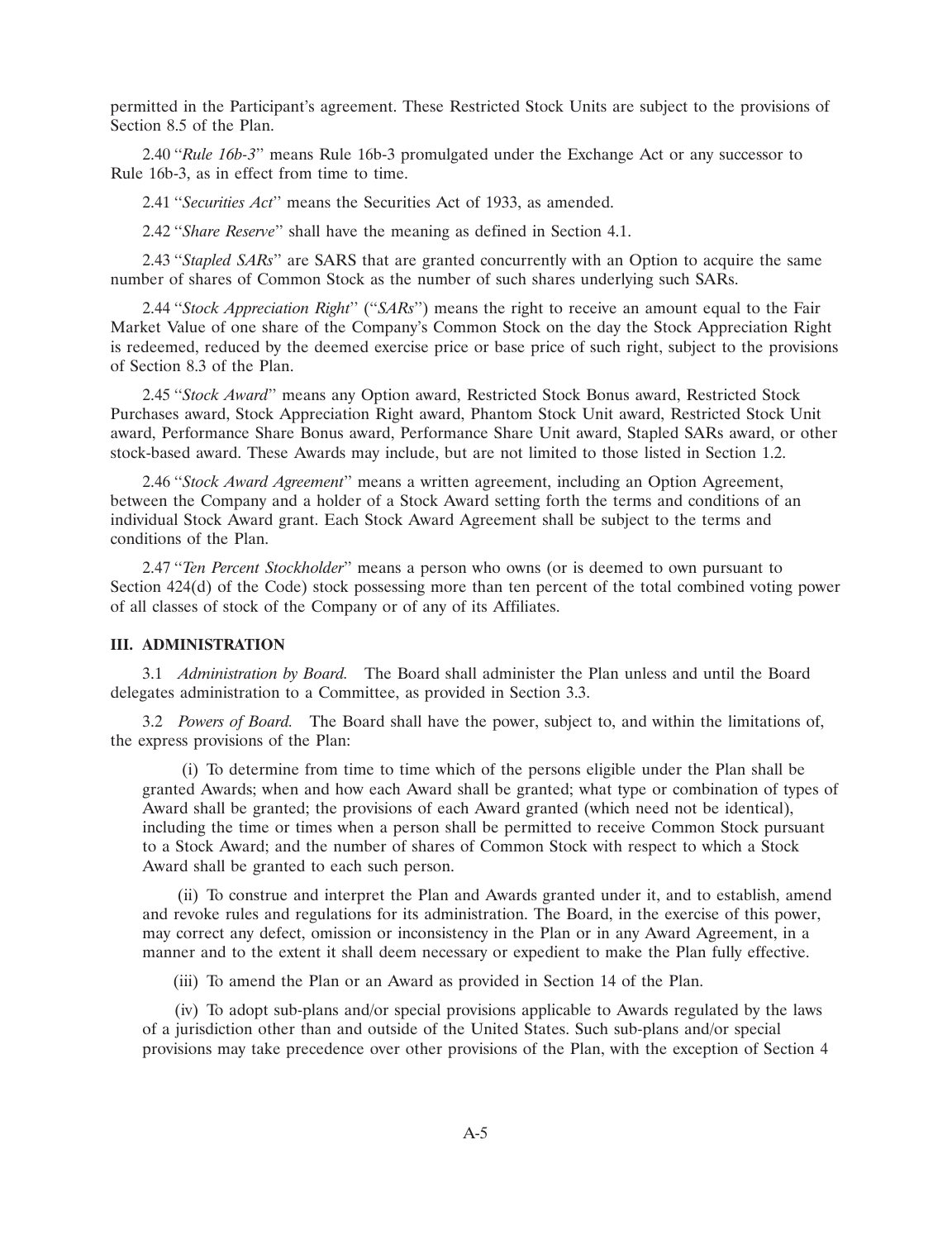of the Plan, but unless otherwise superseded by the terms of such sub-plans and/or special provisions, the provisions of the Plan shall govern.

(v) To authorize any person to execute on behalf of the Company any instrument required to effect the grant of an Award previously granted by the Board.

(vi) To determine whether Awards will be settled in shares of Common Stock, cash or in any combination thereof.

(vii) To determine whether Awards will be adjusted for Dividend Equivalents, with ''*Dividend Equivalents*'' meaning a credit, made at the discretion of the Board, to the account of a Participant in an amount equal to the cash dividends paid on one share of Common Stock for each share of Common Stock represented by an Award held by such Participant.

(viii) To establish a program whereby Participants designated by the Board can reduce compensation otherwise payable in cash in exchange for Awards under the Plan.

(ix) To impose such restrictions, conditions or limitations as it determines appropriate as to the timing and manner of any resales by a Participant or other subsequent transfers by the Participant of any shares of Common Stock issued as a result of or under an Award, including, without limitation, (A) restrictions under an insider trading policy and (B) restrictions as to the use of a specified brokerage firm for such resales or other transfers.

(x) To provide, either at the time an Award is granted or by subsequent action, that an Award shall contain as a term thereof, a right, either in tandem with the other rights under the Award or as an alternative thereto, of the Participant to receive, without payment to the Company, a number of shares of Common Stock, cash or a combination thereof, the amount of which is determined by reference to the value of the Award.

(xi) Generally, to exercise such powers and to perform such acts as the Board deems necessary, desirable, convenient or expedient to promote the best interests of the Company that are not in conflict with the provisions of the Plan.

# 3.3 *Delegation to Committee.*

(i) *General.* The Board may delegate administration of the Plan to a Committee or Committees consisting of one or more members of the Board or one or more officers of the Company who are not members of the Board (to the extent allowed by law), and the term ''*Committee*'' shall apply to any person or persons to whom such authority has been delegated. If administration is delegated to a Committee, the Committee also may exercise, in connection with the administration of the Plan, any of the powers and authority granted to the Board under the Plan, and the Committee may delegate to a subcommittee any of the administrative powers the Committee is authorized to exercise (and references in this Plan to the Board shall thereafter be to the Committee or subcommittee, as applicable), subject, however, to such resolutions, not inconsistent with the provisions of the Plan, as may be adopted from time to time by the Board. The Board may abolish the Committee at any time and revest in the Board the administration of the Plan.

(ii) *Committee Composition when Common Stock is Publicly Traded.* At any such time as the Common Stock is publicly traded, in the discretion of the Board, a Committee may consist solely of two or more Outside Directors, in accordance with Section 162(m) of the Code, and/or solely of two or more Non-Employee Directors, in accordance with Rule 16b-3. Within the scope of such authority, the Board or the Committee may (A) delegate to a committee of one or more individuals who are not Outside Directors the authority to grant Awards to eligible persons who are either (1) not then Covered Employees and are not expected to be Covered Employees at the time of recognition of income resulting from such Award or (2) not persons with respect to whom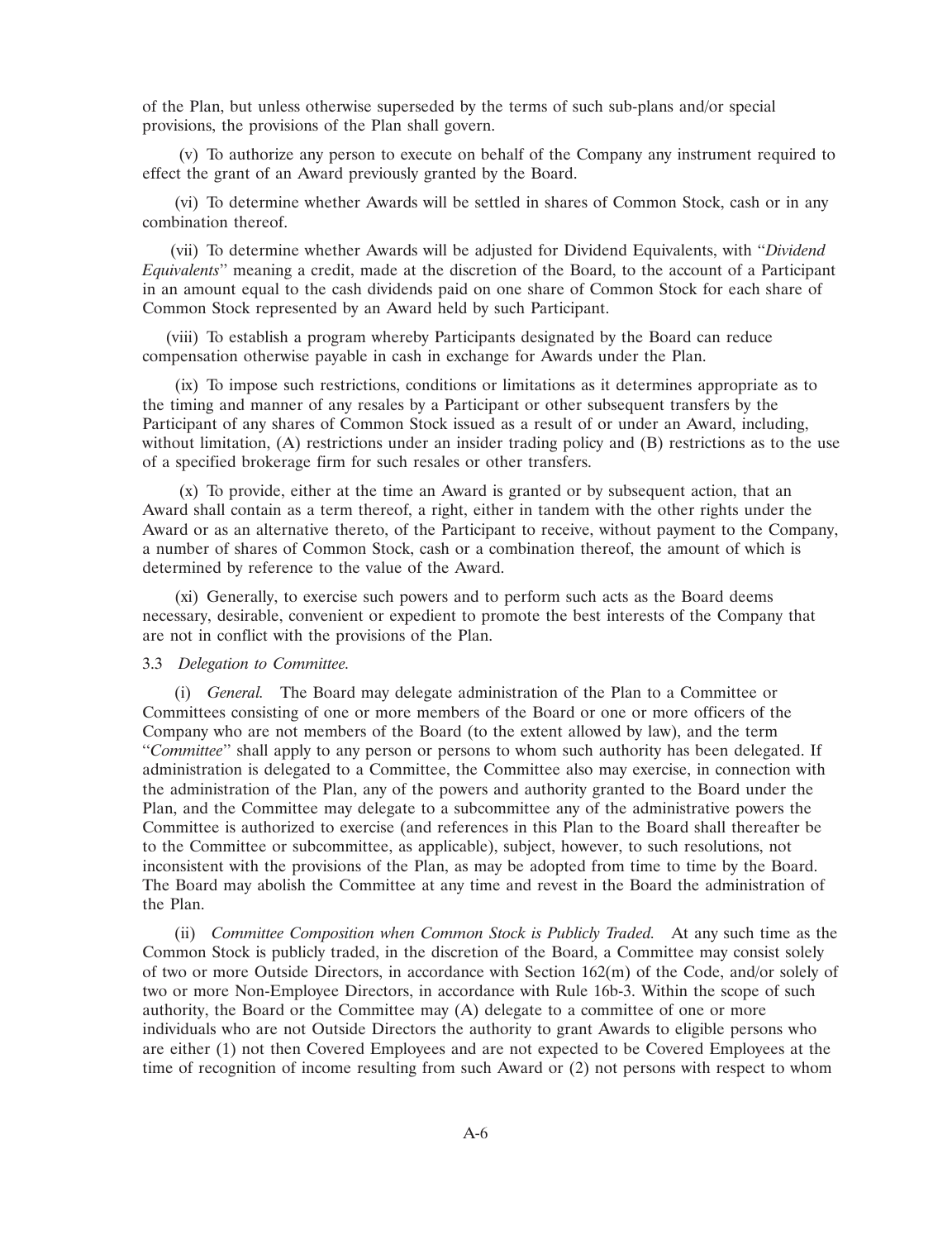the Company wishes to comply with Section  $162(m)$  of the Code and/or (B) delegate to a committee of one or more individuals who are not Non-Employee Directors the authority to grant Awards to eligible persons who are either (1) not then subject to Section 16 of the Exchange Act or (2) receiving a Stock Award as to which the Board or Committee elects not to comply with Rule 16b-3 by having two or more Non-Employee Directors grant such Stock Award.

3.4 *Effect of Board's Decision.* All determinations, interpretations and constructions made by the Board in good faith shall not be subject to review by any person and shall be final, binding and conclusive on all persons.

3.5 *Compliance with Section 16 of the Exchange Act.* With respect to persons subject to Section 16 of the Exchange Act, transactions under this Plan are intended to comply with the applicable conditions of Rule 16b-3, or any successor rule thereto. To the extent any provisions of this Plan or action by the Board fails to so comply, it shall be deemed null and void, to the extent permitted by law and deemed advisable by the Board. Notwithstanding the above, it shall be the responsibility of such persons, not of the Company or the Board, to comply with the requirements of Section 16 of the Exchange Act, and neither the Company nor the Board shall be liable if this Plan or any transaction under this Plan fails to comply with the applicable conditions of Rule 16b-3 or any successor rule thereto, or if any person incurs any liability under Section 16 of the Exchange Act.

#### **IV. SHARES SUBJECT TO THE PLAN**

4.1 *Share Reserve.* Subject to the provisions of Section 13 of the Plan relating to adjustments upon changes in Common Stock, the maximum aggregate number of shares of Common Stock that may be issued pursuant to Stock Awards shall not exceed two million eight hundred thousand shares of Common Stock (''*Share Reserve*''), provided that each share of Common Stock issued pursuant to an Option or Restricted Stock Purchase Right shall reduce the Share Reserve by one share and each share of Common Stock subject to the redeemed portion of a Stock Appreciation Right (whether the distribution upon redemption is made in cash, stock or a combination of the two) shall reduce the Share Reserve by one share. To the extent that a distribution pursuant to a Stock Award is made in cash, the Share Reserve shall be reduced by the number of shares of Common Stock subject to the redeemed or exercised portion of the Stock Award. Notwithstanding any other provision of the Plan to the contrary, the maximum aggregate number of shares of Common Stock that may be issued under the Plan pursuant to Incentive Stock Options is two million eight hundred thousand shares of Common Stock (''*ISO Limit*''), subject to the adjustments provided for in Section 13 of the Plan.

#### 4.2 *Reversion of Shares to the Share Reserve.*

(i) If any Stock Award granted under this Plan shall for any reason (A) expire, be cancelled or otherwise terminate, in whole or in part, without having been exercised or redeemed in full, or (B) be reacquired by the Company prior to vesting, the shares of Common Stock not acquired by Participant under such Stock Award shall be retained by, revert or be added to the Share Reserve and become available for issuance under the Plan. To the extent that shares of Common Stock are: (a) tendered in payment of the exercise price of an Option, (b) delivered or withheld by the Company to satisfy any tax withholding obligation, or (c) covered by stock-settled Stock Appreciation Rights or other Stock Awards with respect to which shares of Common Stock were not issued upon the settlement of the Stock Award, then such shares of Common Stock will not again be available for issuance under the Plan.

(ii) Shares of Common Stock that are not acquired by a holder of a stock award granted under the 1996 Plan shall not revert or be added to the Share Reserve or become available for issuance under the Plan.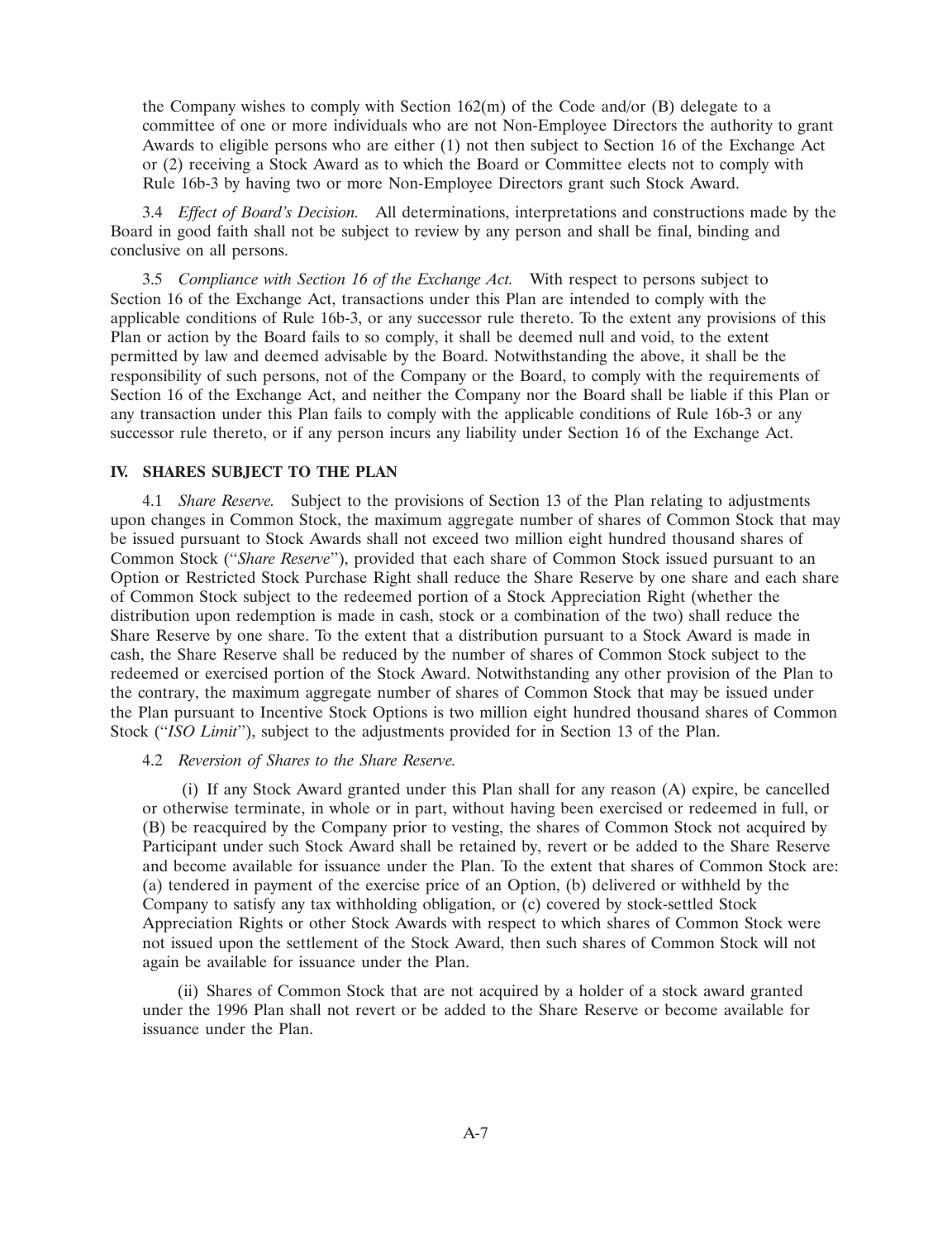4.3 *Source of Shares.* The shares of Common Stock subject to the Plan may be unissued shares or reacquired shares, bought on the market or otherwise.

## **V. ELIGIBILITY**

5.1 *Eligibility for Specific Stock Awards.* Incentive Stock Options may be granted only to Employees. Stock Awards other than Incentive Stock Options may be granted to Employees, Directors, and Consultants.

5.2 *Ten Percent Stockholders.* A Ten Percent Stockholder shall not be granted an Incentive Stock Option unless the exercise price of such Option is at least one hundred ten percent of the Fair Market Value of the Common Stock on the date of grant and the Option is not exercisable after the expiration of five years from the date of grant.

5.3 *Compliance with Section 162(m) of the Code.* To the extent the Board determines that compliance with the exclusion for performance-based compensation within the meaning of Section 162(m) of the Code ("*Performance-Based Exception*") is desirable, the following shall apply:

(i) *Section 162(m) Compliance.* All Awards granted to persons included in the Designated 162(m) Group may comply with the requirements of the Performance-Based Exception; provided that to the extent Section 162(m) of the Code requires periodic stockholder approval of performance measures, such approval shall not be required for the continuation of the Plan or as a condition to grant any Award hereunder after such approval is required. In addition, if changes are made to Section 162(m) of the Code to permit flexibility with respect to Awards available under the Plan, the Committee may, subject to this Section 5.3, make any adjustments to such Awards as it deems appropriate.

(ii) *Annual Individual Limitations.* Except for awards as provided in Section 5.3(iii), during any calendar year, no person may be granted Stock Awards (other than Stock Awards that cannot be satisfied in shares of Common Stock) with respect to more than two hundred thousand shares of Common Stock, subject to adjustment as provided in Section 13. The maximum potential value of Awards to be settled in cash or property (other than shares of Common Stock) that may be granted with respect to any calendar year (or the Company's fiscal year, if the Company's fiscal year is not the calendar year) to any Participant included in the Designated 162(m) Group (regardless of when such Award is settled) shall not exceed four million Dollars. (Thus, Awards that accrue over more than one calendar year (or fiscal year) may exceed the one-year grant limit in the prior sentence at the time of payment or settlement so long as the total maximum potential value does not exceed the one-year limit multiplied by the number of calendar years over which such Award may accrue.)

(iii) Notwithstanding 5.3(ii) and subject to the provisions of Section 13 of the Plan relating to adjustments upon changes in the shares of Common Stock, no Employee shall be eligible to be granted Incentive Stock Options, Non-Qualified Stock Options, or Stock Appreciate Rights covering more than two hundred thousand shares of Common Stock during any fiscal year; provided that in connection with his or her initial services, an Employee may be granted Incentive Stock Options, Non-Qualified Stock Options, or Stock Appreciation Rights covering not more than an additional two hundred and fifty thousand shares of Common Stock, which shall not count against the limit set forth in the preceding sentence.

5.4 *Performance-Based Exception Under Section 162(m).* Unless and until the Board proposes for stockholder vote and stockholders approve a change in the general performance measures set forth in this Section 5.4, for Awards (other than Options) designed to qualify for the Performance-Based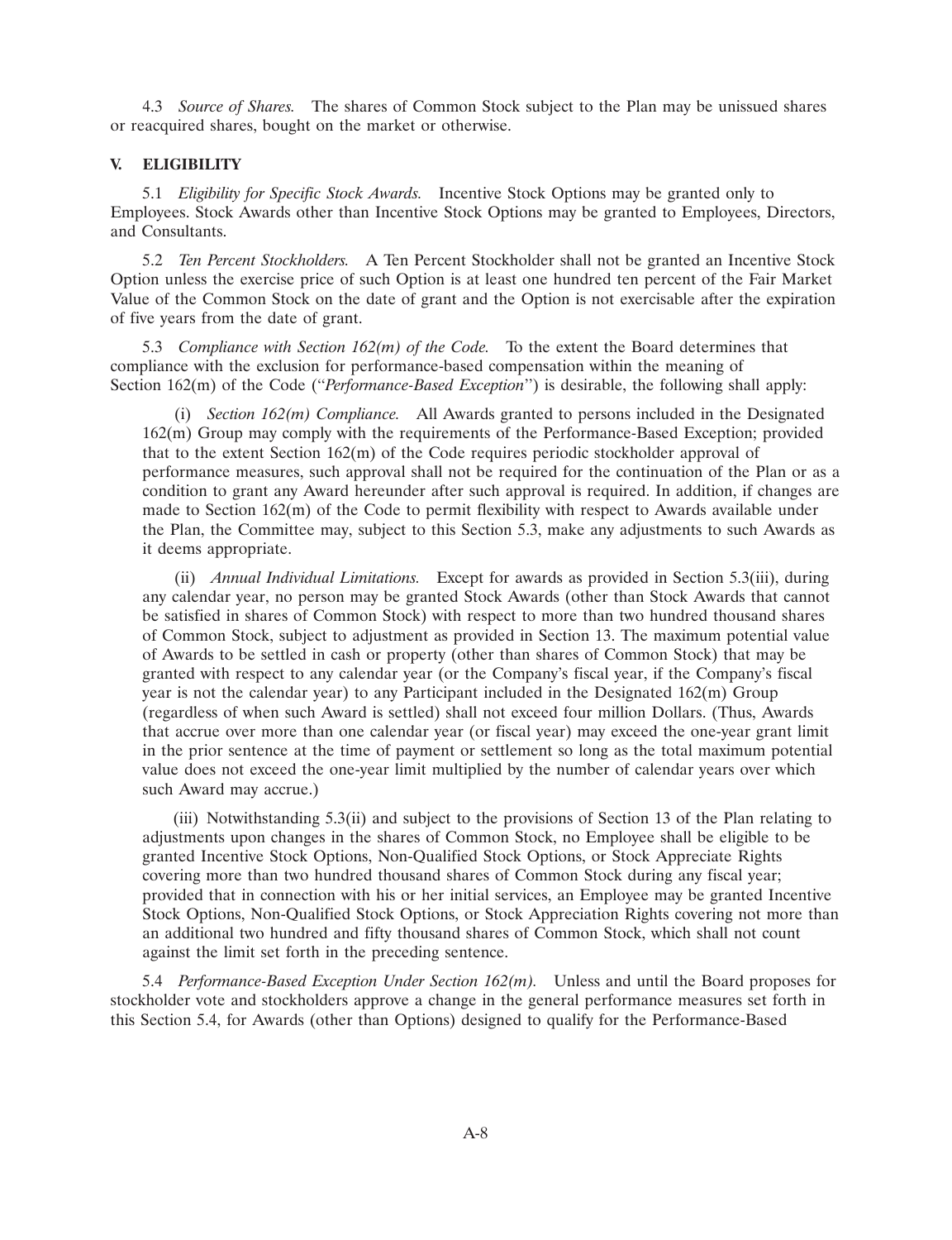Exception, the objective Performance Measure(s) shall be chosen from among the following (''*Performance Measures*''):

- (i) Earnings (either in the aggregate or on a per-share basis);
- (ii) Net income;
- (iii) Operating income;
- (iv) Operating profit;
- (v) Cash flow;

(vi) Stockholder returns (including return on assets, investments, equity, or gross sales) (including income applicable to common stockholders or other class of stockholders)

(vii) Return measures (including return on assets, equity, or sales);

(viii) Earnings before or after either, or any combination of, interest, taxes, depreciation or amortization (EBITDA);

(ix) Gross revenues;

(x) Common Stock share price (including growth measures and total stockholder return or attainment by the Shares of a specified value for a specified period of time);

(xi) Reductions in expense levels in each case, where applicable, determined either on a Company-wide basis or in respect of any one or more business units;

- (xii) Market share;
- (xiii) Annual net income to common stock;
- (xiv) Earnings per share;
- (xv) Annual cash flow provided by operations;
- (xvi) Changes in annual revenues;

(xvii) Strategic business criteria, consisting of one or more objectives based on meeting specified revenue, market penetration, geographic business expansion goals, objectively identified project milestones, cost targets, and goals relating to acquisitions or divestitures;

- (xviii) Sales;
- (xix) Costs;
- (xx) Results of customer satisfaction surveys;
- (xxi) Service reliability;
- (xxii) Operating and maintenance cost management; and/or

(xxiii) Achievement of business or operational goals such as market share and/or business development; provided that subsections (i) through (vii) may be measured on a pre- or post-tax basis; and provided further that the Board may, on the date of grant of an Award intended to comply with the Performance-Based Exception, and in the case of other grants, at any time, provide that the formula for such Award may include or exclude items to measure specific objectives, such as losses from discontinued operations, extraordinary gains or losses, the cumulative effect of accounting changes, acquisitions or divestitures, foreign exchange impacts and any unusual, nonrecurring gain or loss. For Awards intended to comply with the Performance-Based Exception, the Board shall set the Performance Measures within the time period prescribed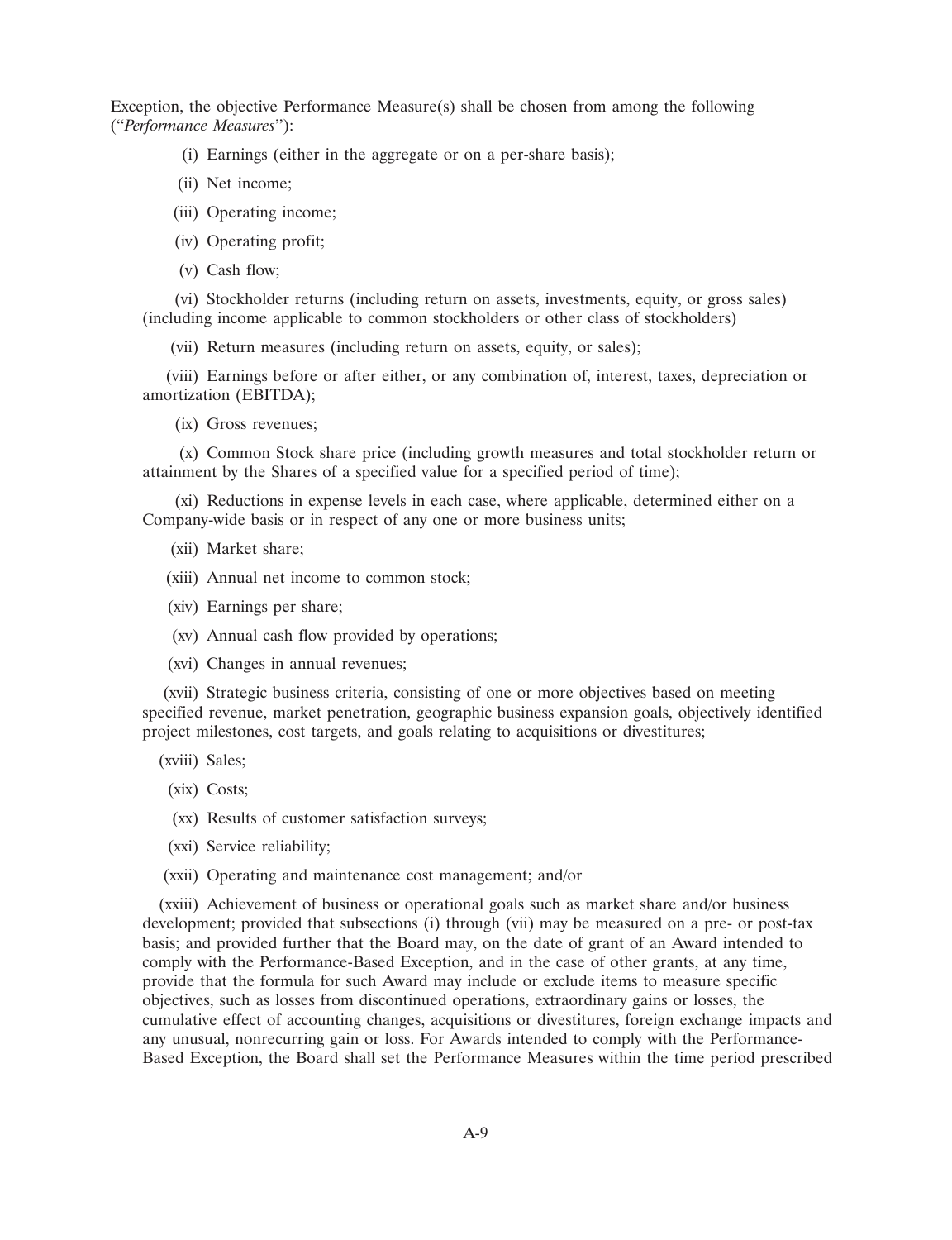by Section 162(m) of the Code. The levels of performance required with respect to Performance Measures may be expressed in absolute or relative levels and may be based upon a set increase, set positive result, maintenance of the status quo, set decrease or set negative result. Performance Measures may differ for Awards to different Participants. The Board shall specify the weighting (which may be the same or different for multiple objectives) to be given to each performance objective for purposes of determining the final amount payable with respect to any such Award. Any one or more of the Performance Measures may apply to the Participant, a department, unit, division or function within the Company or any one or more Affiliates; and may apply either alone or relative to the performance of other businesses or individuals (including industry or general market indices).

The Committee shall have the discretion to adjust the determinations of the degree of attainment of the pre-established performance goals; provided, however, that Awards which are designed to qualify for the Performance-Based Exception may not be adjusted upward (the Committee shall retain the discretion to adjust such Awards downward). The Committee may not delegate any responsibility with respect to Awards intended to qualify for the Performance-Based Exception. All determinations by the Committee as to the achievement of the Performance Measure(s) shall be in writing prior to payment of the Award.

In the event that applicable laws change to permit Board discretion to alter the governing performance measures without obtaining stockholder approval of such changes, and still qualify for the Performance-Based Exception, the Board shall have sole discretion to make such changes without obtaining stockholder approval.

#### 5.5 *Consultants.*

(i) A Consultant shall not be eligible for the grant of an Award if, at the time of grant, a Form S-8 Registration Statement under the Securities Act (''*Form S-8*'') is not available to register either the offer or the sale of the Company's securities to such Consultant because of the nature of the services that the Consultant is providing to the Company, or because the Consultant is not a natural person, or as otherwise provided by the rules governing the use of Form S-8, unless the Company determines both (A) that such grant (1) shall be registered in another manner under the Securities Act (e.g., on a Form S-3 Registration Statement) or (2) does not require registration under the Securities Act in order to comply with the requirements of the Securities Act, if applicable, and (B) that such grant complies with the securities laws of all other relevant jurisdictions.

(ii) Form S-8 generally is available to consultants and advisors only if (A) they are natural persons; (B) they provide bona fide services to the issuer, its parents, or its majority owned subsidiaries; and  $(C)$  the services are not in connection with the offer or sale of securities in a capital-raising transaction, and do not directly or indirectly promote or maintain a market for the issuer's securities.

# **VI. OPTION PROVISIONS**

Each Option shall be in such form and shall contain such terms and conditions as the Board shall deem appropriate. All Options shall be separately designated Incentive Stock Options or Non-Qualified Stock Options at the time of grant, and, if certificates are issued, a separate certificate or certificates will be issued for shares of Common Stock purchased upon exercise of each type of Option. The provisions of separate Options need not be identical, but each Option shall include (through incorporation of provisions hereof by reference in the Option or otherwise) the substance of each of the following provisions:

6.1 *Term.* Subject to the provisions of Section 5.2 of the Plan regarding grants of Incentive Stock Options to Ten Percent Stockholders, no Option shall be exercisable after the expiration of ten years from the date it was granted.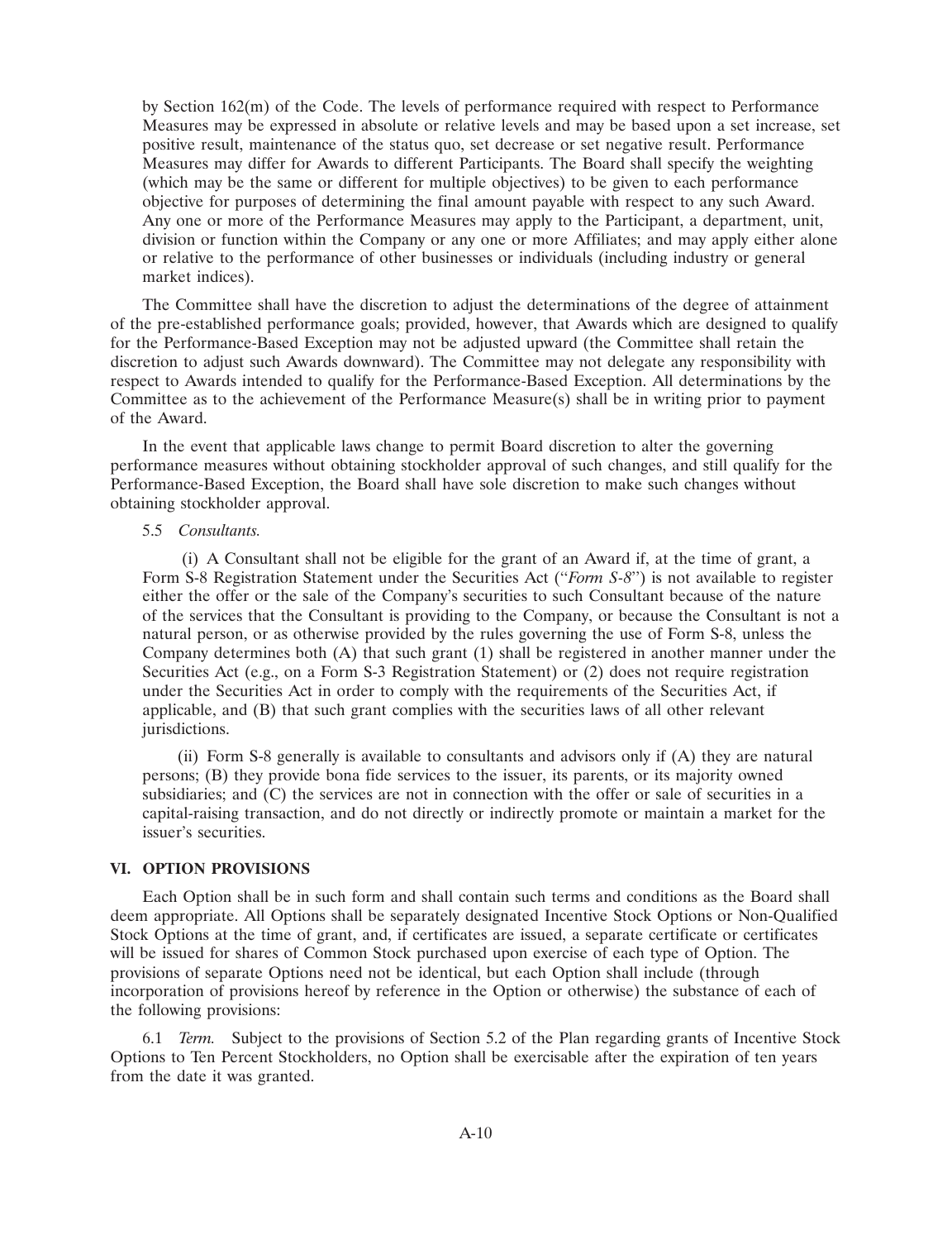6.2 *Exercise Price of an Incentive Stock Option.* Subject to the provisions of Section 5.2 of the Plan regarding Ten Percent Stockholders, the exercise price of each Incentive Stock Option shall be not less than one hundred percent of the Fair Market Value of the Common Stock subject to the Option on the date the Option is granted. Notwithstanding the foregoing, an Incentive Stock Option may be granted with an exercise price lower than that set forth in the preceding sentence if such Option is granted pursuant to an assumption or substitution for another option in a manner satisfying the provisions of Section 424(a) of the Code.

6.3 *Exercise Price of a Non-Qualified Stock Option.* The exercise price of each Non-Qualified Stock Option shall be not less than one hundred percent of the Fair Market Value of the Common Stock subject to the Option on the date the Option is granted. Notwithstanding the foregoing, a Non-Qualified Stock Option may be granted with an exercise price lower than that set forth in the preceding sentence if such Option is granted pursuant to an assumption or substitution for another option in a manner satisfying the provisions of Section 424(a) of the Code.

6.4 *Consideration.* The purchase price of Common Stock acquired pursuant to an Option shall be paid, to the extent permitted by applicable statutes and regulations, either (i) in cash or by check at the time the Option is exercised or (ii) at the discretion of the Board at the time of the grant of the Option (or subsequently in the case of a Non-Qualified Stock Option): (1) by delivery to the Company of other Common Stock, (2) pursuant to a ''same day sale'' program to the extent permitted by law, (3) by any other form of consideration permitted by law, or (4) by some combination of the foregoing. In the absence of a provision to the contrary in the individual Optionholder's Option Agreement, payment for Common Stock pursuant to an Option may only be made in the form of cash, check, or pursuant to a ''same day sale'' program.

Unless otherwise specifically provided in the Option, the purchase price of Common Stock acquired pursuant to an Option that is paid by delivery to the Company of other Common Stock acquired, directly or indirectly from the Company, shall be paid only by shares of the Common Stock of the Company that have been held for more than six months (or such longer or shorter period of time required to avoid a charge to earnings for financial accounting purposes).

6.5 *Transferability of an Incentive Stock Option.* An Incentive Stock Option shall not be transferable except by will or by the laws of descent and distribution and shall be exercisable during the lifetime of the Optionholder only by the Optionholder. Notwithstanding the foregoing, the Optionholder may, by delivering written notice to the Company, in a form satisfactory to the Company, designate a third party who, in the event of the death of the Optionholder, shall thereafter be entitled to exercise the Option.

6.6 *Transferability of a Non-Qualified Stock Option.* A Non-Qualified Stock Option shall be transferable to the extent provided in the Option Agreement. If the Non-Qualified Stock Option does not provide for transferability, then the Non-Qualified Stock Option shall not be transferable except by will or by the laws of descent and distribution and shall be exercisable during the lifetime of the Optionholder only by the Optionholder. Notwithstanding the foregoing, the Optionholder may, by delivering written notice to the Company, in a form satisfactory to the Company, designate a third party who, in the event of the death of the Optionholder, shall thereafter be entitled to exercise the Option. A Non-Qualified Stock Option may only be assigned to the extent it is vested.

6.7 *Vesting Generally.* Options granted under the Plan shall be exercisable at such time and upon such terms and conditions as may be determined by the Board. The vesting provisions of individual Options may vary. Generally, such grants shall vest as to one fourth of the total award on each anniversary of the grant date, such that the award is fully vested after four years of Continuous Service from the grant date. The provisions of this Section 6.7 are subject to any Option provisions governing the minimum number of shares of Common Stock as to which an Option may be exercised.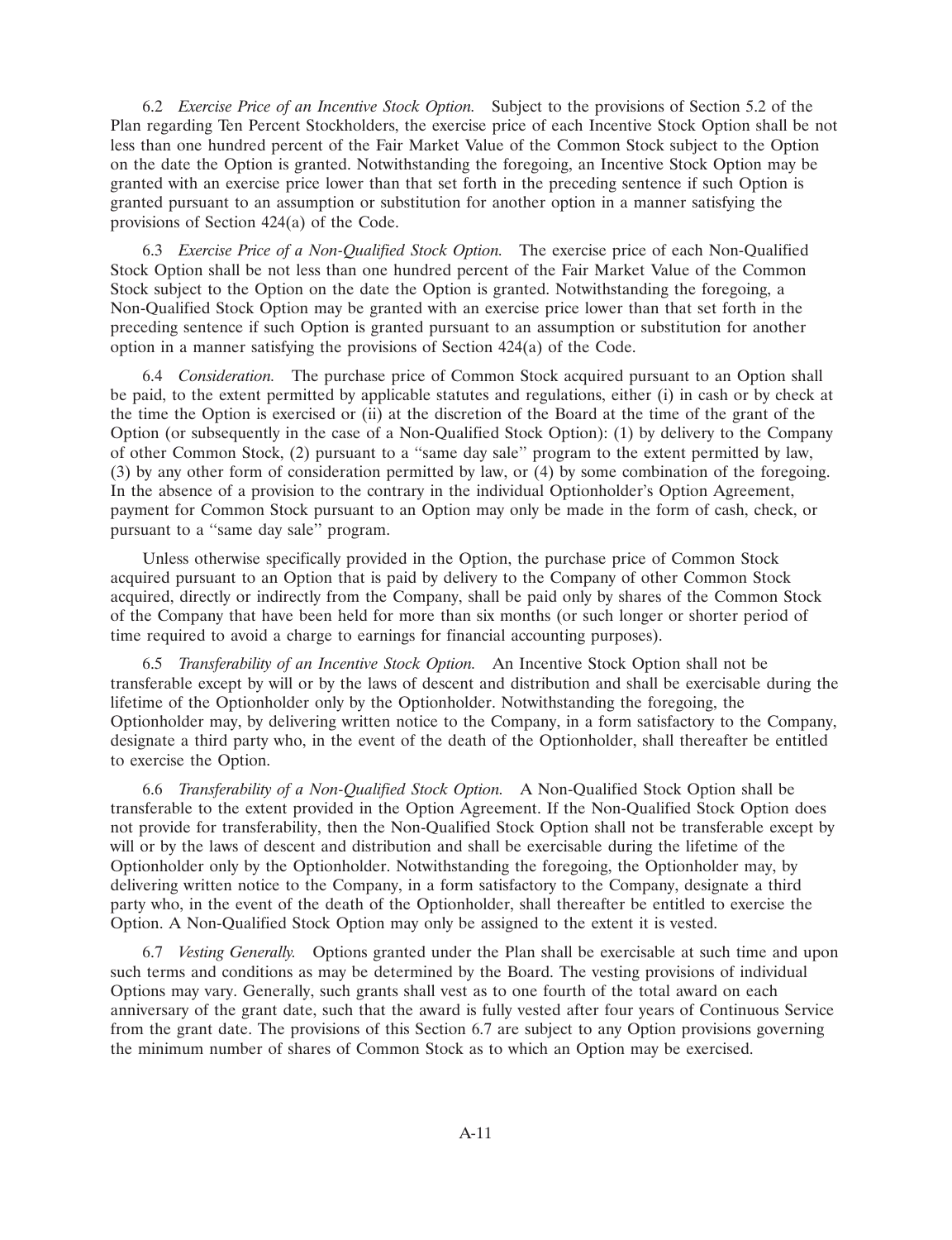6.8 *Termination of Continuous Service.* In the event an Optionholder's Continuous Service terminates (other than upon the Optionholder's death or Disability), the Optionholder may exercise his or her Option (to the extent that the Optionholder was entitled to exercise such Option as of the date of termination) but only within such period of time as is specified in the Option Agreement and in no event later than the expiration of the term of such Option as set forth in the Option Agreement). If, after termination, the Optionholder does not exercise his or her Option within the time specified in the Option Agreement, the Option shall terminate. In the absence of a provision to the contrary in the individual Optionholder's Option Agreement, the Option shall remain exercisable for three months following the termination of the Optionholder's Continuous Service; provided, however, that if the Optionholder's Continuous Service is terminated for Misconduct, the Option shall immediately terminate as to any unexercised portion thereof, unless the individual Optionholder's Option Agreement provides otherwise.

6.9 *Extension of Termination Date.* An Optionholder's Option Agreement may also provide that if the exercise of the Option following the termination of the Optionholder's Continuous Service (other than upon the Optionholder's death or Disability or by the Company for Misconduct) would be prohibited at any time solely because the issuance of shares of Common Stock would violate the registration requirements under the Securities Act or other applicable securities law, then the Option shall terminate on the earlier of (i) the expiration of the term of the Option set forth in the Option Agreement or (ii) the expiration of a period of three months after the termination of the Optionholder's Continuous Service during which the exercise of the Option would not be in violation of such registration requirements or other applicable securities law. The provisions of this Section 6.9 notwithstanding, in the event that a sale of the shares of Common Stock received upon exercise of his or her Option would subject the Optionholder to liability under Section 16(b) of the Exchange Act, then the Option will terminate on the earlier of (1) the fifteenth day after the last date upon which such sale would result in liability, or (2) two hundred ten days following the date of termination of the Optionholder's employment or other service to the Company (and in no event later than the expiration of the term of the Option).

6.10 *Disability of Optionholder.* In the event that an Optionholder's Continuous Service terminates as a result of the Optionholder's Disability, the Optionholder may exercise his or her Option to the extent that the Optionholder was entitled to exercise such Option as of the date of termination, but only within such period of time as is specified in the Option Agreement (and in no event later than the expiration of the term of such Option as set forth in the Option Agreement). If, after termination, the Optionholder does not exercise his or her Option within the time specified in the Option Agreement, the Option shall terminate. In the absence of a provision to the contrary in the individual Optionholder's Option Agreement, the Option shall remain exercisable for twelve months following such termination. This period may be adjusted by the Board in its discretion.

6.11 *Death of Optionholder.* In the event (i) an Optionholder's Continuous Service terminates as a result of the Optionholder's death or (ii) the Optionholder dies within the period (if any) specified in the Option Agreement after the termination of the Optionholder's Continuous Service for a reason other than death, then the Option may be exercised (to the extent the Optionholder was entitled to exercise such Option as of the date of death) by the Optionholder's estate, by a person who acquired the right to exercise the Option by bequest or inheritance or by a person designated to exercise the Option upon the Optionholder's death pursuant to Section 6.5 or 6.6 of the Plan, but only within such period of time as is specified in the Option Agreement (and in no event later than the expiration of the term of such Option as set forth in the Option Agreement). If, after death, the Option is not exercised within the time specified in the Option Agreement, the Option shall terminate. In the absence of a provision to the contrary in the individual Optionholder's Option Agreement, the Option shall remain exercisable for eighteen months following the Optionholder's death. This period may be adjusted by the Board in its discretion.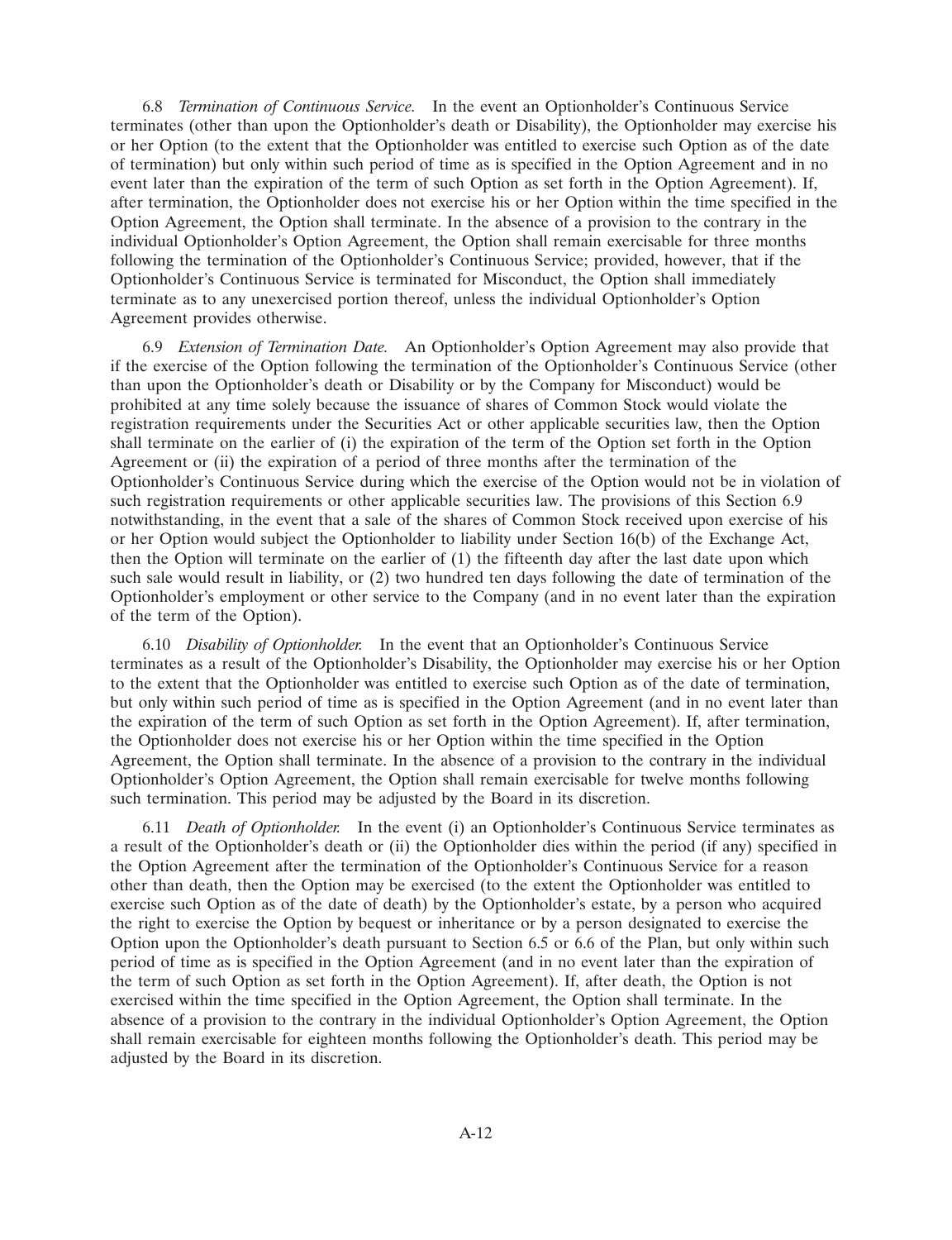6.12 *Early Exercise Generally Not Permitted.* The Company's general policy is not to allow the Optionholder to exercise the Option as to any part or all of the shares of Common Stock subject to the Option prior to the vesting of the Option. If, however, an Option Agreement does permit such early exercise, any unvested shares of Common Stock so purchased may be subject to a repurchase option in favor of the Company or to any other restriction the Board determines to be appropriate.

# **VII. NON-DISCRETIONARY STOCK AWARDS FOR CERTAIN DIRECTORS**

In addition to any other Stock Awards that any Director who is not an Employee may be granted on a discretionary basis under the Plan, each Director who is not an Employee shall be automatically granted without the necessity of action by the Board, the following Stock Awards.

7.1 *Initial Grant.* On the date that a Director who is not an Employee commences service on the Board, an initial grant of restricted stock in the form of a Restricted Stock Bonus award or an award of Restricted Stock Units shall automatically be made to that Director who is not an Employee (the ''*Initial Grant*''). Unless expressly provided in Article VII, such Initial Grant shall be subject to the applicable provisions of Section 8.1 or Section 8.5 as the case may be. In the absence of an affirmative decision by the Board to the contrary, the Initial Grant shall be in the form of a Restricted Stock Bonus award. The number of shares subject to this Initial Grant and other terms governing this Initial Grant shall be as determined by the Board in its sole discretion. If the Board does not establish the number of shares subject to the Initial Grant for a given newly-elected Director who is not an Employee prior to the date of grant for such Initial Grant, then the number shall be five thousand shares. If at the time a Director who is also an Employee or does not otherwise Qualify as an Outside Director commences service on the Board, such Director shall be entitled to an Initial Grant at such time as such Director subsequently is no longer an Employee or qualifies as an Outside Director and if such Director remains a Director.

7.2 *Annual Grant.* An annual grant of a Stock Award (the ''*Annual Grant*'') shall automatically be made to each Director who (i) is re-elected to the Board or who otherwise continues as a Director, (ii) qualifies as an Outside Director on the relevant grant date and (iii) has served as a Director for at least six months. Unless otherwise expressly provided in this Article VII, the portion of such Annual Grant shall be subject to the applicable provisions of Section 8.1 and Section 8.5, as the case may be. In the absence of an affirmative decision by the Board to the contrary, the Annual Grant consisting of restricted stock shall be in the form of a Restricted Stock Bonus award. The number of shares of Common Stock subject to each Annual Grant in the case that the entire Annual Grant is satisfied with a Restricted Stock Bonus will be determined by dividing fifty percent of the directors' annual fee by the Fair Market Value of the Common Stock on the date of grant, rounded up to the nearest whole share, or, in the case that the entire Annual Grant is satisfied with a grant of Options, determined by dividing fifty percent of the directors' annual fee by the Black-Scholes formula value of the option, as determined by the Company. However, in no event shall an Annual Grant consisting of a Restricted Stock Bonus be more than ten thousand shares of Common Stock. The date and time of grant of an Annual Grant is the date of the annual meeting of the Company's stockholders and the time shall be immediately upon the adjournment of the annual meeting of the Company's stockholders.

7.3 *Vesting.* Initial Grants granted pursuant to this Article shall vest as to one fourth of the total award on each anniversary of the grant date, such that the award is fully vested after four years of Continuous Service from the grant date. Annual Grants granted pursuant to this Article shall fully vest on the Director's completion of one year of Continuous Service from the grant date. In the event a Director's Continuous Service terminates, the Company shall automatically reacquire without cost any shares of Common Stock held by the Director that have not vested as of the date of such termination and any unvested Restricted Stock Units shall automatically expire as of the date of such termination.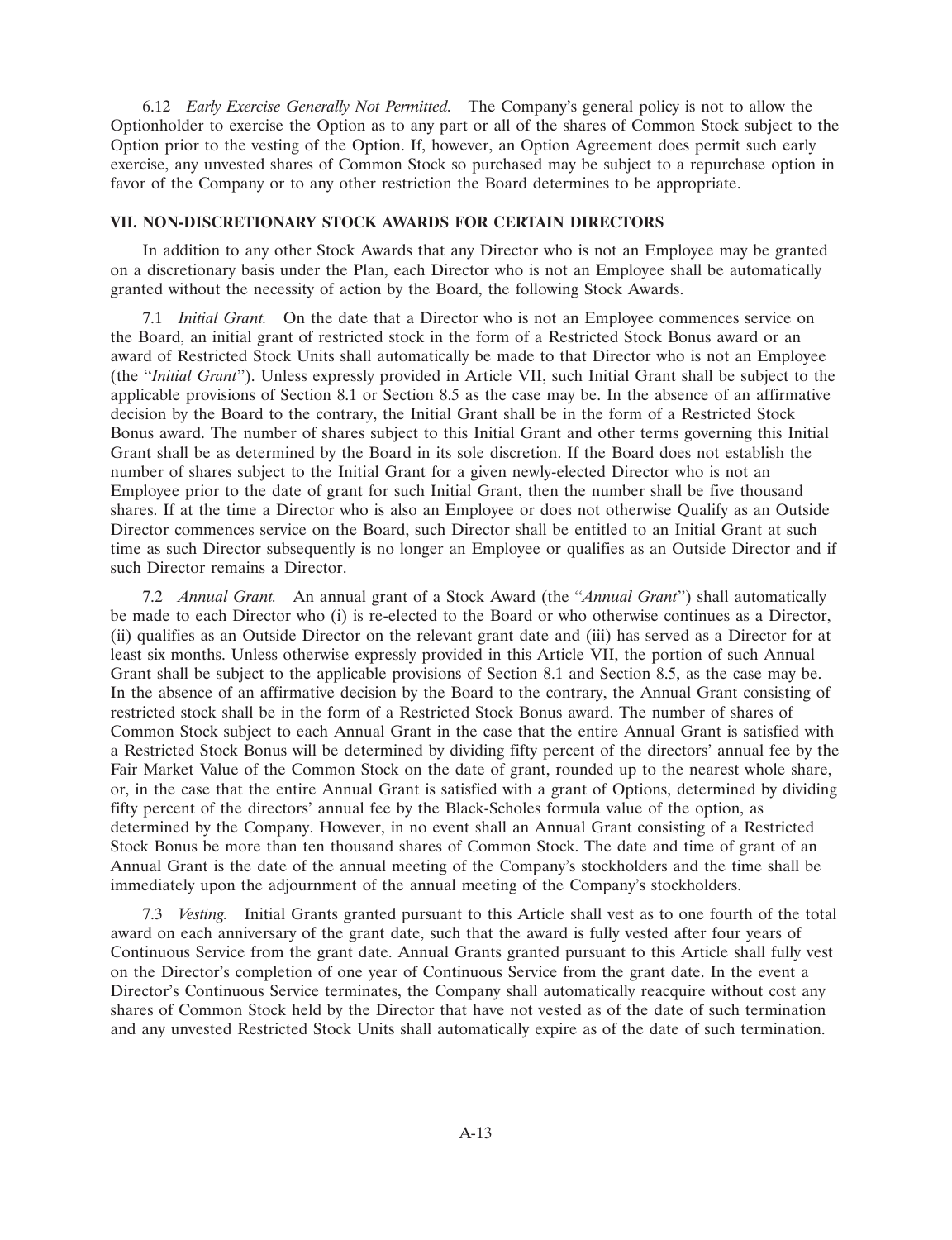# **VIII. PROVISIONS OF STOCK AWARDS OTHER THAN OPTIONS**

8.1 *Restricted Stock Bonus Awards.* Each Restricted Stock Bonus agreement shall be in such form and shall contain such terms and conditions as the Board shall deem appropriate. Restricted Stock Bonuses shall be paid by the Company in shares of the Common Stock of the Company. The terms and conditions of Restricted Stock Bonus agreements may change from time to time, and the terms and conditions of separate Restricted Stock Bonus agreements need not be identical, but each Restricted Stock Bonus agreement shall include (through incorporation of provisions hereof by reference in the agreement or otherwise) the substance of each of the following provisions:

(i) *Consideration.* A Restricted Stock Bonus will generally not possess a monetary purchase price and may be awarded in consideration for past services actually rendered to the Company or an Affiliate for its benefit; provided, however, that in the case of a Restricted Stock Bonus to be made to a new Employee, Director, or Consultant who has not performed prior services for the Company, the Company shall require such consideration to be paid as will ensure compliance with the General Corporation Law of the State of Delaware.

(ii) *Vesting.* Vesting shall generally be based on the Participant's Continuous Service. Shares of Common Stock awarded under the Restricted Stock Bonus agreement shall be subject to a share reacquisition right in favor of the Company in accordance with a vesting schedule to be determined by the Board. The Board has the discretion to vest shares either immediately upon issuance or in one or more installments over the Participant's period of service or upon achievement of specific performance objectives. If vesting is based on the Participants' Continuous Service, such Restricted Stock Bonus shall not fully vest in less than two years. If vesting is based on the Participant's achievement of performance criteria, such Restricted Stock Bonus shall not fully vest in less than one year.

(iii) *Termination of Participant's Continuous Service.* In the event a Participant's Continuous Service terminates, the Company shall automatically reacquire without cost any or all of the shares of Common Stock held by the Participant that have not vested as of the date of termination under the terms of the Restricted Stock Bonus agreement.

(iv) *Transferability.* So long as Common Stock awarded under a Restricted Stock Bonus agreement remains subject to the terms of the Restricted Stock Bonus agreement, rights to acquire shares of Common Stock under the Restricted Stock Bonus agreement shall be transferable by the Participant only upon such terms and conditions as are set forth in the Restricted Stock Bonus agreement.

8.2 *Restricted Stock Purchase Awards.* Each Restricted Stock Purchase Right agreement shall be in such form and shall contain such terms and conditions as the Board shall deem appropriate. The terms and conditions of the Restricted Stock Purchase Right agreements may change from time to time, and the terms and conditions of separate Restricted Stock Purchase Right agreements need not be identical, but each Restricted Stock Purchase Right agreement shall include (through incorporation of provisions hereof by reference in the agreement or otherwise) the substance of each of the following provisions:

(i) *Purchase Price.* The purchase price under each Restricted Stock Purchase Right agreement shall be such amount as the Board shall determine and designate in such Restricted Stock Purchase Right agreement. The purchase price shall not be less than one hundred percent of the Common Stock's Fair Market Value on the date such award is made or at the time the purchase is consummated.

(ii) *Consideration.* The purchase price of Common Stock acquired pursuant to the Restricted Stock Purchase Right agreement shall be paid either: (A) in cash or by check at the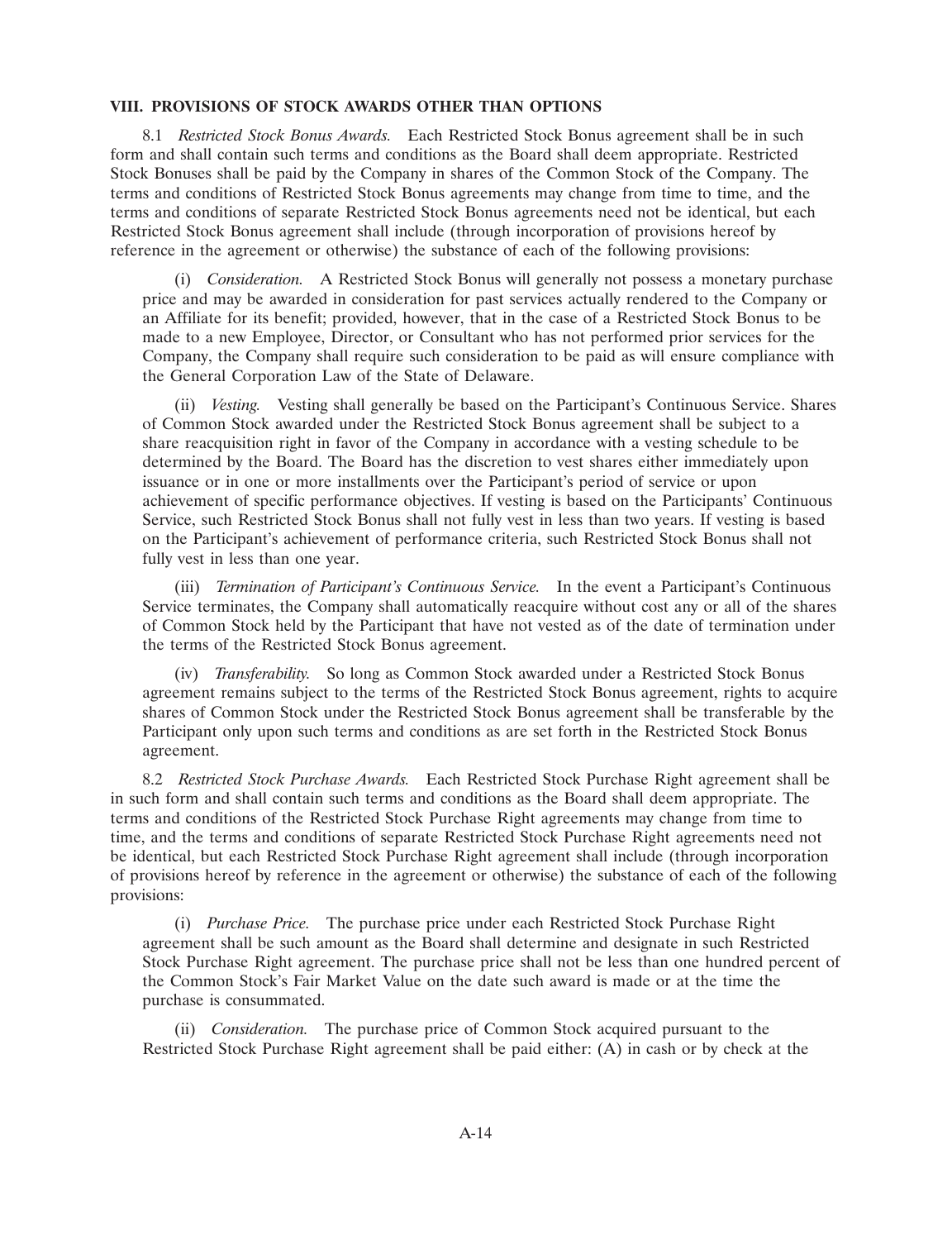time of purchase; or (B) at the discretion of the Board, according to a deferred payment or other similar arrangement with the Participant to the extent permitted by law.

(iii) *Vesting.* The Board shall determine the criteria under which shares of Common Stock under the Restricted Stock Purchase Right agreement may vest; the criteria may or may not include performance criteria or Continuous Service. Shares of Common Stock acquired under the Restricted Stock Purchase Right may, but need not, be subject to a share repurchase option in favor of the Company in accordance with a vesting schedule to be determined by the Board.

(iv) *Termination of Participant's Continuous Service.* If a Participant's Continuous Service terminates, the Company may repurchase any or all of the shares of Common Stock held by the Participant that have not vested as of the date of termination under the terms of the Restricted Stock Purchase Right agreement.

(v) *Transferability.* Rights to acquire shares of Common Stock under the Restricted Stock Purchase Right agreement shall be transferable by the Participant only upon such terms and conditions as are set forth in the Restricted Stock Purchase Right agreement, as the Board shall determine in its discretion, so long as Common Stock awarded under the Restricted Stock Purchase Right agreement remains subject to the terms of the Restricted Stock Purchase Right agreement.

8.3 *Stock Appreciation Rights.* Two types of Stock Appreciation Rights (''*SARs*'') shall be authorized for issuance under the Plan: stand-alone SARs and Stapled SARs.

(i) *Stand-Alone SARs.* The following terms and conditions shall govern the grant and redeemability of stand-alone SARs:

(A) The stand-alone SAR shall cover a specified number of underlying shares of Common Stock and shall be redeemable upon such terms and conditions as the Board may establish. Upon redemption of the stand-alone SAR, the holder shall be entitled to receive a distribution from the Company in an amount equal to the excess of (i) the aggregate Fair Market Value (on the redemption date) of the shares of Common Stock underlying the redeemed right over (ii) the aggregate base price in effect for those shares.

(B) The number of shares of Common Stock underlying each stand-alone SAR and the base price in effect for those shares shall be determined by the Board in its sole discretion at the time the stand-alone SAR is granted. In no event, however, may the base price per share be less than one hundred percent of the Fair Market Value per underlying share of Common Stock on the grant date.

(C) The distribution with respect to any redeemed stand-alone SAR may be made in shares of Common Stock valued at Fair Market Value on the redemption date, in cash, or partly in shares and partly in cash, as the Board shall in its sole discretion deem appropriate.

(ii) *Stapled SARs.* The following terms and conditions shall govern the grant and redemption of Stapled SARs:

(A) Stapled SARs may only be granted concurrently with an Option to acquire the same number of shares of Common Stock as the number of such shares underlying the Stapled SARs.

(B) Stapled SARs shall be redeemable upon such terms and conditions as the Board may establish and shall grant a holder the right to elect among (i) the exercise of the concurrently granted Option for shares of Common Stock, whereupon the number of shares of Common Stock subject to the Stapled SARs shall be reduced by an equivalent number, (ii) the redemption of such Stapled SARs in exchange for a distribution from the Company in an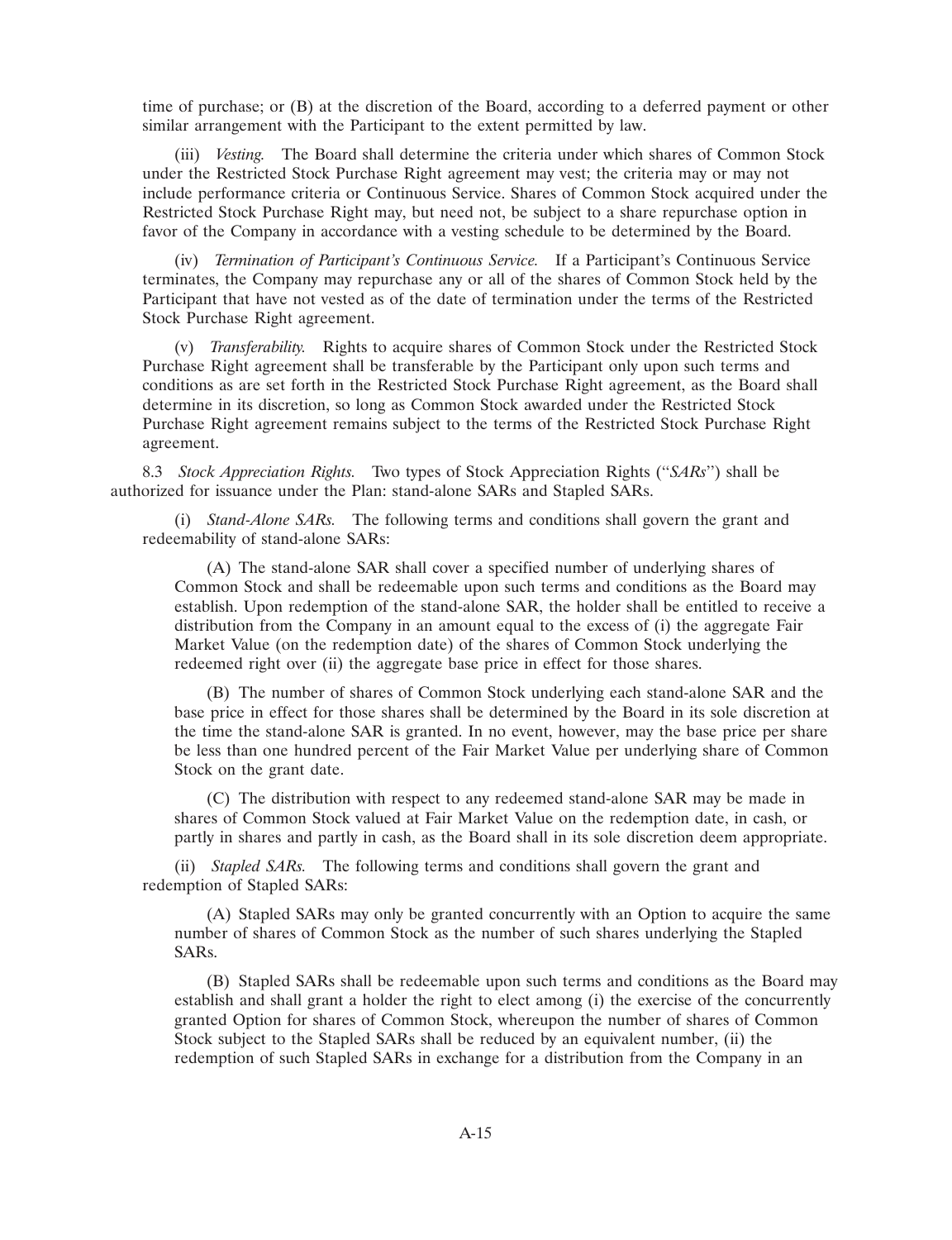amount equal to the excess of the Fair Market Value (on the redemption date) of the number of vested shares which the holder redeems over the aggregate base price for such vested shares, whereupon the number of shares of Common Stock subject to the concurrently granted Option shall be reduced by any equivalent number, or (iii) a combination of (i) and (ii).

(C) The distribution to which the holder of Stapled SARs shall become entitled under this Section 8 upon the redemption of Stapled SARs as described in Section 8.3(ii)(B) above may be made in shares of Common Stock valued at Fair Market Value on the redemption date, in cash, or partly in shares and partly in cash, as the Board shall in its sole discretion deem appropriate.

8.4 *Phantom Stock Units.* The following terms and conditions shall govern the grant and redeemability of Phantom Stock Units:

(i) Phantom Stock Unit awards shall be redeemable by the Participant upon such terms and conditions as the Board may establish. The value of a single Phantom Stock Unit shall be equal to the Fair Market Value of a share of Common Stock, unless the Board otherwise provides in the terms of the Stock Award Agreement.

(ii) The distribution with respect to any exercised Phantom Stock Unit award may be made in shares of Common Stock valued at Fair Market Value on the redemption date, in cash, or partly in shares and partly in cash, as the Board shall in its sole discretion deem appropriate.

8.5 *Restricted Stock Units.* The following terms and conditions shall govern the grant and redeemability of Restricted Stock Units:

A Restricted Stock Unit is the right to receive the value of one share of the Company's Common Stock at the time the Restricted Stock Unit vests. The holder of a Restricted Stock Unit shall not have the right to dividend equivalents unless provided by the Board at the time of grant. To the extent permitted by the Board in the terms of his or her Restricted Stock Unit agreement, a Participant may elect to defer receipt of the value of the shares of Common Stock otherwise deliverable upon the vesting of an award of Restricted Stock Units, so long as such deferral election complies with applicable law, including to the extent applicable, the Employee Retirement Income Security Act of 1974, as amended (''*ERISA*''). An election to defer such delivery shall be irrevocable and shall be made in writing on a form acceptable to the Company. The election form shall be filed prior to the vesting date of such Restricted Stock Units in a manner determined by the Board. When the Participant vests in such Restricted Stock Units, the Participant will be credited with a number of Restricted Stock Units equal to the number of shares of Common Stock for which delivery is deferred. Restricted Stock Units may be paid by the Company by delivery of shares of Common Stock, in cash, or a combination thereof, as the Board shall in its sole discretion deem appropriate, in accordance with the timing and manner of payment elected by the Participant on his or her election form, or if no deferral election is made, as soon as administratively practicable following the vesting of the Restricted Stock Unit.

Each Restricted Stock Unit agreement shall be in such form and shall contain such terms and conditions as the Board shall deem appropriate. The terms and conditions of Restricted Stock Unit agreements may change from time to time, and the terms and conditions of separate Restricted Stock Unit agreements need not be identical, but each Restricted Stock Unit agreement shall include (through incorporation of provisions hereof by reference in the agreement or otherwise) the substance of each of the following provisions:

(i) *Consideration.* A Restricted Stock Unit may be awarded in consideration for past services actually rendered to the Company or an Affiliate for its benefit. The Board shall have the discretion to provide that the Participant pay for such Restricted Stock Unit with cash or other consideration permissible by law.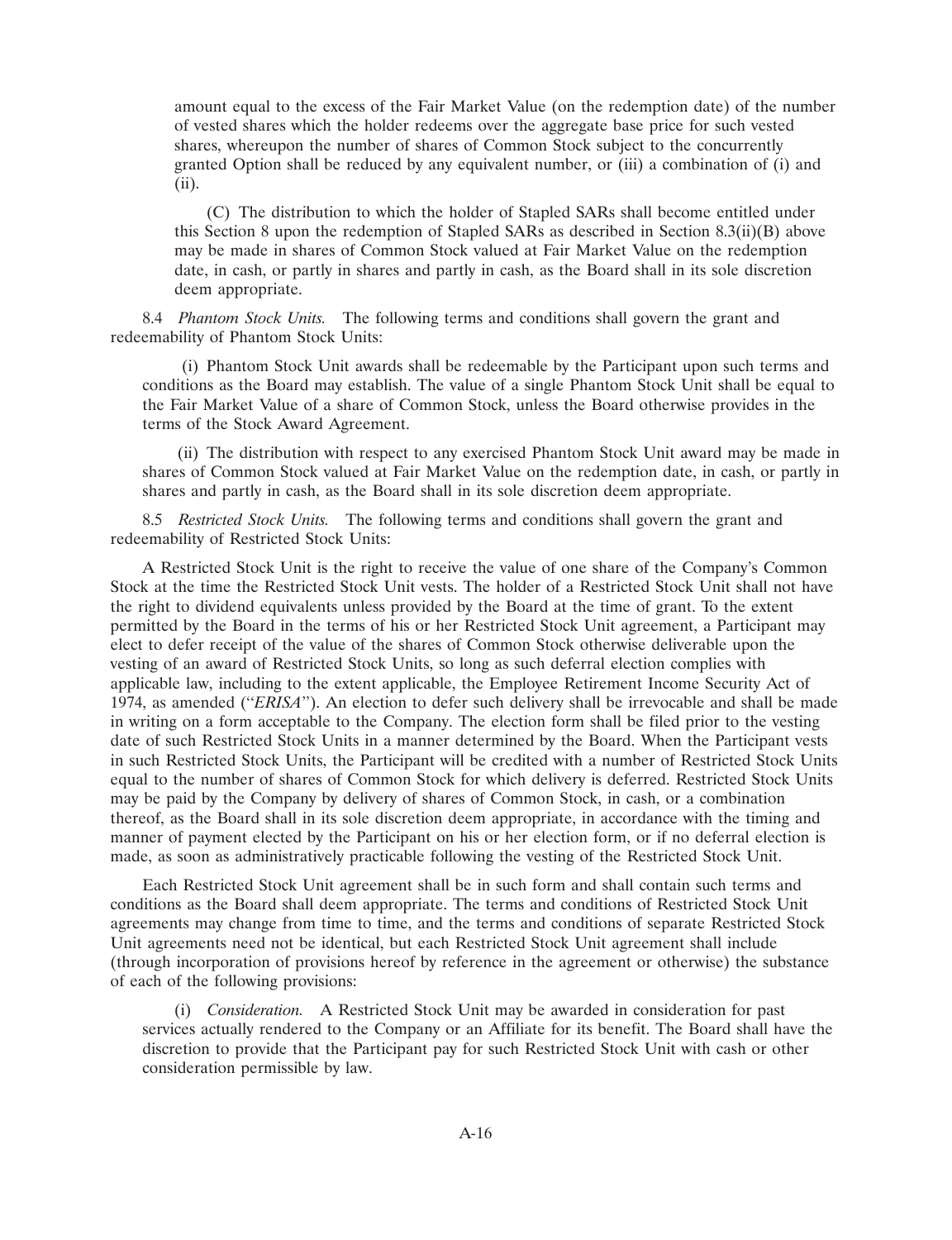(ii) *Vesting.* Vesting shall generally be based on the Participant's Continuous Service. If vesting is based on the Participant's achievement of performance criteria, such Restricted Stock Unit award shall not fully vest in less than one year. Shares of Common Stock awarded under the Restricted Stock Unit agreement shall be subject to a share reacquisition right in favor of the Company in accordance with a vesting schedule to be determined by the Board.

(iii) *Termination of Participant's Continuous Service.* The unvested portion of the Restricted Stock Unit shall expire immediately upon the termination of Participant's Continuous Service and the Company shall reacquire any or all of the shares of Common Stock held by the Participant that have not vested as of the date of termination under the terms of the Restricted Stock Unit agreement.

(iv) *Transferability.* Rights to acquire the value of shares of Common Stock under the Restricted Stock Unit agreement shall be transferable by the Participant only upon such terms and conditions as are set forth in the Restricted Stock Unit agreement, as the Board shall determine in its discretion, so long as any Common Stock awarded under the Restricted Stock Unit agreement remains subject to the terms of the Restricted Stock Unit agreement.

8.6 *Performance Share Bonus Awards.* Each Performance Share Bonus agreement shall be in such form and shall contain such terms and conditions as the Board shall deem appropriate. Performance Share Bonuses shall be paid by the Company in shares of the Common Stock of the Company. The terms and conditions of Performance Share Bonus agreements may change from time to time, and the terms and conditions of separate Performance Share Bonus agreements need not be identical, but each Performance Share Bonus agreement shall include (through incorporation of provisions hereof by reference in the agreement or otherwise) the substance of each of the following provisions:

(i) *Consideration.* A Performance Share Bonus may be awarded in consideration for past services actually rendered to the Company or an Affiliate for its benefit. In the event that Performance Share Bonus is granted to a new Employee or Consultant who has not performed prior services for the Company, the Performance Share Bonus will not be awarded until the Board determines that such person has rendered services to the Company for a sufficient period of time to ensure proper issuance of the shares in compliance with the General Corporation Law of the State of Delaware.

(ii) *Vesting.* Vesting shall be based on the achievement of certain performance criteria, whether financial, transactional or otherwise, as determined by the Board. Vesting shall be subject to the Performance Share Bonus agreement. Upon failure to meet performance criteria, shares of Common Stock awarded under the Performance Share Bonus agreement shall be subject to a share reacquisition right in favor of the Company in accordance with a vesting schedule to be determined by the Board.

(iii) *Termination of Participant's Continuous Service.* If a Participant's Continuous Service terminates, the Company shall reacquire any or all of the shares of Common Stock held by the Participant that have not vested as of the date of termination under the terms of the Performance Share Bonus agreement.

(iv) *Transferability.* Rights to acquire shares of Common Stock under the Performance Share Bonus agreement shall be transferable by the Participant only upon such terms and conditions as are set forth in the Performance Share Bonus agreement, as the Board shall determine in its discretion, so long as Common Stock awarded under the Performance Share Bonus agreement remains subject to the terms of the Performance Share Bonus agreement.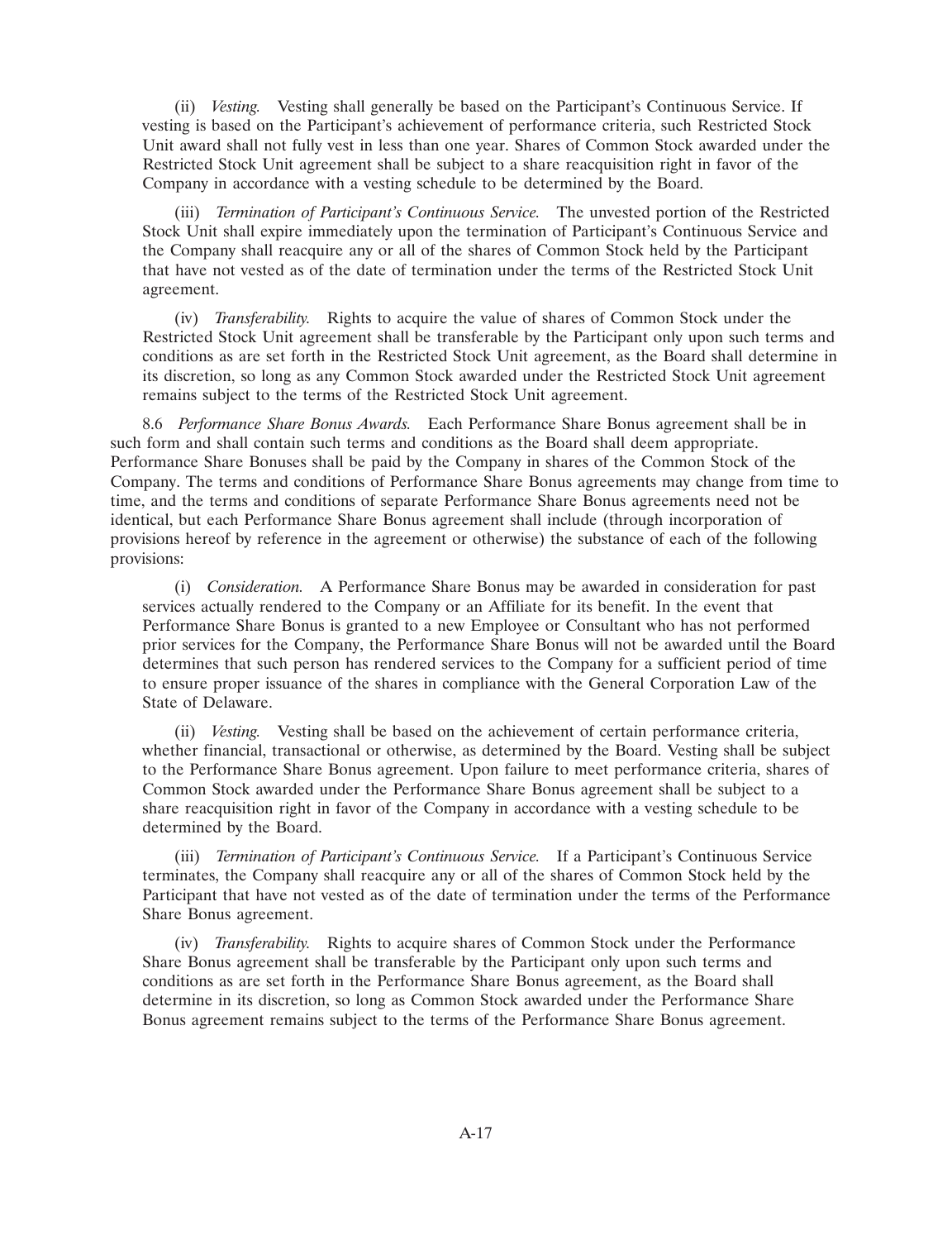8.7 *Performance Share Units.* The following terms and conditions shall govern the grant and redeemability of Performance Share Units:

A Performance Share Unit is the right to receive the value of one share of the Company's Common Stock at the time the Performance Share Unit vests. Participants may elect to defer receipt of the value of shares of Common Stock otherwise deliverable upon the vesting of an award of performance shares. An election to defer such delivery shall be irrevocable and shall be made in writing on a form acceptable to the Company. The election form shall be filed prior to the vesting date of such performance shares in a manner determined by the Board. When the Participant vests in such performance shares, the Participant will be credited with a number of Performance Share Units equal to the number of shares of Common Stock for which delivery is deferred. Performance Share Units may be paid by the Company by delivery of shares of Common Stock, in cash, or a combination thereof, as the Board shall in its sole discretion deem appropriate, in accordance with the timing and manner of payment elected by the Participant on his or her election form, or if no deferral election is made, as soon as administratively practicable following the vesting of the Performance Share Unit.

Each Performance Share Unit agreement shall be in such form and shall contain such terms and conditions as the Board shall deem appropriate. The terms and conditions of Performance Share Unit agreements may change from time to time, and the terms and conditions of separate Performance Share Unit agreements need not be identical, but each Performance Share Unit agreement shall include (through incorporation of provisions hereof by reference in the agreement or otherwise) the substance of each of the following provisions:

(i) *Consideration.* A Performance Share Unit may be awarded in consideration for past services actually rendered to the Company or an Affiliate for its benefit. The Board shall have the discretion to provide that the Participant pay for such Performance Share Unit with cash or other consideration permissible by law.

(ii) *Vesting.* Vesting shall be based on the achievement of certain performance criteria, whether financial, transactional or otherwise, as determined by the Board. Vesting shall be subject to the Performance Share Unit agreement. Upon failure to meet performance criteria, shares of Common Stock awarded under the Performance Share Unit agreement shall be subject to a share reacquisition right in favor of the Company in accordance with a vesting schedule to be determined by the Board.

(iii) *Termination of Participant' Continuous Service.* The unvested portion of any Performance Share Unit shall expire immediately upon the termination of Participant's Continuous Service, and the Company shall reacquire any or all of the shares of Common Stock held by the Participant that have not vested as of the date of termination under the terms of the Performance Share Unit agreement.

(iv) *Transferability.* Rights to acquire the value of shares of Common Stock under the Performance Share Unit agreement shall be transferable by the Participant only upon such terms and conditions as are set forth in the Performance Share Unit agreement, as the Board shall determine in its discretion, so long as Common Stock awarded under the Performance Share Unit agreement remains subject to the terms of the Performance Share Unit agreement.

# **IX. COVENANTS OF THE COMPANY**

9.1 *Availability of Shares.* During the term of the Stock Awards, the Company shall keep available at all times the number of shares of Common Stock required to satisfy such Stock Awards.

9.2 *Securities Law Compliance.* The Company shall seek to obtain from each regulatory commission or agency having jurisdiction over the Plan such authority as may be required to grant Stock Awards and to issue and sell shares of Common Stock upon exercise, redemption or satisfaction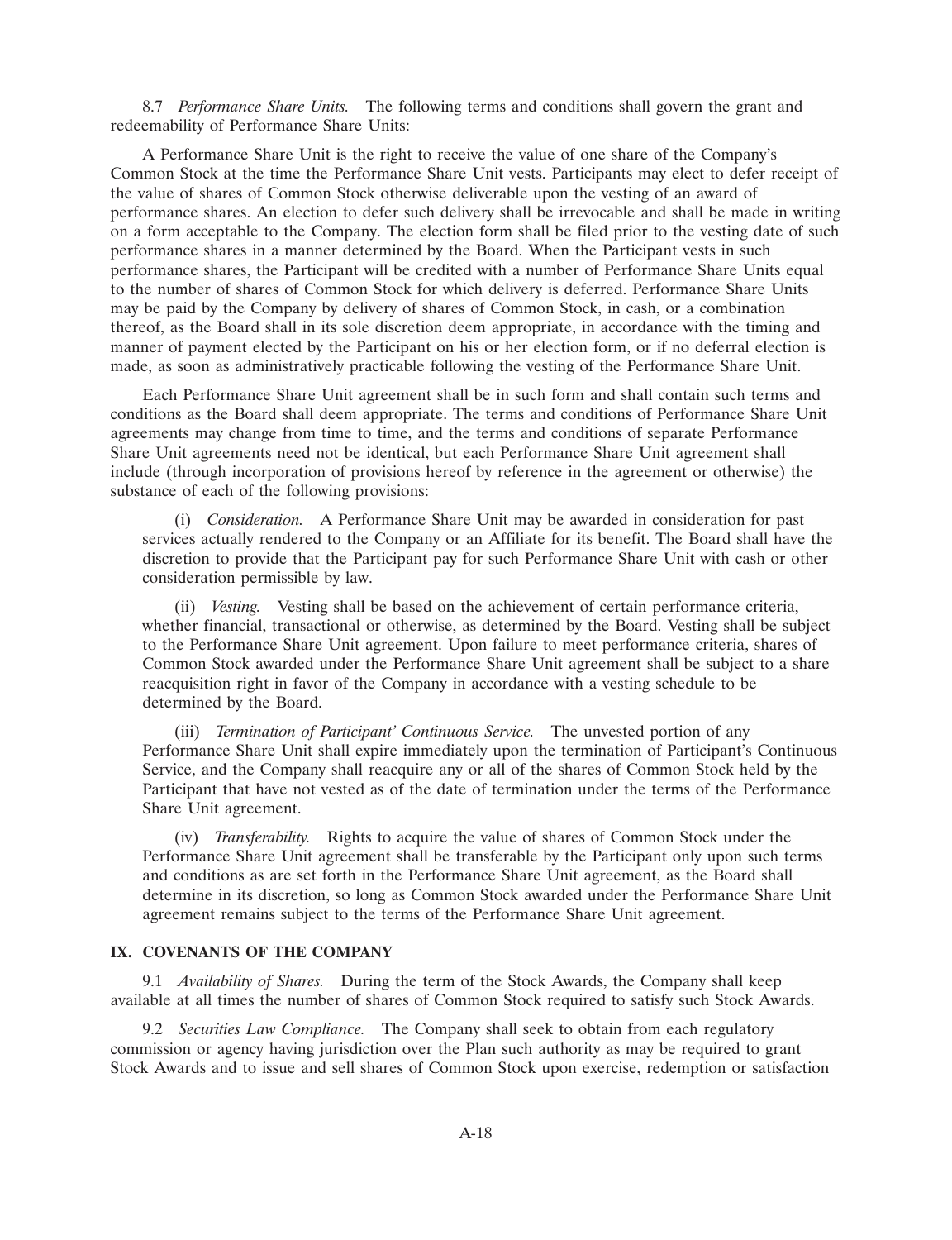of the Stock Awards; provided, however, that this undertaking shall not require the Company to register under the Securities Act the Plan or any Stock Award or any Common Stock issued or issuable pursuant to any such Stock Award. If, after reasonable efforts, the Company is unable to obtain from any such regulatory commission or agency the authority which counsel for the Company deems necessary for the lawful issuance and sale of Common Stock under the Plan, the Company shall be relieved from any liability for failure to issue and sell Common Stock related to such Stock Awards unless and until such authority is obtained.

# **X. USE OF PROCEEDS FROM STOCK**

Proceeds from the sale of Common Stock pursuant to Stock Awards shall constitute general funds of the Company.

# **XI. NO REPRICING**

Other than in connection with a change in the Company's capitalization or other transaction as described in Article XIII of the Plan, at any time when the exercise price of an Option or base price of a SAR is above the Fair Market Value of a share of Common Stock, the Company shall not, without stockholder approval, reduce the exercise price of such Option or base price such SAR and shall not exchange such Stock Option or SAR for a new Award with a lower (or no) purchase price or for cash.

# **XII. MISCELLANEOUS**

12.1 *Acceleration of Exercisability and Vesting.* The Board or Committee shall have the power to accelerate exercisability and/or vesting of any Award granted pursuant to the Plan upon a Change of Control or upon the death or Disability or termination of Continuous Service of the Participant. In furtherance of such power, the Board or Committee may accelerate the time at which a Stock Award may be first exercised or the time during which a Stock Award or any part thereof will vest in accordance with the Plan, notwithstanding any provisions in the Stock Award Agreement to the contrary.

12.2 *Stockholder Rights.* No Participant shall be deemed to be the holder of, or to have any of the rights of a holder with respect to, any shares of Common Stock subject to a Stock Award except to the extent that the Company has issued the shares of Common Stock relating to such Stock Award.

12.3 *No Employment or Other Service Rights.* Nothing in the Plan or any instrument executed or Award granted pursuant thereto shall confer upon any Participant any right to continue to serve the Company or an Affiliate in the capacity in effect at the time the Award was granted or shall affect the right of the Company or an Affiliate to terminate (i) the employment of an Employee with or without notice and with or without cause, (ii) the service of a Consultant pursuant to the terms of such Consultant's agreement with the Company or an Affiliate, or (iii) the service of a Director pursuant to the Bylaws of the Company, and any applicable provisions of the corporate law of the state or other jurisdiction in which the Company is domiciled, as the case may be.

12.4 *Incentive Stock Option \$100,000 Limitation.* To the extent that the aggregate Fair Market Value (determined at the time of grant) of Common Stock with respect to which Incentive Stock Options are exercisable for the first time by any Optionholder during any calendar year (under all plans of the Company and its Affiliates) exceeds one hundred thousand dollars, or such other limit as may be set by law, the Options or portions thereof which exceed such limit (according to the order in which they were granted) shall be treated as Non-Qualified Stock Options.

12.5 *Investment Assurances.* The Company may require a Participant, as a condition of exercising or redeeming a Stock Award or acquiring Common Stock under any Stock Award, (i) to give written assurances satisfactory to the Company as to the Participant's knowledge and experience in financial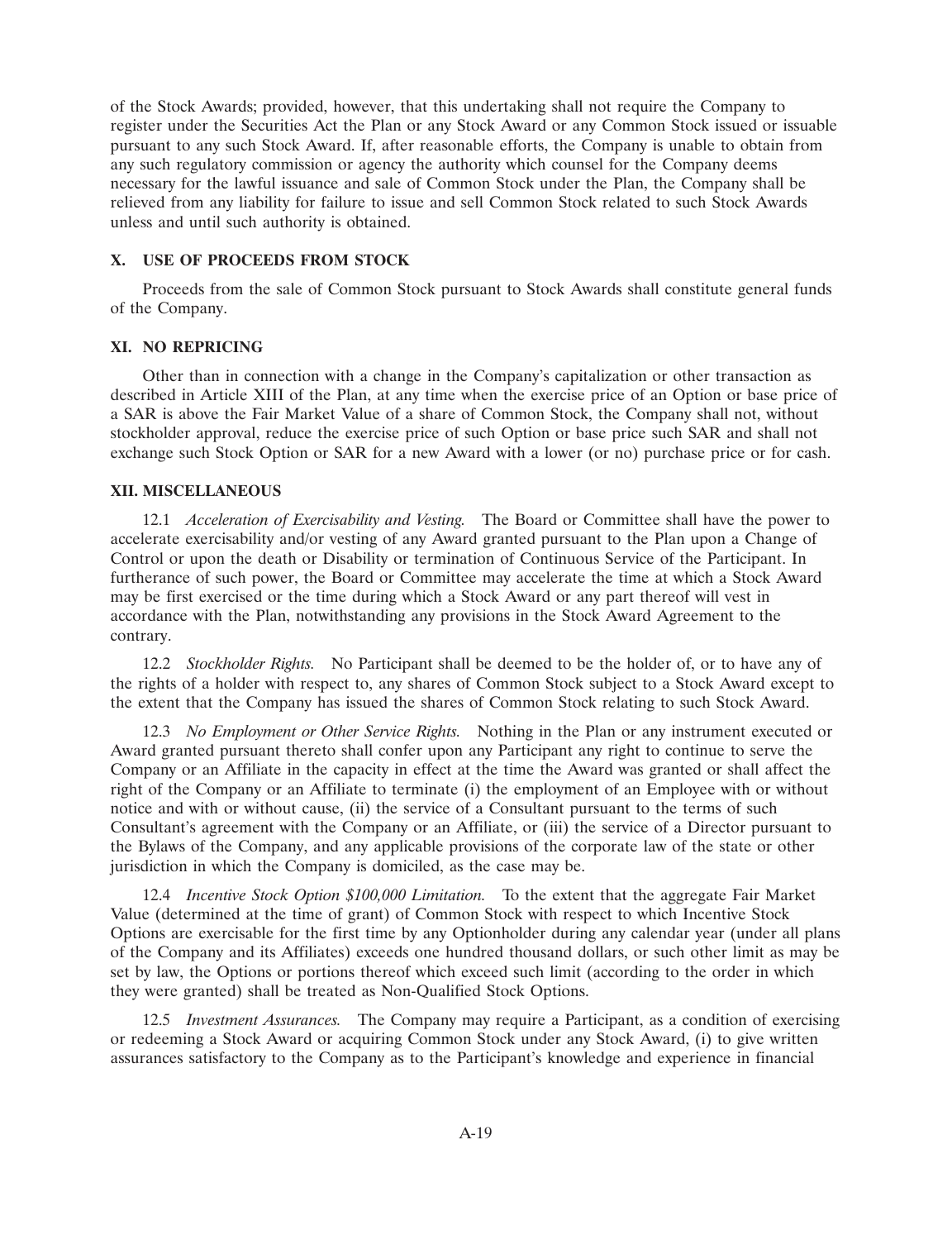and business matters and/or to employ a purchaser representative reasonably satisfactory to the Company who is knowledgeable and experienced in financial and business matters and that he or she is capable of evaluating, alone or together with the purchaser representative, the merits and risks of acquiring the Common Stock; (ii) to give written assurances satisfactory to the Company stating that the Participant is acquiring Common Stock subject to the Stock Award for the Participant's own account and not with any present intention of selling or otherwise distributing the Common Stock; and (iii) to give such other written assurances as the Company may determine are reasonable in order to comply with applicable law. The foregoing requirements, and any assurances given pursuant to such requirements, shall be inoperative if (A) the issuance of the shares of Common Stock under the Stock Award has been registered under a then currently effective registration statement under the Securities Act or (B) as to any particular requirement, a determination is made by counsel for the Company that such requirement need not be met in the circumstances under the then applicable securities laws, and in either case otherwise complies with applicable law. The Company may, upon advice of counsel to the Company, place legends on stock certificates issued under the Plan as such counsel deems necessary or appropriate in order to comply with applicable laws, including, but not limited to, legends restricting the transfer of the Common Stock.

12.6 *Withholding Obligations.* To the extent provided by the terms of an Award Agreement, the Participant may satisfy any federal, state, local, or foreign tax withholding obligation relating to the exercise or redemption of an Award or the acquisition, vesting, distribution, or transfer of Common Stock under a Stock Award by any of the following means (in addition to the Company's right to withhold from any compensation or other amounts payable to the Participant by the Company) or by a combination of such means: (i) tendering a cash payment; (ii) authorizing the Company to withhold shares of Common Stock from the shares of Common Stock otherwise issuable to the Participant, provided, however, that no shares of Common Stock are withheld with a value exceeding the minimum amount of tax required to be withheld by law; or (iii) delivering to the Company owned and unnumbered shares of Common Stock.

12.7 *Section 409A.* Notwithstanding anything in the Plan to the contrary, it is the intent of the Company that all Awards granted under this Plan (including, but not limited to, Restricted Stock Units, Phantom Stock Units, and Performance Share Units) shall not cause an imposition of the additional taxes provided for in Section  $409A(a)(1)(B)$  of the Code; furthermore, it is the intent of the Company that the Plan shall be administered so that the additional taxes provided for in Section  $409A(a)(1)(B)$ of the Code are not imposed. In the event that the Company determines in good faith that any provision of this Plan does not comply with Section 409A of the code, the Company may amend this Plan to the minimum extent necessary to cause the Plan to comply.

# **XIII. ADJUSTMENTS UPON CHANGES IN STOCK**

13.1 *Capitalization Adjustments.* If any change is made in the Common Stock subject to the Plan, or subject to any Stock Award, without the receipt of consideration by the Company (through merger, consolidation, reorganization, recapitalization, reincorporation, stock dividend, spinoff, dividend in property other than cash, stock split, liquidating dividend, extraordinary dividends or distributions, combination of shares, exchange of shares, change in corporate structure or other transaction not involving the receipt of consideration by the Company), the Plan may be appropriately adjusted in the class(es) and maximum number of securities subject to the Plan pursuant to Section 4.1 above, the maximum number of securities subject to award to any person pursuant to Section 5.3 above, and the number of securities subject to Initial Grants and Annual Grants to Directors that are not Employees under Article VII of the Plan, and the outstanding Stock Awards may be appropriately adjusted in the class(es) and number of securities or other property and price per share of the securities or other property subject to such outstanding Stock Awards. The Board may make such adjustments in its sole discretion, and its determination shall be final, binding, and conclusive. (The conversion of any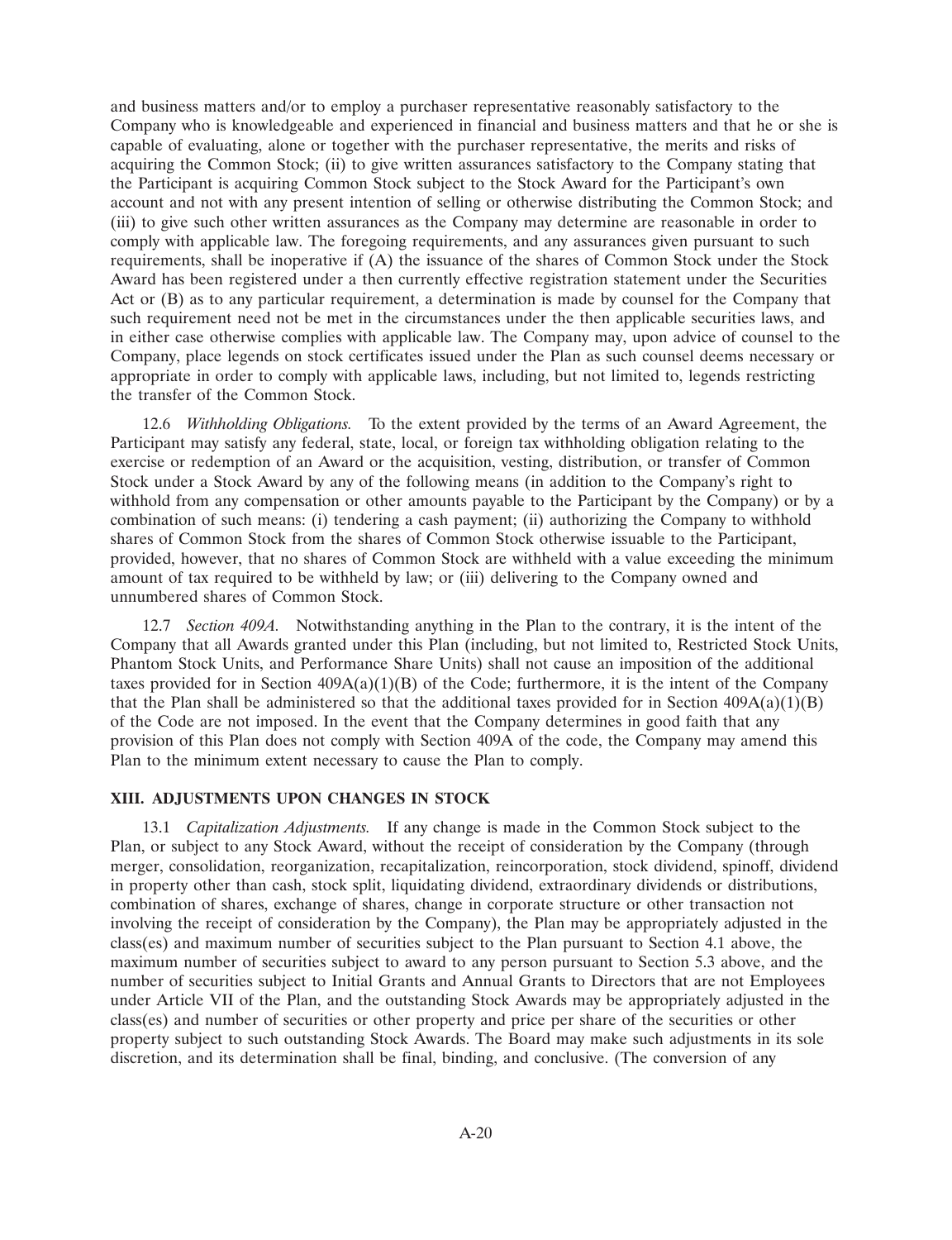convertible securities of the Company shall not be treated as a transaction ''without receipt of consideration'' by the Company.)

# 13.2 *Adjustments Upon a Change of Control.*

(i) If a Change of Control occurs as defined in Section 2.7(i) through 2.7(iv), then the Board or the board of directors of any surviving entity or acquiring entity may provide or require that the surviving or acquiring entity shall have the power but not the obligation to: (1) assume or continue all or any part of the Awards outstanding under the Plan or (2) substitute substantially equivalent awards (including an award to acquire substantially the same consideration paid to the stockholders in the transaction by which the Change of Control occurs) for those outstanding under the Plan. In the event any surviving entity or acquiring entity refuses to assume or continue such Stock Awards or to substitute similar stock awards for those outstanding under the Plan, then with respect to Stock Awards held by Participants whose Continuous Service has not terminated, the Board in its sole discretion and without liability to any person may: (1) provide for the payment of a cash amount in exchange for the cancellation of a Stock Award equal to the product of (x) the excess, if any, of the Fair Market Value per share of Common Stock at such time over the exercise or redemption price, if any, times (y) the total number of shares then subject to such Stock Award; (2) continue the Stock Awards; or (3) notify Participants holding an Option, Stock Appreciation Right, Phantom Stock Unit, Restricted Stock Unit or Performance Share Unit that they must exercise or redeem any portion of such Stock Award (including, at the discretion of the Board, any unvested portion of such Stock Award) at or prior to the closing of the transaction by which the Change of Control occurs and that the Stock Awards shall terminate if not so exercised or redeemed at or prior to the closing of the transaction by which the Change of Control occurs. With respect to any other Stock Awards outstanding under the Plan, such Stock Awards shall terminate if not exercised or redeemed prior to the closing of the transaction by which the Change of Control occurs. The Board shall not be obligated to treat all Stock Awards, even those that are of the same type, in the same manner.

(ii) In the event of a Change of Control as defined in Section 2.7(v), all outstanding Stock Awards shall terminate immediately prior to such event.

# **XIV. AMENDMENT OF THE PLAN AND AWARDS**

14.1 *Amendment of Plan.* The Board at any time, and from time to time, may amend the Plan. However, except as provided in Section 13 of the Plan relating to adjustments upon changes in Common Stock, no amendment shall be effective unless approved by the stockholders of the Company to the extent stockholder approval is necessary to satisfy the requirements of Section 422 of the Code, any Nasdaq, New York Stock Exchange, or other securities exchange listing requirements, or other applicable law or regulation.

14.2 *Stockholder Approval.* The Board may, in its sole discretion, submit any other amendment to the Plan for stockholder approval, including, but not limited to, amendments to the Plan intended to satisfy the requirements of Section 162(m) of the Code and the regulations thereunder regarding the exclusion of performance-based compensation from the limit on corporate deductibility of compensation paid to certain executive officers.

14.3 *Contemplated Amendments.* It is expressly contemplated that the Board may amend the Plan in any respect the Board deems necessary or advisable to provide eligible Employees with the maximum benefits provided or to be provided under the provisions of the Code and the regulations promulgated thereunder relating to Incentive Stock Options and/or to bring the Plan and/or Incentive Stock Options granted under it into compliance therewith.